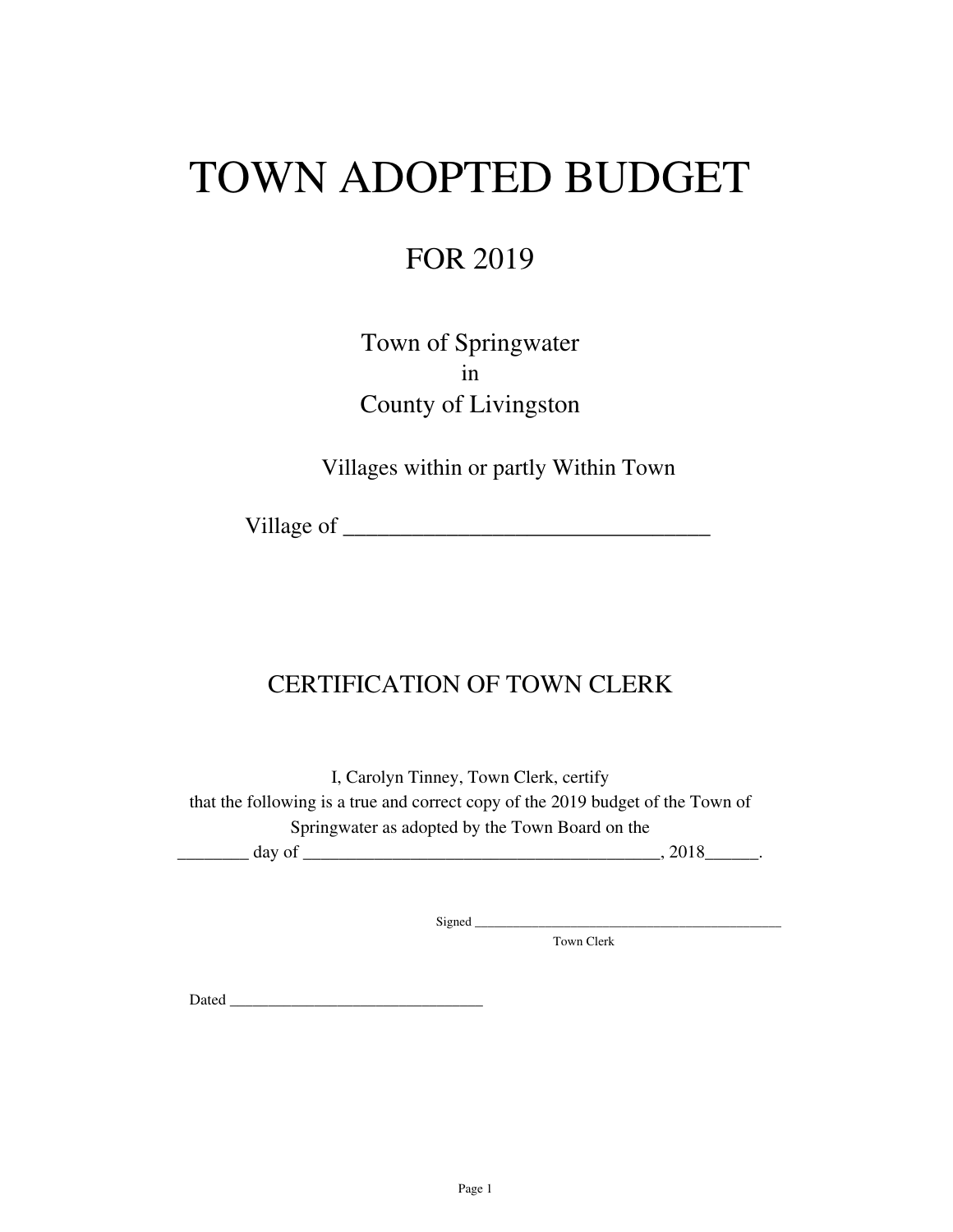#### **SUMMARY OF TOWN BUDGET**

#### **BUDGET OFFICERS ADOPTED BUDGET**

| <b>CODE</b> | <b>FUND</b>                    | <b>APPROPRIATIONS</b><br><b>AND PROVISIONS</b><br><b>FOR OTHER USES</b> | <b>LESS</b><br><b>ESTIMATED</b><br><b>REVENUES</b> | <b>LESS</b><br><b>UNEXPENDED</b><br><b>BALANCE</b> | <b>AMOUNT TO BE</b><br><b>RAISED BY TAX</b> |
|-------------|--------------------------------|-------------------------------------------------------------------------|----------------------------------------------------|----------------------------------------------------|---------------------------------------------|
|             |                                |                                                                         |                                                    |                                                    |                                             |
| A           | <b>GENERAL</b>                 | 541,150.00                                                              | 74,627.00                                          | 36,501.00                                          | 430,022.00                                  |
| B           | <b>GENERAL OUTSIDE VILLAGE</b> | 0.00                                                                    | 0.00                                               | 0.00                                               | 0.00                                        |
| DA          | <b>HIGHWAY-TOWNWIDE</b>        | 1.276.087.00                                                            | 371,650.00                                         | 179,279.00                                         | 725,158.00                                  |
| DB          | HIGHWAY-OUTSIDE VILLAGE        | 0.00                                                                    | 0.00                                               | 0.00                                               | 0.00                                        |
| CD          | <b>COMMUNITY DEVELOPMENT</b>   | 0.00                                                                    | 0.00                                               | 0.00                                               | 0.00                                        |
| CF          | FEDERAL REVENUE SHARING        | 0.00                                                                    | 0.00                                               | 0.00                                               | 0.00                                        |
| L           | PUBLIC LIBRARY FUND            | 0.00                                                                    | 0.00                                               | 0.00                                               | 0.00                                        |
| V           | <b>DEBT SERVICE FUND</b>       | 0.00                                                                    | 0.00                                               | 0.00                                               | 0.00                                        |
|             |                                |                                                                         |                                                    |                                                    |                                             |

#### SPECIAL DISTRICTS:

#### (LIST EACH SEPARATELY)

| <b>Lighting District</b>       | 0.00       | 0.00       | 0.00 | 0.00       |
|--------------------------------|------------|------------|------|------------|
| <b>Lighting District</b>       | 0.00       | 0.00       | 0.00 | 0.00       |
| <b>Water District</b>          | 83,350.00  | 83,350.00  | 0.00 | 0.00       |
| Fire District                  | 154,275.00 | 0.00       | 0.00 | 154,275.00 |
| <b>Sewer District</b>          | 191,900.00 | 101.900.00 | 0.00 | 90,000,00  |
| Drainage District              | 0.00       | 0.00       | 0.00 | 0.00       |
| Refuse and Garbage District    | 0.00       | 0.00       | 0.00 | 0.00       |
| Park District                  | 0.00       | 0.00       | 0.00 | 0.00       |
| <b>Public Parking District</b> | 0.00       | 0.00       | 0.00 | 0.00       |
| District                       | 0.00       | 0.00       | 0.00 | 0.00       |

TOTALS 2,246,762.00 631,527.00 215,780.00 1,399,455.00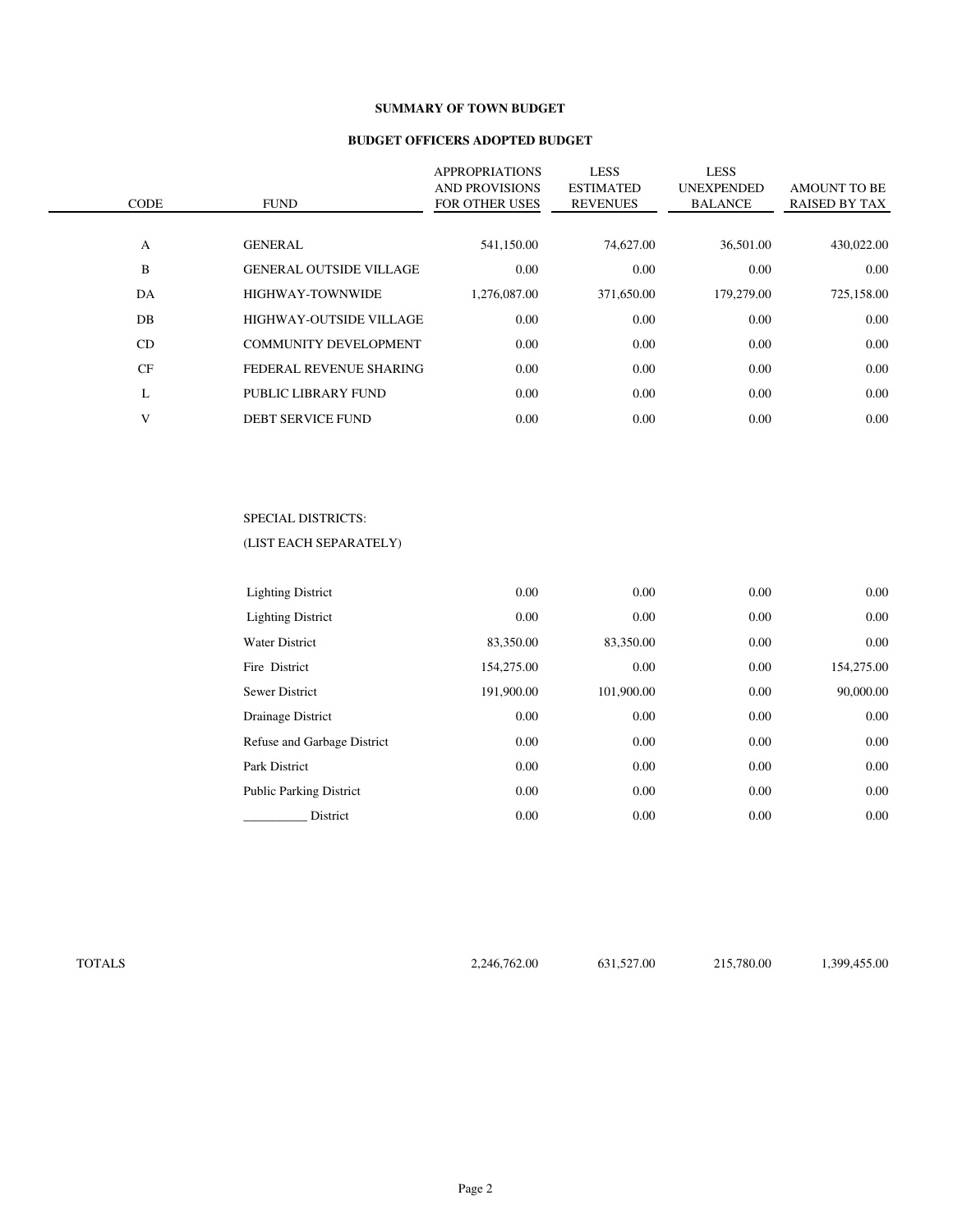|                                                      |             | <b>ACTUAL</b><br><b>LAST</b><br><b>YEAR</b> | <b>BUDGET</b><br><b>THIS YEAR</b><br>AS<br><b>AMENDED</b> | <b>BUDGET</b><br><b>OFFICERS</b><br><b>TENTATIVE</b><br><b>BUDGET</b> | <b>PRELIMINARY</b><br><b>BUDGET</b> | <b>ADOPTED</b> |
|------------------------------------------------------|-------------|---------------------------------------------|-----------------------------------------------------------|-----------------------------------------------------------------------|-------------------------------------|----------------|
| <b>ACCOUNTS</b>                                      | <b>CODE</b> | 2017                                        | 2018                                                      | 2019                                                                  | 2019                                | 2019           |
| <b>TOWN BOARD</b>                                    |             |                                             |                                                           |                                                                       |                                     |                |
| <b>Personal Services</b>                             | A1010.1     | 10,000.00                                   | 10,000.00                                                 | 10,000.00                                                             | 10,000.00                           | 10,000.00      |
| Equipment                                            | A1010.2     |                                             | 500.00                                                    |                                                                       |                                     |                |
| Contractual Exp.                                     | A1010.4     | 4,431.00                                    | 1,500.00                                                  | 1,500.00                                                              | 1,500.00                            | 1,500.00       |
| <b>TOTAL</b>                                         |             | 14,431.00                                   | 12,000.00                                                 | 11,500.00                                                             | 11,500.00                           | 11,500.00      |
| <b>JUSTICES</b>                                      |             |                                             |                                                           |                                                                       |                                     |                |
| <b>Personal Services</b>                             | A1110.1     | 8,500.00                                    | 8,500.00                                                  | 8,500.00                                                              | 8,500.00                            | 8,500.00       |
| Personal Services-Clerk Svc                          | A1110.1a    | 7,644.00                                    | 8,500.00                                                  | 8,500.00                                                              | 8,500.00                            | 8,500.00       |
| Equipment                                            | A1110.2     |                                             | 500.00                                                    | 250.00                                                                | 250.00                              | 250.00         |
| Contractual Exp.                                     | A1110.4     | 2,926.00                                    | 3,000.00                                                  | 3,000.00                                                              | 3,000.00                            | 3,000.00       |
| Justice Grant                                        | A1110.4a    |                                             |                                                           |                                                                       |                                     |                |
| <b>TOTAL</b>                                         |             | 19,070.00                                   | 20,500.00                                                 | 20,250.00                                                             | 20,250.00                           | 20,250.00      |
| <b>TRAFFIC VIOLATIONS</b><br><b>BUREAU</b>           |             |                                             |                                                           |                                                                       |                                     |                |
| <b>Personal Services</b>                             | A1130.1     |                                             |                                                           |                                                                       |                                     |                |
| Equipment                                            | A1130.2     |                                             |                                                           |                                                                       |                                     |                |
| Contractual Exp.                                     | A1130.4     |                                             |                                                           |                                                                       |                                     |                |
| <b>TOTAL</b>                                         |             | 0.00                                        | 0.00                                                      | 0.00                                                                  | 0.00                                | 0.00           |
| <b>SUPERVISOR</b>                                    |             |                                             |                                                           |                                                                       |                                     |                |
| Personal Services                                    | A1220.1     | 9,500.00                                    | 9,500.00                                                  | 9,500.00                                                              | 9,500.00                            | 9,500.00       |
| <b>Deputy Personal Services</b>                      | A1220.1a    | 1,500.00                                    | 1,500.00                                                  | 1,500.00                                                              | 1,500.00                            | 1,500.00       |
| Supervisor Clerk                                     | A1220.1b    | 3,244.00                                    | 4,500.00                                                  | 4,500.00                                                              | 4,500.00                            | 4,500.00       |
| Equipment                                            | A1220.2     |                                             | 1,000.00                                                  | 500.00                                                                | 500.00                              | 500.00         |
| Contractual Exp.                                     | A1220.4     | 2,054.00                                    | 4,250.00                                                  | 4,100.00                                                              | 4,100.00                            | 4,100.00       |
| <b>TOTAL</b>                                         |             | 16,298.00                                   | 20,750.00                                                 | 20,100.00                                                             | 20,100.00                           | 20,100.00      |
| <b>DIRECTOR OF FINANCE</b>                           |             |                                             |                                                           |                                                                       |                                     |                |
| <b>Personal Services</b>                             | A1310.1     |                                             |                                                           |                                                                       |                                     |                |
| Equipment                                            | A1310.2     |                                             |                                                           |                                                                       |                                     |                |
| Contractual Exp.                                     | A1310.4     |                                             |                                                           |                                                                       |                                     |                |
| <b>TOTAL</b>                                         |             | 0.00                                        | 0.00                                                      | 0.00                                                                  | 0.00                                | 0.00           |
| <b>COMPTROLLER</b>                                   |             |                                             |                                                           |                                                                       |                                     |                |
| Personal Services                                    | A1315.1     |                                             |                                                           |                                                                       |                                     |                |
| Equipment                                            | A1315.2     |                                             |                                                           |                                                                       |                                     |                |
| Contractual Exp.                                     | A1315.4     | 8,600.00                                    | 8,800.00                                                  | 8,800.00                                                              | 8,600.00                            | 8,600.00       |
| <b>TOTAL</b>                                         |             | 8,600.00                                    | 8,800.00                                                  | 8,800.00                                                              | 8,600.00                            | 8,600.00       |
| <b>INDEPENDENT AUDITING</b><br><b>AND ACCOUNTING</b> |             |                                             |                                                           |                                                                       |                                     |                |
| Contractual Exp.                                     | A1320.4     | $0.00\,$                                    | 4,250.00                                                  | 4,250.00                                                              | 4,250.00                            | 4,250.00       |
| <b>TAX COLLECTION</b>                                |             |                                             |                                                           |                                                                       |                                     |                |
| <b>Personal Services</b>                             | A1330.1     |                                             |                                                           |                                                                       |                                     |                |
| Equipment                                            | A1330.2     |                                             |                                                           |                                                                       |                                     |                |
| Contractual Exp.                                     | A1330.4     | 2,959.00                                    | 2,500.00                                                  | 2,500.00                                                              | 2,500.00                            | 5,519.00       |
| <b>TOTAL</b>                                         |             | 2,959.00                                    | 2,500.00                                                  | 2,500.00                                                              | 2,500.00                            | 5,519.00       |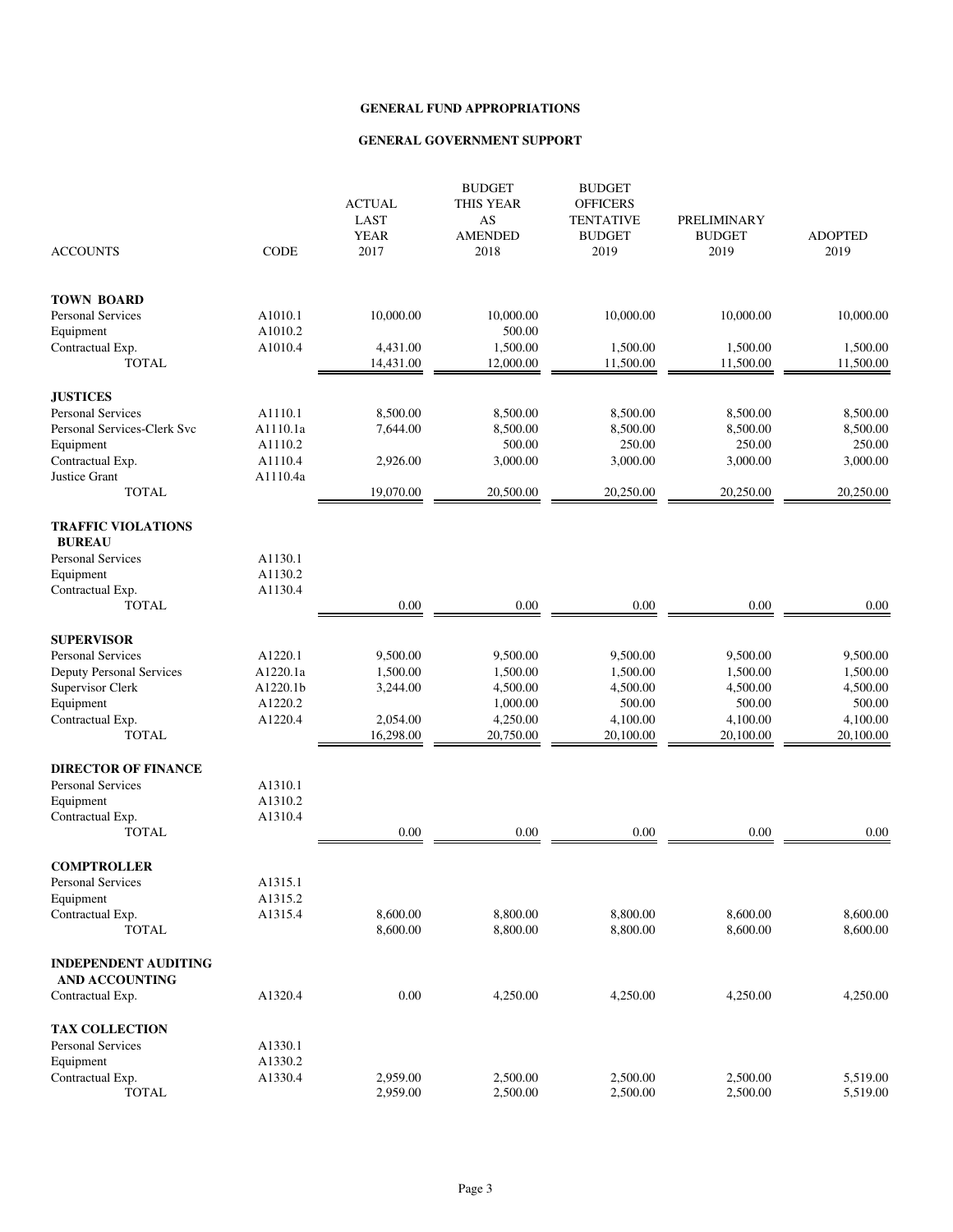| <b>ACCOUNTS</b>                  | <b>CODE</b> | <b>ACTUAL</b><br><b>LAST</b><br><b>YEAR</b><br>2017 | <b>BUDGET</b><br><b>THIS YEAR</b><br>$\mathbf{A}\mathbf{S}$<br><b>AMENDED</b><br>2018 | <b>BUDGET</b><br><b>OFFICERS</b><br><b>TENTATIVE</b><br><b>BUDGET</b><br>2019 | PRELIMINARY<br><b>BUDGET</b><br>2019 | <b>ADOPTED</b><br>2019 |
|----------------------------------|-------------|-----------------------------------------------------|---------------------------------------------------------------------------------------|-------------------------------------------------------------------------------|--------------------------------------|------------------------|
| <b>BUDGETS</b>                   |             |                                                     |                                                                                       |                                                                               |                                      |                        |
| <b>Personal Services</b>         | A1340.1     | 2,500.00                                            | 2,500.00                                                                              | 2,500.00                                                                      | 2,500.00                             | 2,500.00               |
| Equipment                        | A1340.2     |                                                     |                                                                                       |                                                                               |                                      |                        |
| Contractual Exp.                 | A1340.4     |                                                     |                                                                                       |                                                                               |                                      |                        |
| <b>TOTAL</b>                     |             | 2,500.00                                            | 2,500.00                                                                              | 2,500.00                                                                      | 2,500.00                             | 2,500.00               |
| <b>PURCHASING</b>                |             |                                                     |                                                                                       |                                                                               |                                      |                        |
| <b>Personal Services</b>         | A1345.1     |                                                     |                                                                                       |                                                                               |                                      |                        |
| Equipment                        | A1345.2     |                                                     |                                                                                       |                                                                               |                                      |                        |
| Contractual Exp.                 | A1345.4     |                                                     |                                                                                       |                                                                               |                                      |                        |
| <b>TOTAL</b>                     |             | 0.00                                                | 0.00                                                                                  | 0.00                                                                          | 0.00                                 | 0.00                   |
| <b>ASSESSORS</b>                 |             |                                                     |                                                                                       |                                                                               |                                      |                        |
| <b>Personal Services</b>         | A1355.1     | 18,500.00                                           | 18,500.00                                                                             | 18,500.00                                                                     | 18,500.00                            | 18,500.00              |
| Personal Services-Addressing     | A1355.1A    | 500.00                                              | 500.00                                                                                | 500.00                                                                        | 500.00                               | 500.00                 |
| Addressing Officer               | A1355.1B    |                                                     | 500.00                                                                                | 500.00                                                                        | 500.00                               | 500.00                 |
| B.A.R                            | A1355.1C    | 400.00                                              | 500.00                                                                                | 500.00                                                                        | 500.00                               | 500.00                 |
| Equipment                        | A1355.2     |                                                     | 500.00                                                                                | 200.00                                                                        | 200.00                               | 200.00                 |
| Contractual Exp.<br><b>TOTAL</b> | A1355.4     | 2,681.00<br>22,081.00                               | 2,300.00<br>22,800.00                                                                 | 2,300.00<br>22,500.00                                                         | 2,300.00<br>22,500.00                | 2,300.00<br>22,500.00  |
|                                  |             |                                                     |                                                                                       |                                                                               |                                      |                        |
| <b>DISCOUNT ON TAXES</b>         |             |                                                     |                                                                                       |                                                                               |                                      |                        |
| Contractual Exp.                 | A1370.4     |                                                     |                                                                                       |                                                                               |                                      |                        |
| <b>TOWN CLERK</b>                |             |                                                     |                                                                                       |                                                                               |                                      |                        |
| <b>Personal Services</b>         | A1410.1     | 19,000.00                                           | 19,000.00                                                                             | 19,000.00                                                                     | 19,000.00                            | 19,000.00              |
| <b>Deputy Personal Services</b>  | A1410.1a    | 1,349.00                                            | 1,200.00                                                                              | 1,500.00                                                                      | 1,500.00                             | 1,500.00               |
| Addressing Officer               | A1410.1b    |                                                     |                                                                                       |                                                                               |                                      |                        |
| Equipment                        | A1410.2     | 499.00                                              | 500.00                                                                                | 500.00                                                                        | 500.00                               | 500.00                 |
| Contractual Exp.                 | A1410.4     | 3,892.00                                            | 3,000.00                                                                              | 3,000.00                                                                      | 3,000.00                             | 3,000.00               |
| <b>TOTAL</b>                     |             | 24,740.00                                           | 23,700.00                                                                             | 24,000.00                                                                     | 24,000.00                            | 24,000.00              |
| <b>ATTORNEY</b>                  |             |                                                     |                                                                                       |                                                                               |                                      |                        |
| <b>Personal Services</b>         | A1420.1     |                                                     |                                                                                       |                                                                               |                                      |                        |
| Equipment                        | A1420.2     |                                                     |                                                                                       |                                                                               |                                      |                        |
| Contractual Exp.                 | A1420.4     | 12,629.00                                           | 6,000.00                                                                              | 6,000.00                                                                      | 6,000.00                             | 6,000.00               |
| <b>TOTAL</b>                     |             | 12,629.00                                           | 6,000.00                                                                              | 6,000.00                                                                      | 6,000.00                             | 6,000.00               |
| <b>PERSONNEL</b>                 |             |                                                     |                                                                                       |                                                                               |                                      |                        |
| <b>Personal Services</b>         | A1430.1     |                                                     |                                                                                       |                                                                               |                                      |                        |
| Equipment                        | A1430.2     |                                                     |                                                                                       |                                                                               |                                      |                        |
| Contractual Exp.                 | A1430.4     |                                                     |                                                                                       |                                                                               |                                      |                        |
| <b>TOTAL</b>                     |             | 0.00                                                | $0.00\,$                                                                              | 0.00                                                                          | $0.00\,$                             | 0.00                   |
| <b>ENGINEER</b>                  |             |                                                     |                                                                                       |                                                                               |                                      |                        |
| <b>Personal Services</b>         | A1440.1     |                                                     |                                                                                       |                                                                               |                                      |                        |
| Equipment                        | A1440.2     |                                                     |                                                                                       |                                                                               |                                      |                        |
| Contractual Exp.                 | A1440.4     |                                                     | 1,000.00                                                                              |                                                                               |                                      |                        |
| <b>TOTAL</b>                     |             | $0.00\,$                                            | 1,000.00                                                                              | 0.00                                                                          | $0.00\,$                             | 0.00                   |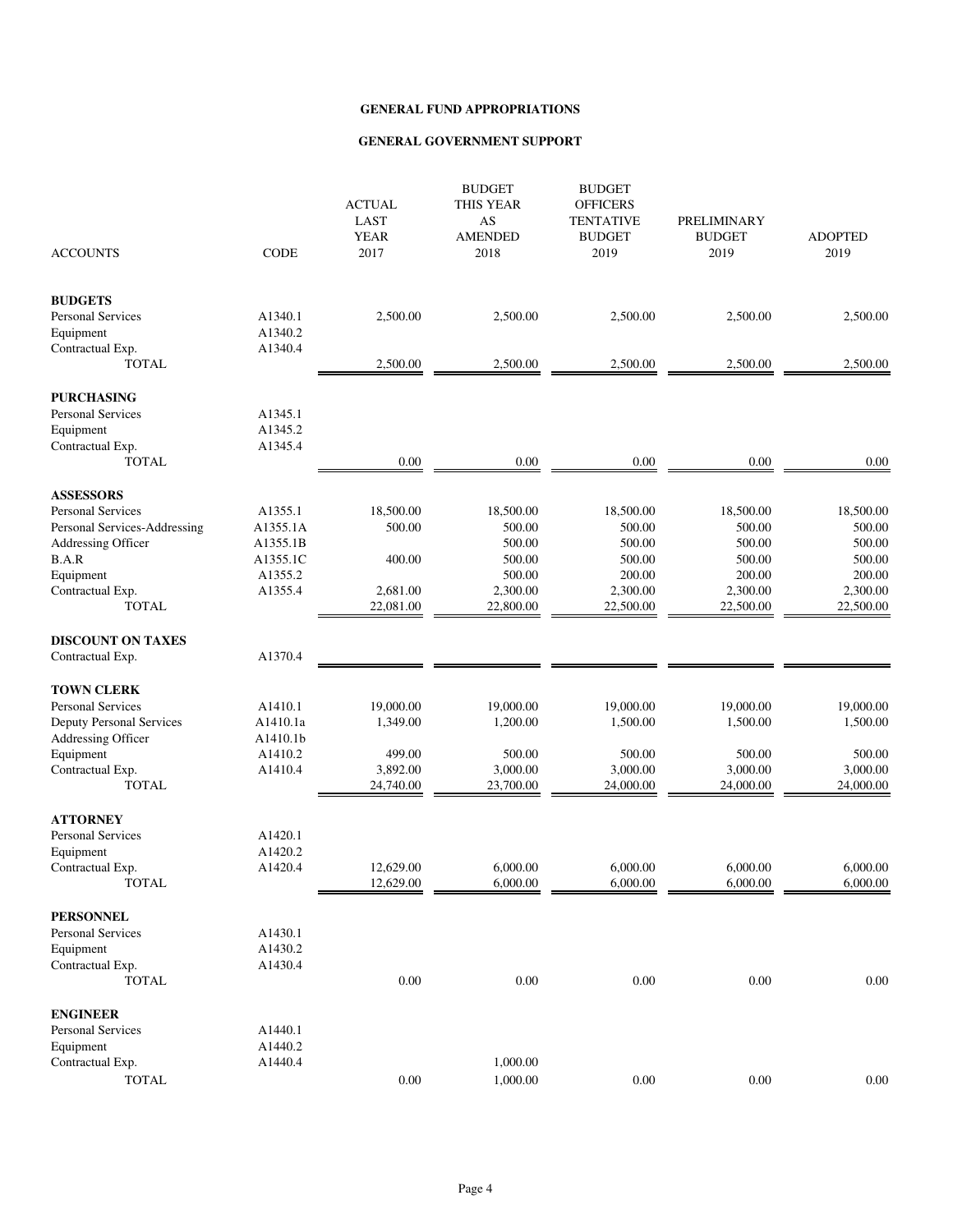| <b>ACCOUNTS</b>                                | <b>CODE</b> | <b>ACTUAL</b><br><b>LAST</b><br><b>YEAR</b><br>2017 | <b>BUDGET</b><br>THIS YEAR<br>AS<br><b>AMENDED</b><br>2018 | <b>BUDGET</b><br><b>OFFICERS</b><br><b>TENTATIVE</b><br><b>BUDGET</b><br>2019 | PRELIMINARY<br><b>BUDGET</b><br>2019 | <b>ADOPTED</b><br>2019 |
|------------------------------------------------|-------------|-----------------------------------------------------|------------------------------------------------------------|-------------------------------------------------------------------------------|--------------------------------------|------------------------|
| <b>ELECTIONS</b>                               |             |                                                     |                                                            |                                                                               |                                      |                        |
| Personal Services                              | A1450.1     | 1,080.00                                            | 2,800.00                                                   | 2,800.00                                                                      | 2,800.00                             | 2,800.00               |
| Equipment                                      | A1450.2     |                                                     |                                                            |                                                                               |                                      |                        |
| Contractual Exp.                               | A1450.4     |                                                     | 100.00                                                     | 100.00                                                                        | 100.00                               | 100.00                 |
| <b>TOTAL</b>                                   |             | 1,080.00                                            | 2,900.00                                                   | 2,900.00                                                                      | 2,900.00                             | 2,900.00               |
| <b>RECORDS RETENTION</b>                       |             |                                                     |                                                            |                                                                               |                                      |                        |
| Personal Services                              | A1460.1     |                                                     |                                                            |                                                                               |                                      |                        |
| Equipment                                      | A1460.2     |                                                     |                                                            |                                                                               |                                      |                        |
| Contractual Exp.                               | A1460.4     |                                                     |                                                            |                                                                               |                                      |                        |
| <b>TOTAL</b>                                   |             | 0.00                                                | 0.00                                                       | 0.00                                                                          | 0.00                                 | 0.00                   |
| <b>PUBLIC WORKS</b><br><b>ADMINISTRATION</b>   |             |                                                     |                                                            |                                                                               |                                      |                        |
| Personal Services                              | A1490.1     |                                                     |                                                            |                                                                               |                                      |                        |
| Equipment                                      | A1490.2     |                                                     |                                                            |                                                                               |                                      |                        |
| Contractual Exp.                               | A1490.4     |                                                     |                                                            |                                                                               |                                      |                        |
| <b>TOTAL</b>                                   |             | 0.00                                                | $0.00\,$                                                   | 0.00                                                                          | $0.00\,$                             | 0.00                   |
| <b>BUILDINGS</b>                               |             |                                                     |                                                            |                                                                               |                                      |                        |
| <b>Personal Services</b>                       | A1620.1     | 250.00                                              | 3,000.00                                                   | 2,500.00                                                                      | 2,500.00                             | 2,500.00               |
| Equipment                                      | A1620.2     | 415.00                                              | 1,500.00                                                   | 1,000.00                                                                      | 1,000.00                             | 1,000.00               |
| Contractual Exp.                               | A1620.4     | 16,461.00                                           | 31,000.00                                                  | 35,000.00                                                                     | 35,000.00                            | 35,000.00              |
| Old Contractual Exp.                           | A1620.4a    | 1,274.00                                            | 1,200.00                                                   | 1,200.00                                                                      | 1,200.00                             | 1,200.00               |
| <b>TOTAL</b>                                   |             | 18,400.00                                           | 36,700.00                                                  | 39,700.00                                                                     | 39,700.00                            | 39,700.00              |
| <b>CENTRAL GARAGE</b>                          |             |                                                     |                                                            |                                                                               |                                      |                        |
| Personal Services                              | A1640.1     |                                                     |                                                            |                                                                               |                                      |                        |
| Equipment                                      | A1640.2     |                                                     |                                                            |                                                                               |                                      |                        |
| Contractual Exp.                               | A1640.4     |                                                     |                                                            |                                                                               |                                      |                        |
| <b>TOTAL</b>                                   |             | $0.00\,$                                            | 0.00                                                       | 0.00                                                                          | 0.00                                 | 0.00                   |
| <b>CENTRAL COMMUNICATIONS</b><br><b>SYSTEM</b> |             |                                                     |                                                            |                                                                               |                                      |                        |
| <b>Personal Services</b>                       | A1650.1     |                                                     |                                                            |                                                                               |                                      |                        |
| Equipment                                      | A1650.2     |                                                     |                                                            |                                                                               |                                      |                        |
| Contractual Exp.                               | A1650.4     |                                                     |                                                            |                                                                               |                                      |                        |
| <b>TOTAL</b>                                   |             | 0.00                                                | 0.00                                                       | 0.00                                                                          | 0.00                                 | $0.00\,$               |
| <b>CENTRAL STOREROOM</b>                       |             |                                                     |                                                            |                                                                               |                                      |                        |
| <b>Personal Services</b>                       | A1660.1     |                                                     |                                                            |                                                                               |                                      |                        |
| Equipment                                      | A1660.2     |                                                     |                                                            |                                                                               |                                      |                        |
| Contractual Exp.                               | A1660.4     |                                                     |                                                            |                                                                               |                                      |                        |
| <b>TOTAL</b>                                   |             | $0.00\,$                                            | $0.00\,$                                                   | $0.00\,$                                                                      | $0.00\,$                             | $0.00\,$               |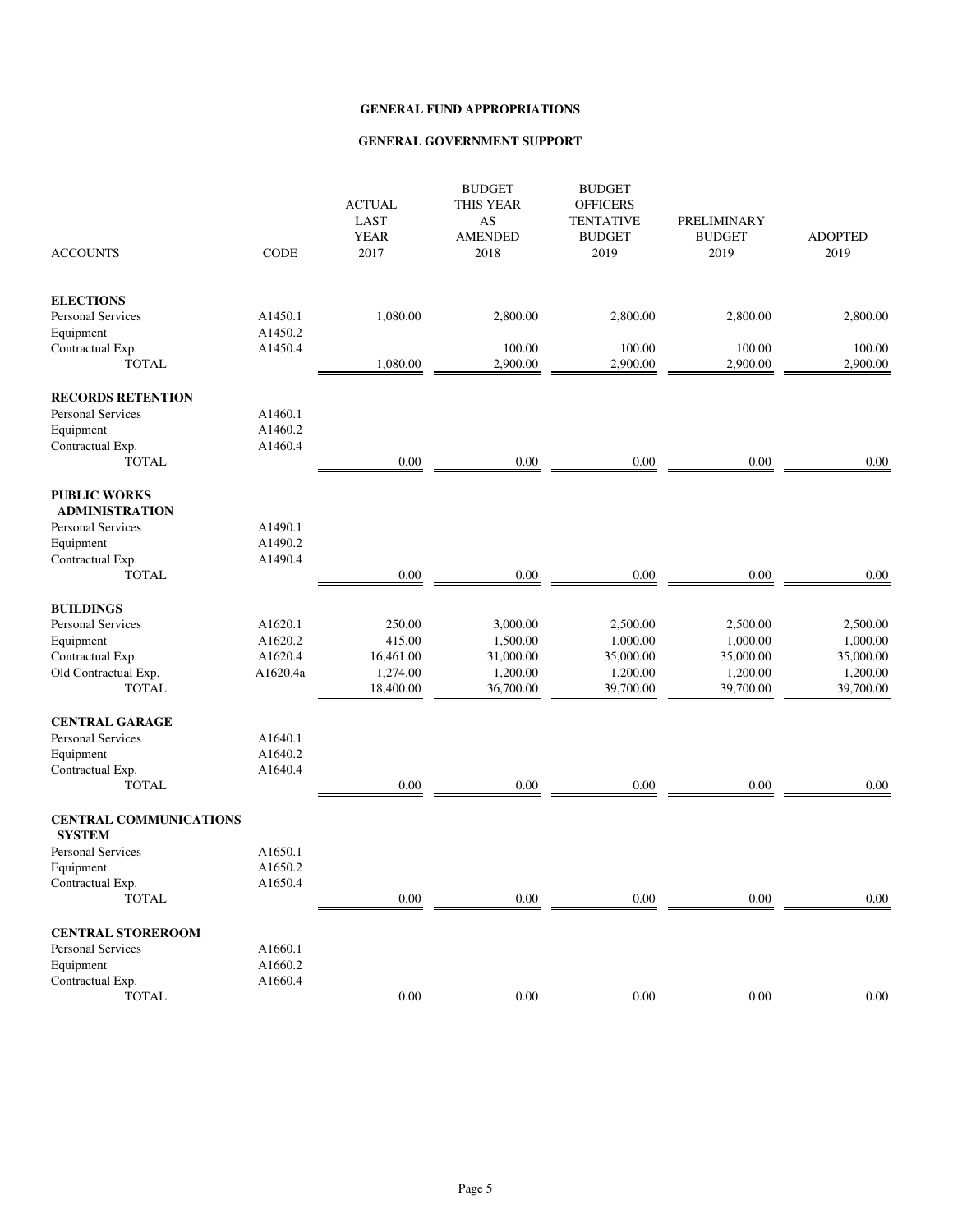| <b>ACCOUNTS</b>                               | <b>CODE</b> | <b>ACTUAL</b><br>LAST<br><b>YEAR</b><br>2017 | <b>BUDGET</b><br><b>THIS YEAR</b><br>AS<br><b>AMENDED</b><br>2018 | <b>BUDGET</b><br><b>OFFICERS</b><br><b>TENTATIVE</b><br><b>BUDGET</b><br>2019 | <b>PRELIMINARY</b><br><b>BUDGET</b><br>2019 | <b>ADOPTED</b><br>2019 |
|-----------------------------------------------|-------------|----------------------------------------------|-------------------------------------------------------------------|-------------------------------------------------------------------------------|---------------------------------------------|------------------------|
| <b>CENTRAL PRINTING</b><br><b>AND MAILING</b> |             |                                              |                                                                   |                                                                               |                                             |                        |
| <b>Personal Services</b>                      | A1670.1     |                                              |                                                                   |                                                                               |                                             |                        |
| Equipment                                     | A1670.2     |                                              |                                                                   |                                                                               |                                             |                        |
| Contractual Exp.                              | A1670.4     |                                              |                                                                   |                                                                               |                                             |                        |
| <b>TOTAL</b>                                  |             | 0.00                                         | 0.00                                                              | 0.00                                                                          | 0.00                                        | 0.00                   |
| <b>CENTRAL DATA PROCESSING</b>                |             |                                              |                                                                   |                                                                               |                                             |                        |
| <b>Personal Services</b>                      | A1680.1     |                                              |                                                                   |                                                                               |                                             |                        |
| Equipment                                     | A1680.2     |                                              |                                                                   |                                                                               |                                             |                        |
| Contractual Exp.                              | A1680.4     | 1,330.00                                     | 1,400.00                                                          | 2,100.00                                                                      | 2,100.00                                    | 2,100.00               |
| <b>TOTAL</b>                                  |             | 1,330.00                                     | 1,400.00                                                          | 2,100.00                                                                      | 2,100.00                                    | 2,100.00               |
| <b>SPECIAL ITEMS</b>                          |             |                                              |                                                                   |                                                                               |                                             |                        |
| Unallocated Ins.                              | A1910.4     | 29,197.00                                    | 25,000.00                                                         | 25,000.00                                                                     | 25,000.00                                   | 26,500.00              |
| Municipal Assoc.                              |             |                                              |                                                                   |                                                                               |                                             |                        |
| Dues                                          | A1920.4     |                                              | 900.00                                                            |                                                                               |                                             |                        |
| Judgments and                                 |             |                                              |                                                                   |                                                                               |                                             |                        |
| Claims                                        | A1930.4     |                                              |                                                                   |                                                                               |                                             |                        |
| Purchase of Land                              | A1940.4     |                                              |                                                                   |                                                                               |                                             |                        |
| Contingency                                   | A1990.4     |                                              | 500.00                                                            | 500.00                                                                        | 500.00                                      | 500.00                 |
|                                               |             |                                              |                                                                   |                                                                               |                                             |                        |
| <b>TOTAL</b>                                  |             | 29,197.00                                    | 26,400.00                                                         | 25,500.00                                                                     | 25,500.00                                   | 27,000.00              |
|                                               |             |                                              |                                                                   |                                                                               |                                             |                        |
| <b>TOTAL GENERAL</b><br><b>GOV'T. SUPPORT</b> |             |                                              |                                                                   |                                                                               |                                             |                        |
| <b>TOTAL</b>                                  |             | 173,315.00                                   | 192,200.00                                                        | 192,600.00                                                                    | 192,400.00                                  | 196,919.00             |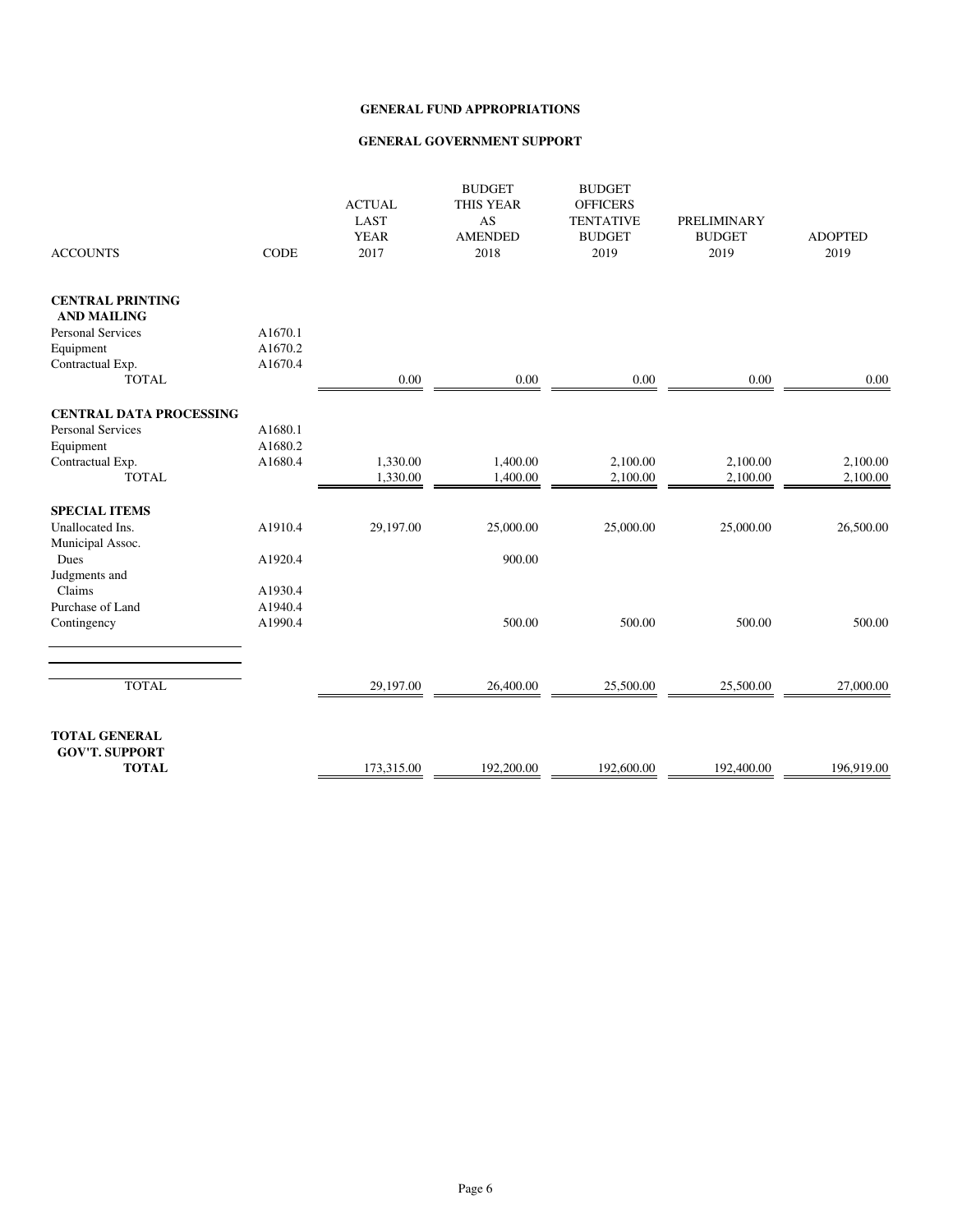| <b>ACCOUNTS</b>                  | <b>CODE</b>        | <b>ACTUAL</b><br><b>LAST</b><br><b>YEAR</b><br>2017 | <b>BUDGET</b><br>THIS YEAR<br>AS<br><b>AMENDED</b><br>2018 | <b>BUDGET</b><br><b>OFFICERS</b><br><b>TENTATIVE</b><br><b>BUDGET</b><br>2019 | PRELIMINARY<br><b>BUDGET</b><br>2019 | <b>ADOPTED</b><br>2019 |
|----------------------------------|--------------------|-----------------------------------------------------|------------------------------------------------------------|-------------------------------------------------------------------------------|--------------------------------------|------------------------|
|                                  |                    |                                                     | <b>PUBLIC SAFETY</b>                                       |                                                                               |                                      |                        |
| <b>PUBLIC SAFETY</b>             |                    |                                                     |                                                            |                                                                               |                                      |                        |
| <b>ADMINISTRATION</b>            |                    |                                                     |                                                            |                                                                               |                                      |                        |
| <b>Personal Services</b>         | A3010.1<br>A3010.2 |                                                     |                                                            |                                                                               |                                      |                        |
| Equipment<br>Contractual Exp.    | A3010.4            |                                                     |                                                            |                                                                               |                                      |                        |
| <b>TOTAL</b>                     |                    | $0.00\,$                                            | $0.00\,$                                                   | $0.00\,$                                                                      | $0.00\,$                             | 0.00                   |
|                                  |                    |                                                     |                                                            |                                                                               |                                      |                        |
| <b>POLICE AND CONSTABLE **</b>   |                    |                                                     |                                                            |                                                                               |                                      |                        |
| <b>Personal Services</b>         | A3120.1            | 2,180.00                                            | 2,000.00                                                   |                                                                               |                                      |                        |
| Equipment<br>Contractual Exp.    | A3120.2<br>A3120.4 |                                                     |                                                            | 2,000.00                                                                      | 2,000.00                             | 2,000.00               |
| <b>TOTAL</b>                     |                    | 2,180.00                                            | 2,000.00                                                   | 2,000.00                                                                      | 2,000.00                             | 2,000.00               |
|                                  |                    |                                                     |                                                            |                                                                               |                                      |                        |
| <b>JAIL</b>                      |                    |                                                     |                                                            |                                                                               |                                      |                        |
| Personal Services                | A3150.1            |                                                     |                                                            |                                                                               |                                      |                        |
| Equipment                        | A3150.2<br>A3150.4 |                                                     |                                                            |                                                                               |                                      |                        |
| Contractual Exp.<br><b>TOTAL</b> |                    | 0.00                                                | 0.00                                                       | 0.00                                                                          | $0.00\,$                             | 0.00                   |
|                                  |                    |                                                     |                                                            |                                                                               |                                      |                        |
| <b>TRAFFIC CONTROL</b>           |                    |                                                     |                                                            |                                                                               |                                      |                        |
| <b>Personal Services</b>         | A3310.1            |                                                     |                                                            |                                                                               |                                      |                        |
| Equipment                        | A3310.2            |                                                     |                                                            |                                                                               |                                      |                        |
| Contractual Exp.                 | A3310.4            |                                                     |                                                            |                                                                               |                                      |                        |
| <b>TOTAL</b>                     |                    | 0.00                                                | 0.00                                                       | 0.00                                                                          | 0.00                                 | 0.00                   |
| <b>ON STREET PARKING</b>         |                    |                                                     |                                                            |                                                                               |                                      |                        |
| <b>Personal Services</b>         | A3320.1            |                                                     |                                                            |                                                                               |                                      |                        |
| Equipment                        | A3320.2            |                                                     |                                                            |                                                                               |                                      |                        |
| Contractual Exp.                 | A3320.4            |                                                     |                                                            |                                                                               |                                      |                        |
| <b>TOTAL</b>                     |                    | 0.00                                                | 0.00                                                       | 0.00                                                                          | 0.00                                 | 0.00                   |
| <b>FIRE FIGHTING</b>             |                    |                                                     |                                                            |                                                                               |                                      |                        |
| <b>Personal Services</b>         | A3410.1            |                                                     |                                                            |                                                                               |                                      |                        |
| Equipment                        | A3410.2            |                                                     |                                                            |                                                                               |                                      |                        |
| Contractual Exp.                 | A3410.4            |                                                     |                                                            |                                                                               |                                      |                        |
| <b>TOTAL</b>                     |                    | 0.00                                                | 0.00                                                       | 0.00                                                                          | 0.00                                 | 0.00                   |
| <b>CONTROL OF DOGS</b>           |                    |                                                     |                                                            |                                                                               |                                      |                        |
| Personal Services                | A3510.1            |                                                     |                                                            |                                                                               |                                      |                        |
| Equipment                        | A3510.2            |                                                     |                                                            |                                                                               |                                      |                        |
| Contractual Exp.                 | A3510.4            | 4,647.00                                            | 6,000.00                                                   | 6,000.00                                                                      | 6,000.00                             | 6,000.00               |
| TOTAL                            |                    | 4,647.00                                            | 6,000.00                                                   | 6,000.00                                                                      | 6,000.00                             | 6,000.00               |

\*\* Town with Village - See explanation (2) on last page for changes to town - area outside of village.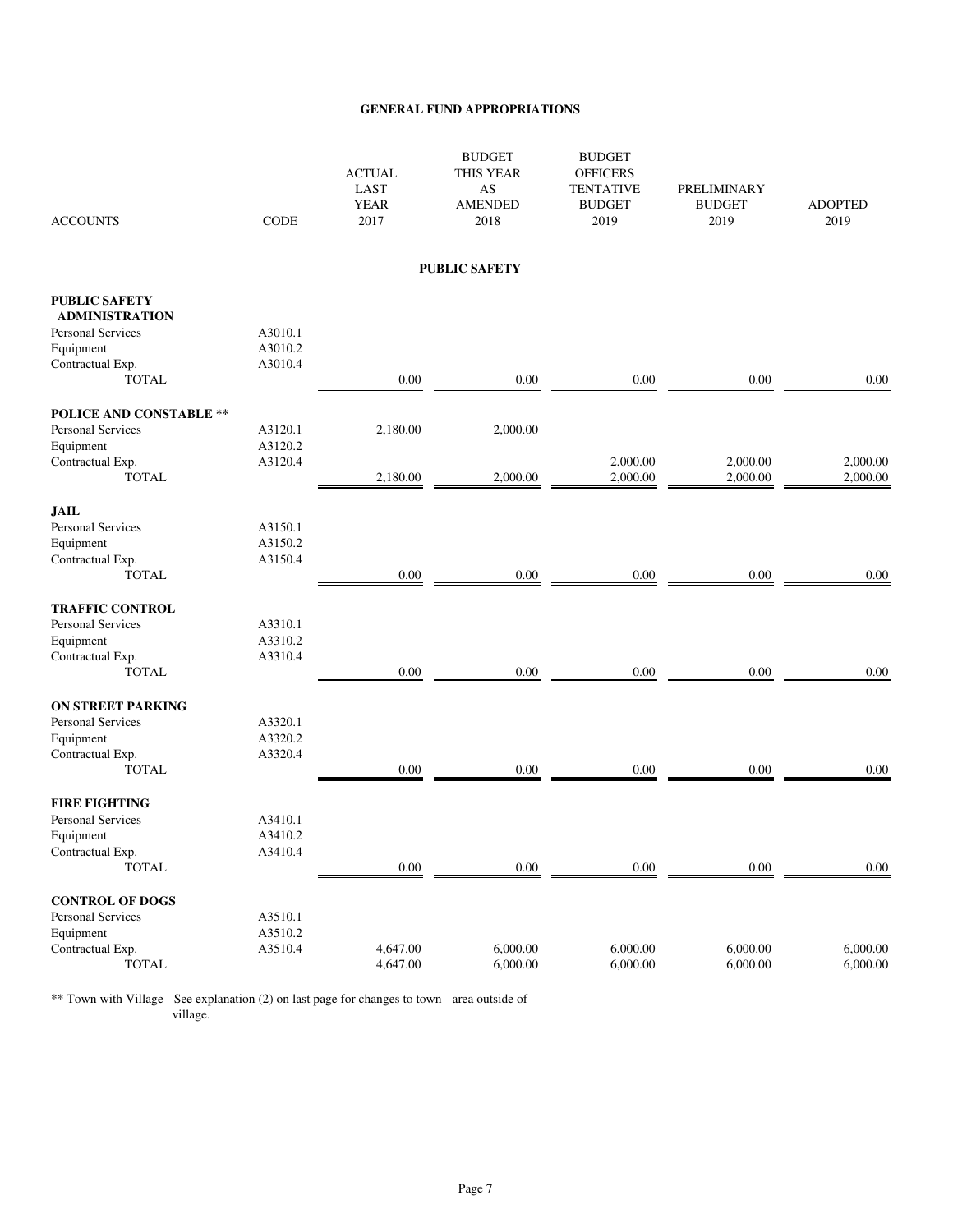| <b>ACCOUNTS</b>                            | <b>CODE</b> | <b>ACTUAL</b><br><b>LAST</b><br><b>YEAR</b><br>2017 | <b>BUDGET</b><br>THIS YEAR<br>AS<br><b>AMENDED</b><br>2018 | <b>BUDGET</b><br><b>OFFICERS</b><br><b>TENTATIVE</b><br><b>BUDGET</b><br>2019 | PRELIMINARY<br><b>BUDGET</b><br>2019 | <b>ADOPTED</b><br>2019 |
|--------------------------------------------|-------------|-----------------------------------------------------|------------------------------------------------------------|-------------------------------------------------------------------------------|--------------------------------------|------------------------|
|                                            |             |                                                     | PUBLIC SAFETY (CONTD.)                                     |                                                                               |                                      |                        |
| <b>CONTROL OF OTHER</b><br><b>ANIMALS</b>  |             |                                                     |                                                            |                                                                               |                                      |                        |
| <b>Personal Services</b>                   | A3520.1     |                                                     |                                                            |                                                                               |                                      |                        |
| Equipment                                  | A3520.2     |                                                     |                                                            |                                                                               |                                      |                        |
| Contractual Exp.                           | A3520.4     |                                                     |                                                            |                                                                               |                                      |                        |
| TOTAL                                      |             | $0.00\,$                                            | $0.00\,$                                                   | $0.00\,$                                                                      | $0.00\,$                             | 0.00                   |
| <b>EXAMINING BOARDS</b>                    |             |                                                     |                                                            |                                                                               |                                      |                        |
| <b>Personal Services</b>                   | A3610.1     |                                                     |                                                            |                                                                               |                                      |                        |
| Equipment                                  | A3610.2     |                                                     |                                                            |                                                                               |                                      |                        |
| Contractual Exp.                           | A3610.4     |                                                     |                                                            |                                                                               |                                      |                        |
| <b>TOTAL</b>                               |             | 0.00                                                | 0.00                                                       | 0.00                                                                          | $0.00\,$                             | 0.00                   |
| <b>SAFETY INSPECTIONS **</b>               |             |                                                     |                                                            |                                                                               |                                      |                        |
| <b>Personal Services</b>                   | A3620.1     | 12,500.00                                           | 12,500.00                                                  | 12,500.00                                                                     | 12,500.00                            | 12,500.00              |
| Personal Services-Deputy                   | A3620.1a    | 1,000.00                                            | 1,000.00                                                   | 2,000.00                                                                      | 2,000.00                             | 2,000.00               |
| Equipment                                  | A3620.2     | 19.00                                               | 1,200.00                                                   | 500.00                                                                        | 1,500.00                             | 1,500.00               |
| Contractual Exp.                           | A3620.4     | 7,591.00                                            | 6,500.00                                                   | 6,900.00                                                                      | 7,500.00                             | 7,500.00               |
| <b>TOTAL</b>                               |             | 21,110.00                                           | 21,200.00                                                  | 21,900.00                                                                     | 23,500.00                            | 23,500.00              |
| <b>CIVIL DEFENSE</b>                       |             |                                                     |                                                            |                                                                               |                                      |                        |
| <b>Personal Services</b>                   | A3640.1     |                                                     |                                                            |                                                                               |                                      |                        |
| Equipment                                  | A3640.2     |                                                     |                                                            |                                                                               |                                      |                        |
| Contractual Exp.                           | A3640.4     |                                                     |                                                            |                                                                               |                                      |                        |
| <b>TOTAL</b>                               |             | 0.00                                                | 0.00                                                       | 0.00                                                                          | 0.00                                 | 0.00                   |
| <b>DEMOLITION OF</b>                       |             |                                                     |                                                            |                                                                               |                                      |                        |
| <b>UNSAFE BUILDINGS</b>                    |             |                                                     |                                                            |                                                                               |                                      |                        |
| <b>Personal Services</b>                   | A3650.1     |                                                     |                                                            |                                                                               |                                      |                        |
| Equipment                                  | A3650.2     |                                                     |                                                            |                                                                               |                                      |                        |
| Contractual Exp.                           | A3650.4     |                                                     | 10,000.00                                                  | 2,600.00                                                                      | 2,600.00                             | 2,600.00               |
| <b>TOTAL</b>                               |             | 0.00                                                | 10,000.00                                                  | 2,600.00                                                                      | 2,600.00                             | 2,600.00               |
| <b>SCHOOL ATTENDANCE</b><br><b>OFFICER</b> |             |                                                     |                                                            |                                                                               |                                      |                        |
| Personal Services                          | A3660.1     |                                                     |                                                            |                                                                               |                                      |                        |
| Equipment                                  | A3660.2     |                                                     |                                                            |                                                                               |                                      |                        |
| Contractual Exp.                           | A3660.4     |                                                     |                                                            |                                                                               |                                      |                        |
| <b>TOTAL</b>                               |             | $0.00\,$                                            | $0.00\,$                                                   | 0.00                                                                          | $0.00\,$                             | $0.00\,$               |
| TOTAL PUBLIC SAFETY                        |             | 27,937.00                                           | 39,200.00                                                  | 32,500.00                                                                     | 34,100.00                            | 34,100.00              |
|                                            |             |                                                     |                                                            |                                                                               |                                      |                        |

\*\* Town with Village - See explanation (2) on last page for changes to town - area outside of village.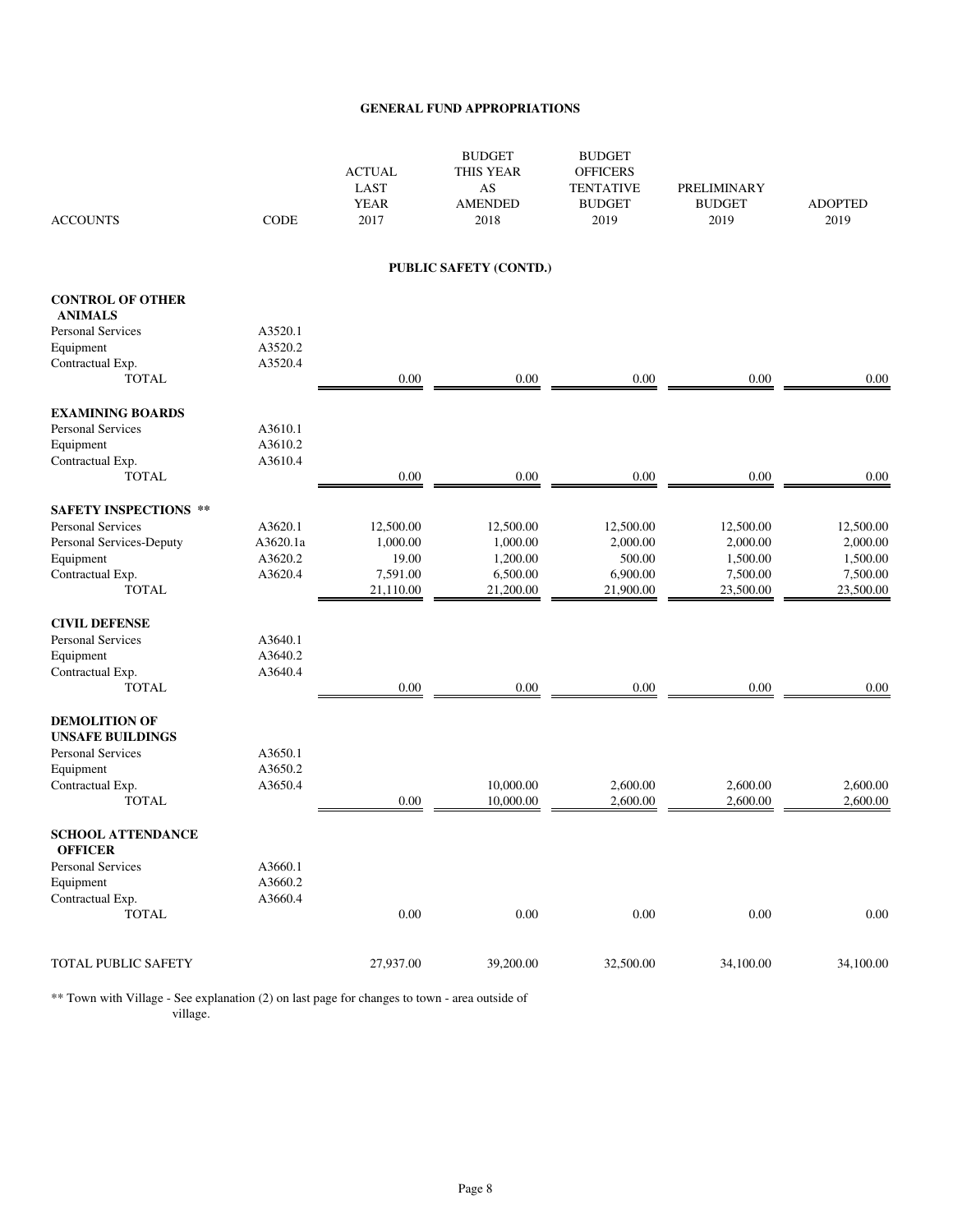| <b>ACCOUNTS</b>                                | <b>CODE</b> | <b>ACTUAL</b><br>LAST<br><b>YEAR</b><br>2017 | <b>BUDGET</b><br><b>THIS YEAR</b><br><b>AS</b><br><b>AMENDED</b><br>2018 | <b>BUDGET</b><br><b>OFFICERS</b><br><b>TENTATIVE</b><br><b>BUDGET</b><br>2019 | <b>PRELIMINARY</b><br><b>BUDGET</b><br>2019 | <b>ADOPTED</b><br>2019 |
|------------------------------------------------|-------------|----------------------------------------------|--------------------------------------------------------------------------|-------------------------------------------------------------------------------|---------------------------------------------|------------------------|
|                                                |             |                                              | <b>HEALTH</b>                                                            |                                                                               |                                             |                        |
| <b>BOARD OF HEALTH</b>                         |             |                                              |                                                                          |                                                                               |                                             |                        |
| <b>Personal Services</b>                       | A4010.1     |                                              |                                                                          |                                                                               |                                             |                        |
| Equipment                                      | A4010.2     |                                              |                                                                          |                                                                               |                                             |                        |
| Contractual Exp.                               | A4010.4     |                                              |                                                                          |                                                                               |                                             |                        |
| <b>TOTAL</b>                                   |             | $0.00\,$                                     | 0.00                                                                     | 0.00                                                                          | 0.00                                        | 0.00                   |
| <b>REGISTRAR OF</b><br><b>VITAL STATISTICS</b> |             |                                              |                                                                          |                                                                               |                                             |                        |
| <b>Personal Services</b>                       | A4020.1     | 500.00                                       | 500.00                                                                   | 500.00                                                                        | 500.00                                      | 500.00                 |
| Equipment                                      | A4020.2     |                                              |                                                                          |                                                                               |                                             |                        |
| Contractual Exp.                               | A4020.4     |                                              |                                                                          |                                                                               |                                             |                        |
| <b>TOTAL</b>                                   |             | 500.00                                       | 500.00                                                                   | 500.00                                                                        | 500.00                                      | 500.00                 |
| <b>LABORATORY</b>                              |             |                                              |                                                                          |                                                                               |                                             |                        |
| <b>Personal Services</b>                       | A4025.1     |                                              |                                                                          |                                                                               |                                             |                        |
| Equipment                                      | A4025.2     |                                              |                                                                          |                                                                               |                                             |                        |
| Contractual Exp.                               | A4025.4     |                                              | 110.00                                                                   |                                                                               |                                             |                        |
| <b>TOTAL</b>                                   |             | 0.00                                         | 110.00                                                                   | 0.00                                                                          | $0.00\,$                                    | $0.00\,$               |
| PUBLIC HEALTH, OTHER                           |             |                                              |                                                                          |                                                                               |                                             |                        |
| <b>Personal Services</b>                       | A4050.1     |                                              |                                                                          |                                                                               |                                             |                        |
| Equipment                                      | A4050.2     |                                              |                                                                          |                                                                               |                                             |                        |
| Contractual Exp.                               | A4050.4     |                                              |                                                                          |                                                                               |                                             |                        |
| <b>TOTAL</b>                                   |             | 0.00                                         | 0.00                                                                     | 0.00                                                                          | 0.00                                        | 0.00                   |
|                                                |             |                                              |                                                                          |                                                                               |                                             |                        |

\*\* Town with Village - See explanation (1) on last page for charges to town - area outside of village.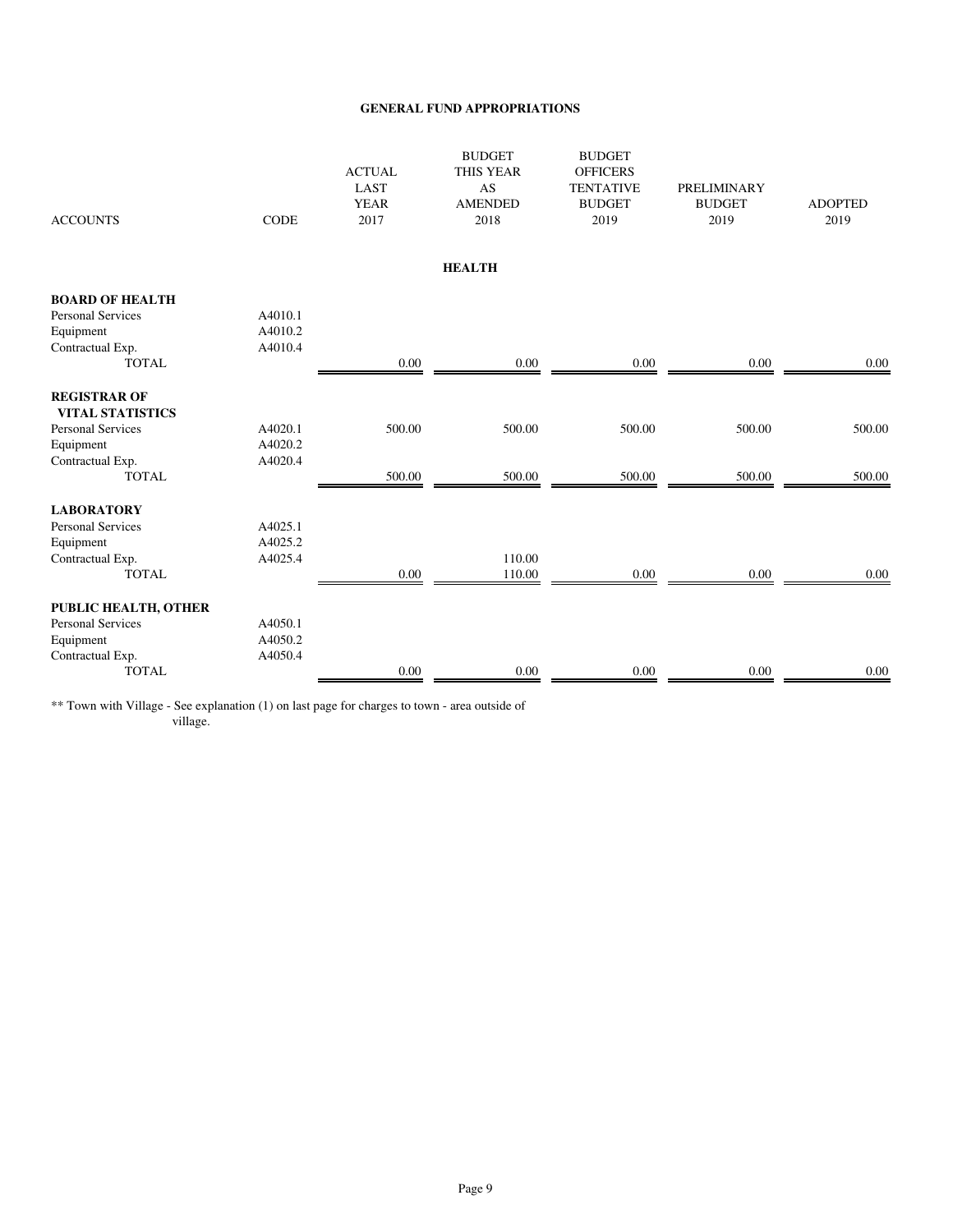| <b>ACCOUNTS</b>                            | <b>CODE</b> | <b>ACTUAL</b><br><b>LAST</b><br><b>YEAR</b><br>2017 | <b>BUDGET</b><br><b>THIS YEAR</b><br>AS<br><b>AMENDED</b><br>2018 | <b>BUDGET</b><br><b>OFFICERS</b><br><b>TENTATIVE</b><br><b>BUDGET</b><br>2019 | PRELIMINARY<br><b>BUDGET</b><br>2019 | <b>ADOPTED</b><br>2019 |
|--------------------------------------------|-------------|-----------------------------------------------------|-------------------------------------------------------------------|-------------------------------------------------------------------------------|--------------------------------------|------------------------|
|                                            |             |                                                     | <b>HEALTH (CONTD.)</b>                                            |                                                                               |                                      |                        |
| <b>NARCOTIC GUIDANCE</b><br><b>COUNCIL</b> |             |                                                     |                                                                   |                                                                               |                                      |                        |
| <b>Personal Services</b>                   | A4210.1     |                                                     |                                                                   |                                                                               |                                      |                        |
| Equipment                                  | A4210.2     |                                                     |                                                                   |                                                                               |                                      |                        |
| Contractual Exp.                           | A4210.4     |                                                     |                                                                   |                                                                               |                                      |                        |
| <b>TOTAL</b>                               |             | 0.00                                                | $0.00\,$                                                          | 0.00                                                                          | $0.00\,$                             | 0.00                   |
| NARCOTIC CONTROL                           |             |                                                     |                                                                   |                                                                               |                                      |                        |
| <b>Personal Services</b>                   | A4220.1     |                                                     |                                                                   |                                                                               |                                      |                        |
| Equipment                                  | A4220.2     |                                                     |                                                                   |                                                                               |                                      |                        |
| Contractual Exp.                           | A4220.4     |                                                     |                                                                   |                                                                               |                                      |                        |
| <b>TOTAL</b>                               |             | 0.00                                                | $0.00\,$                                                          | 0.00                                                                          | $0.00\,$                             | 0.00                   |
| <b>JOINT HOSPITAL</b>                      |             |                                                     |                                                                   |                                                                               |                                      |                        |
| Contractual Exp.                           | A4525.4     |                                                     |                                                                   |                                                                               |                                      |                        |
| <b>AMBULANCE</b>                           |             |                                                     |                                                                   |                                                                               |                                      |                        |
| Personal Services                          | A4540.1     |                                                     |                                                                   |                                                                               |                                      |                        |
| Equipment                                  | A4540.2     |                                                     |                                                                   |                                                                               |                                      |                        |
| Contractual Exp.                           | A4540.4     |                                                     |                                                                   |                                                                               |                                      |                        |
| <b>TOTAL</b>                               |             | 0.00                                                | 0.00                                                              | 0.00                                                                          | 0.00                                 | 0.00                   |
|                                            |             |                                                     |                                                                   |                                                                               |                                      |                        |
| <b>Other Health</b>                        |             |                                                     |                                                                   |                                                                               |                                      |                        |
| <b>Personal Services</b>                   | A4989.1     |                                                     |                                                                   |                                                                               |                                      |                        |
| Equipment                                  | A4989.2     |                                                     |                                                                   |                                                                               |                                      |                        |
| Contractual Exp.                           | A4989.4     | 57.00                                               |                                                                   |                                                                               | 500.00                               | 500.00                 |
| <b>TOTAL</b>                               |             | 57.00                                               | 0.00                                                              | 0.00                                                                          | 500.00                               | 500.00                 |
|                                            |             |                                                     |                                                                   |                                                                               |                                      |                        |
| TOTAL HEALTH                               |             | 557.00                                              | 610.00                                                            | 500.00                                                                        | 1,000.00                             | 1,000.00               |
|                                            |             |                                                     |                                                                   |                                                                               |                                      |                        |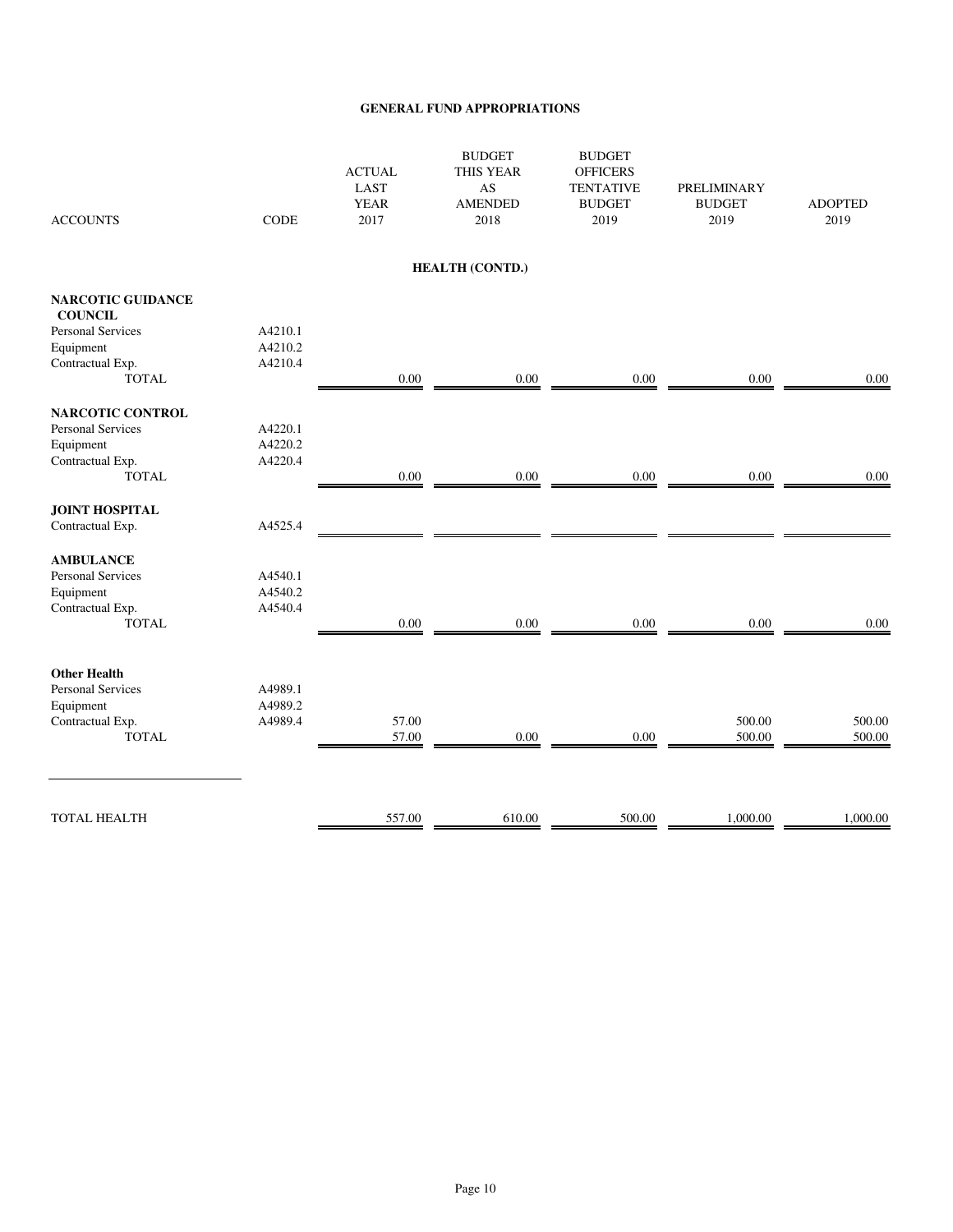| <b>ACCOUNTS</b>                         | <b>CODE</b>         | <b>ACTUAL</b><br><b>LAST</b><br><b>YEAR</b><br>2017 | <b>BUDGET</b><br>THIS YEAR<br>AS<br><b>AMENDED</b><br>2018 | <b>BUDGET</b><br><b>OFFICERS</b><br><b>TENTATIVE</b><br><b>BUDGET</b><br>2019 | PRELIMINARY<br><b>BUDGET</b><br>2019 | <b>ADOPTED</b><br>2019 |
|-----------------------------------------|---------------------|-----------------------------------------------------|------------------------------------------------------------|-------------------------------------------------------------------------------|--------------------------------------|------------------------|
|                                         |                     |                                                     | <b>TRANSPORTATION</b>                                      |                                                                               |                                      |                        |
| <b>SUPT. OF HIGHWAYS</b>                |                     |                                                     |                                                            |                                                                               |                                      |                        |
| Personal Services<br>Hwy Sup Ins Reimb  | A5010.1<br>A5010.1a | 60,000.00                                           | 60,250.00                                                  | 60,250.00                                                                     | 60,250.00                            | 60.250.00              |
| Equipment                               | A5010.2             |                                                     |                                                            |                                                                               |                                      |                        |
| Contractual Exp.<br><b>TOTAL</b>        | A5010.4             | 715.00<br>60,715.00                                 | 1,500.00<br>61,750.00                                      | 1,500.00<br>61,750.00                                                         | 1,500.00<br>61,750.00                | 1,500.00<br>61,750.00  |
| <b>GARAGE</b>                           |                     |                                                     |                                                            |                                                                               |                                      |                        |
| Personal Services                       | A5132.1             | 8,963.00                                            |                                                            | 500.00                                                                        | 500.00                               | 500.00                 |
| Equipment<br>Contractual Exp.           | A5132.2<br>A5132.4  | 180,462.00<br>14,300.00                             | 9,750.00<br>20,000.00                                      | 21,000.00                                                                     | 21,000.00                            | 21,000.00              |
| Garage Building Reserve                 | A5132.4a            |                                                     | 5,000.00                                                   | 5,000.00                                                                      | 5,000.00                             | 5,000.00               |
| <b>TOTAL</b>                            |                     | 203,725.00                                          | 34,750.00                                                  | 26,500.00                                                                     | 26,500.00                            | 26,500.00              |
| <b>DRUG TESTING</b>                     |                     |                                                     |                                                            |                                                                               |                                      |                        |
| Contractual Exp.                        | A5140.4             |                                                     |                                                            |                                                                               |                                      |                        |
| <b>STREET LIGHTING</b>                  |                     |                                                     |                                                            |                                                                               |                                      |                        |
| Contractual Exp.                        | A5182.4             | 7,000.00                                            | 7,800.00                                                   | 6,300.00                                                                      | 6,300.00                             | 6,300.00               |
| <b>SIDEWALKS</b>                        |                     |                                                     |                                                            |                                                                               |                                      |                        |
| Services                                | A5410.1             |                                                     |                                                            |                                                                               |                                      |                        |
| Contractual Exp.<br><b>TOTAL</b>        | A5410.4             | 0.00                                                | $0.00\,$                                                   | $0.00\,$                                                                      | $0.00\,$                             | 0.00                   |
|                                         |                     |                                                     |                                                            |                                                                               |                                      |                        |
| <b>JOINT AIRPORT</b>                    |                     |                                                     |                                                            |                                                                               |                                      |                        |
| Contractual Exp.<br><b>TOTAL</b>        | A5615.4             | 0.00                                                | 0.00                                                       | 0.00                                                                          | 0.00                                 | 0.00                   |
|                                         |                     |                                                     |                                                            |                                                                               |                                      |                        |
| <b>OFF STREET PARKING</b>               |                     |                                                     |                                                            |                                                                               |                                      |                        |
| <b>Personal Services</b><br>Equipment   | A5650.1<br>A5650.2  |                                                     |                                                            |                                                                               |                                      |                        |
| Contractual Exp.                        | A5650.4             |                                                     |                                                            |                                                                               |                                      |                        |
| <b>TOTAL</b>                            |                     | 0.00                                                | 0.00                                                       | 0.00                                                                          | 0.00                                 | 0.00                   |
|                                         |                     |                                                     |                                                            |                                                                               |                                      |                        |
| <b>PERSONAL SERVICES</b>                | $\cdot$             | 68,963.00                                           | 60,250.00                                                  | 60,750.00                                                                     | 60,750.00                            | 60,750.00              |
| <b>EQUIPMENT</b>                        | $\cdot$             | 180,462.00                                          | 9,750.00                                                   | 0.00                                                                          | 0.00                                 | 0.00                   |
| <b>CONTRACTUAL EXP.</b><br><b>TOTAL</b> | $\mathcal{A}$       | 22,015.00<br>271,440.00                             | 34,300.00<br>104,300.00                                    | 33,800.00<br>94,550.00                                                        | 33,800.00<br>94,550.00               | 33,800.00<br>94,550.00 |
|                                         |                     |                                                     |                                                            |                                                                               |                                      |                        |
| <b>TOTAL TRANSPORTATION</b>             |                     | 271,440.00                                          | 104,300.00                                                 | 94,550.00                                                                     | 94,550.00                            | 94,550.00              |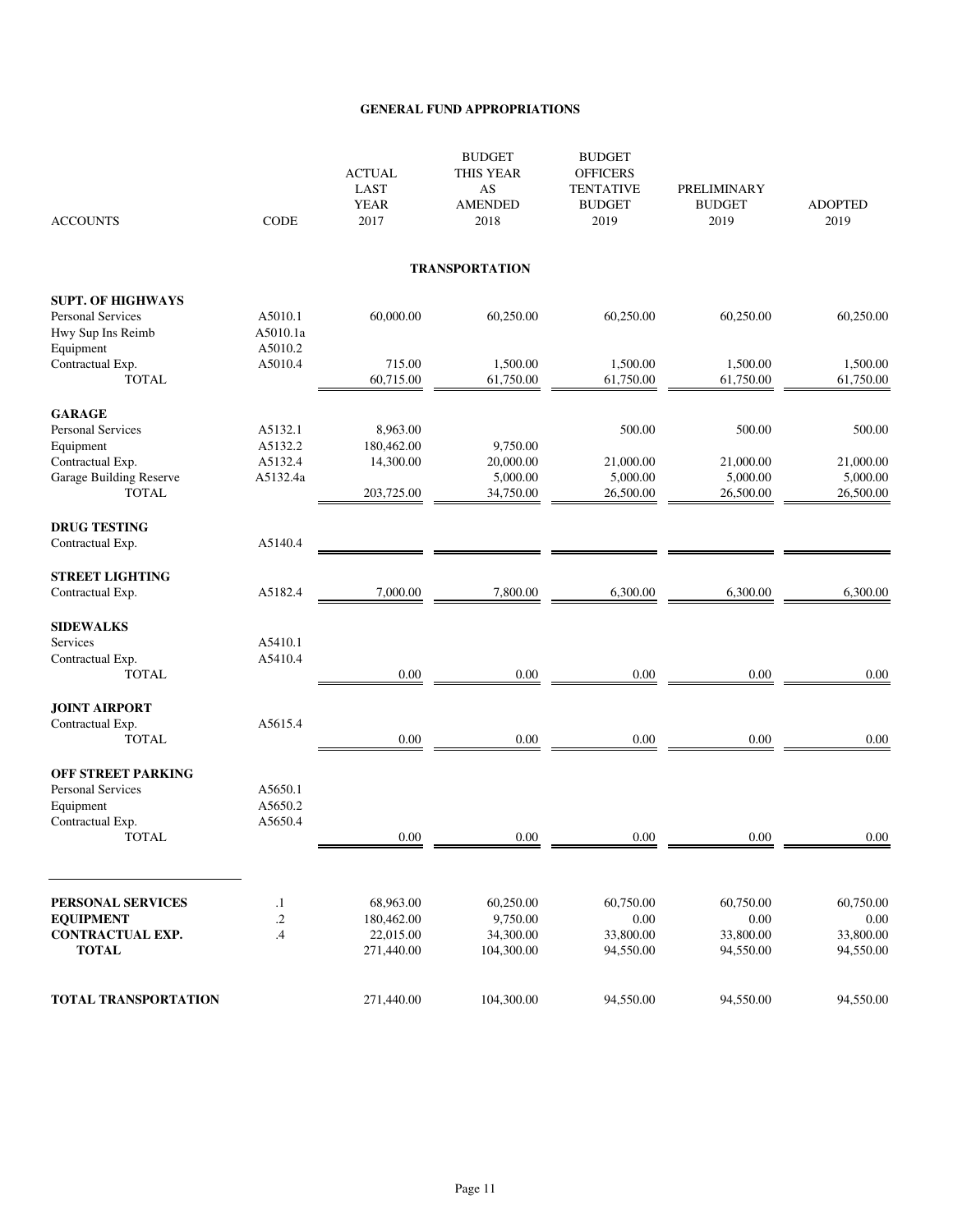| <b>ACCOUNTS</b>                                                                            | <b>CODE</b>        | <b>ACTUAL</b><br><b>LAST</b><br><b>YEAR</b><br>2017 | <b>BUDGET</b><br><b>THIS YEAR</b><br>AS<br><b>AMENDED</b><br>2018 | <b>BUDGET</b><br><b>OFFICERS</b><br><b>TENTATIVE</b><br><b>BUDGET</b><br>2019 | PRELIMINARY<br><b>BUDGET</b><br>2019 | <b>ADOPTED</b><br>2019 |
|--------------------------------------------------------------------------------------------|--------------------|-----------------------------------------------------|-------------------------------------------------------------------|-------------------------------------------------------------------------------|--------------------------------------|------------------------|
| <b>SOCIAL SERVICES -</b><br><b>ADMINISTRATION</b><br><b>Personal Services</b><br>Equipment | A6010.1<br>A6010.2 |                                                     |                                                                   |                                                                               |                                      |                        |
| Contractual Exp.<br><b>TOTAL</b>                                                           | A6010.4            | 0.00                                                | 0.00                                                              | 0.00                                                                          | 0.00                                 | 0.00                   |
| <b>SOCIAL SERVICES -</b><br><b>HOME RELIEF</b>                                             |                    |                                                     |                                                                   |                                                                               |                                      |                        |
| Contractual Exp.                                                                           | A6140.4            |                                                     |                                                                   |                                                                               |                                      |                        |
| <b>SOCIAL SERVICES -</b><br><b>BURIALS</b>                                                 |                    |                                                     |                                                                   |                                                                               |                                      |                        |
| Contractual Exp.                                                                           | A6148.4            |                                                     |                                                                   |                                                                               |                                      |                        |
| <b>PUBLICITY</b><br><b>Personal Services</b>                                               | A6410.1            |                                                     |                                                                   |                                                                               |                                      |                        |
| Equipment                                                                                  | A6410.2            |                                                     |                                                                   |                                                                               |                                      |                        |
| Contractual Exp.                                                                           | A6410.4            |                                                     |                                                                   |                                                                               |                                      |                        |
| <b>TOTAL</b>                                                                               |                    | $0.00\,$                                            | 0.00                                                              | 0.00                                                                          | $0.00\,$                             | 0.00                   |
| <b>INDUSTRIAL DEVELOPMENT</b><br><b>AGENCY</b>                                             |                    |                                                     |                                                                   |                                                                               |                                      |                        |
| Contractual Exp.                                                                           | A6460.4            |                                                     |                                                                   |                                                                               |                                      |                        |
| <b>VETERANS SERVICES*</b><br><b>Personal Services</b>                                      | A6510.1            |                                                     |                                                                   |                                                                               |                                      |                        |
| Equipment                                                                                  | A6510.2            |                                                     |                                                                   |                                                                               |                                      |                        |
| Contractual Exp.                                                                           | A6510.4            |                                                     | 500.00                                                            | 1,000.00                                                                      | 1,000.00                             | 1,000.00               |
| <b>TOTAL</b>                                                                               |                    | $0.00\,$                                            | 500.00                                                            | 1,000.00                                                                      | 1,000.00                             | 1,000.00               |
| <b>PROGRAMS FOR AGING</b><br>Personal Services                                             | A6772.1            |                                                     |                                                                   |                                                                               |                                      |                        |
| Equipment                                                                                  | A6772.2            |                                                     |                                                                   |                                                                               |                                      |                        |
| Contractual Exp.                                                                           | A6772.4            |                                                     |                                                                   |                                                                               |                                      |                        |
| TOTAL                                                                                      |                    | 0.00                                                | $0.00\,$                                                          | $0.00\,$                                                                      | 0.00                                 | 0.00                   |
|                                                                                            | $\cdot$            | $0.00\,$                                            | 0.00                                                              | $0.00\,$                                                                      | 0.00                                 | 0.00                   |
|                                                                                            | $\cdot$ 2          | $0.00\,$                                            | $0.00\,$                                                          | $0.00\,$                                                                      | 0.00                                 | $0.00\,$               |
|                                                                                            | .4                 | $0.00\,$                                            | 500.00                                                            | 1,000.00                                                                      | 1,000.00                             | 1,000.00               |
| <b>TOTAL</b>                                                                               |                    | $0.00\,$                                            | 500.00                                                            | 1,000.00                                                                      | 1,000.00                             | 1,000.00               |
| TOTAL ECONOMIC ASSISTANCE<br><b>AND OPPORTUNITY</b>                                        |                    | $0.00\,$                                            | 500.00                                                            | 1,000.00                                                                      | 1,000.00                             | 1,000.00               |
|                                                                                            |                    |                                                     |                                                                   |                                                                               |                                      |                        |

\* Town with Village - See explanation (1) on last page for charges to town - area outside of village.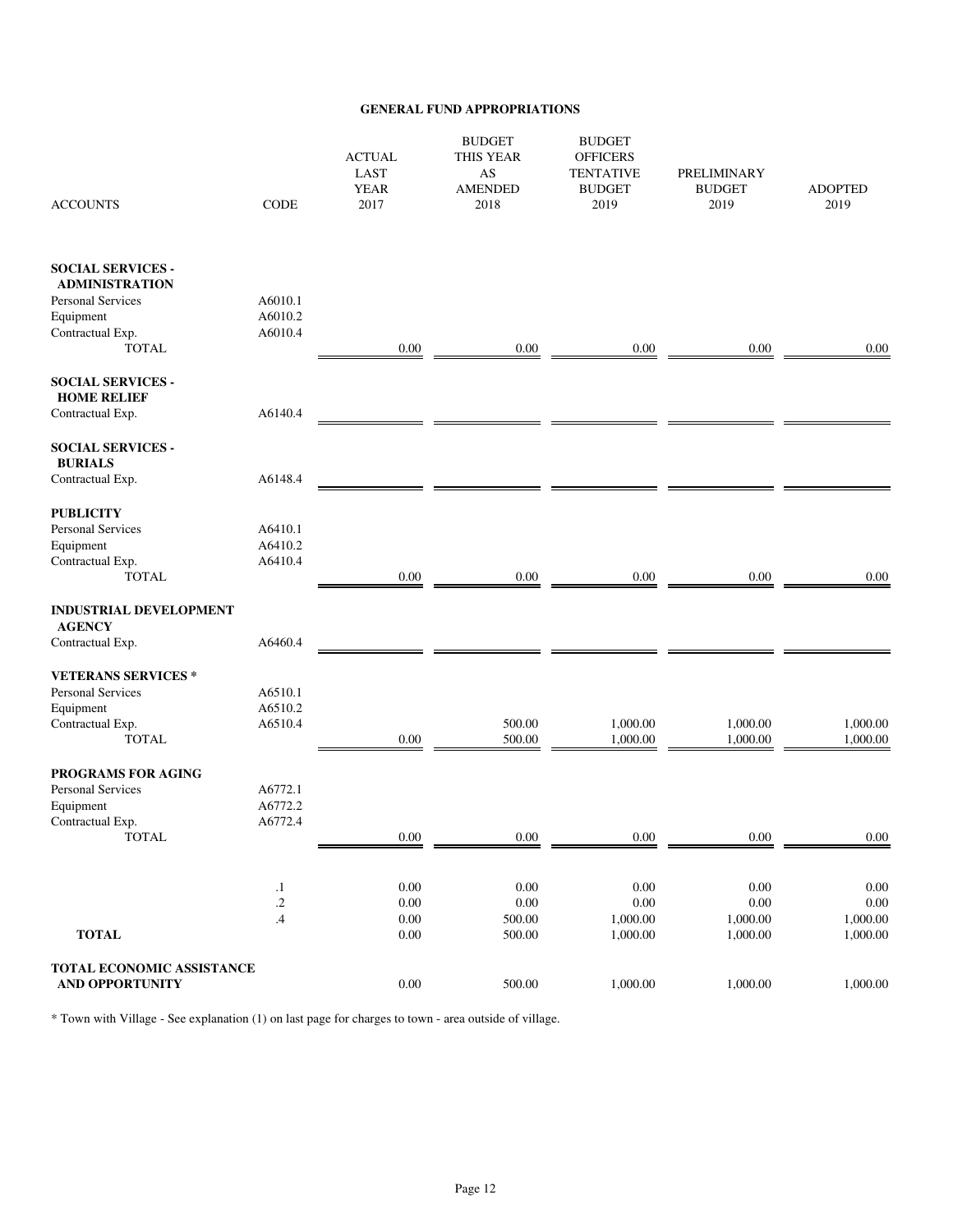| <b>ACCOUNTS</b>                                       | <b>CODE</b> | <b>ACTUAL</b><br>LAST<br><b>YEAR</b><br>2017 | <b>BUDGET</b><br>THIS YEAR<br>AS<br><b>AMENDED</b><br>2018 | <b>BUDGET</b><br><b>OFFICERS</b><br><b>TENTATIVE</b><br><b>BUDGET</b><br>2019 | PRELIMINARY<br><b>BUDGET</b><br>2019 | <b>ADOPTED</b><br>2019 |
|-------------------------------------------------------|-------------|----------------------------------------------|------------------------------------------------------------|-------------------------------------------------------------------------------|--------------------------------------|------------------------|
|                                                       |             |                                              | <b>CULTURE - RECREATION</b>                                |                                                                               |                                      |                        |
| <b>RECREATION</b>                                     |             |                                              |                                                            |                                                                               |                                      |                        |
| <b>ADMINISTRATION</b>                                 | A7020.1     |                                              |                                                            |                                                                               |                                      |                        |
| <b>Personal Services</b><br>Equipment                 | A7020.2     |                                              |                                                            |                                                                               |                                      |                        |
| Contractual Exp.                                      | A7020.4     |                                              |                                                            |                                                                               |                                      |                        |
| <b>TOTAL</b>                                          |             | 0.00                                         | 0.00                                                       | 0.00                                                                          | 0.00                                 | $0.00\,$               |
| PARKS*                                                |             |                                              |                                                            |                                                                               |                                      |                        |
| <b>Personal Services</b>                              | A7110.1     | 420.00                                       | 500.00                                                     | 500.00                                                                        | 500.00                               | 500.00                 |
| Personal Services - PT                                | A7110.1A    | 10.00                                        | 12,500.00                                                  | 9,500.00                                                                      | 9,500.00                             | 9,500.00               |
| Equipment                                             | A7110.2     | 2,194.00                                     | 37,000.00                                                  | 30,000.00                                                                     | 30,000.00                            | 30,000.00              |
| Contractual Exp.                                      | A7110.4     | 5,488.00                                     | 5,500.00                                                   | 6,500.00                                                                      | 6,500.00                             | 6,500.00               |
| Park Grant Contr                                      | A7110.4a    |                                              |                                                            |                                                                               |                                      |                        |
| Parks and Trails                                      | A7110.4b    |                                              | 500.00                                                     |                                                                               |                                      |                        |
| <b>TOTAL</b>                                          |             | 8,112.00                                     | 56,000.00                                                  | 46,500.00                                                                     | 46,500.00                            | 46,500.00              |
| <b>PLAYGROUNDS AND</b><br><b>RECREATION CENTERS *</b> |             |                                              |                                                            |                                                                               |                                      |                        |
| Personal Services                                     | A7140.1     | 0.00                                         | 500.00                                                     | 500.00                                                                        | 500.00                               | 500.00                 |
| Equipment                                             | A7140.2     | 0.00                                         | 8,000.00                                                   | 5,000.00                                                                      | 5,000.00                             | 5,000.00               |
| Contractual Exp.                                      | A7140.4     | 0.00                                         | 500.00                                                     | 0.00                                                                          | 0.00                                 | 0.00                   |
| <b>TOTAL</b>                                          |             | 0.00                                         | 9,000.00                                                   | 5,500.00                                                                      | 5,500.00                             | 5,500.00               |
| <b>JOINT REC. PROJECT</b>                             | A7145.4     |                                              |                                                            |                                                                               |                                      |                        |
| <b>SPECIAL RECREATIONAL</b><br><b>FACILITIES</b>      |             |                                              |                                                            |                                                                               |                                      |                        |
| <b>Personal Services</b>                              | A7150.1     |                                              |                                                            |                                                                               |                                      |                        |
| Equipment                                             | A7150.2     |                                              |                                                            |                                                                               |                                      |                        |
| Contractual Exp.                                      | A7150.4     |                                              |                                                            |                                                                               |                                      |                        |
| <b>TOTAL</b>                                          |             | 0.00                                         | 0.00                                                       | 0.00                                                                          | 0.00                                 | 0.00                   |
| <b>BAND CONCERTS</b>                                  |             |                                              |                                                            |                                                                               |                                      |                        |
| Contractual Exp.                                      | A7270.4     |                                              |                                                            |                                                                               |                                      |                        |
| YOUTH PROGRAM *                                       |             |                                              |                                                            |                                                                               |                                      |                        |
| Personal Services                                     | A7310.1     | 3,870.00                                     | 5,000.00                                                   | 5,000.00                                                                      | 5,000.00                             | 5,000.00               |
| Equipment                                             | A7310.2     |                                              |                                                            |                                                                               |                                      |                        |
| Contractual Exp.                                      | A7310.4     | 1,683.00                                     | 1,500.00                                                   | 2,000.00                                                                      | 2,000.00                             | 2,000.00               |
| <b>TOTAL</b>                                          |             | 5,553.00                                     | 6,500.00                                                   | 7,000.00                                                                      | 7,000.00                             | 7,000.00               |

\* Town with Village - See explanation (2) on last page for charges to town - area outside of village.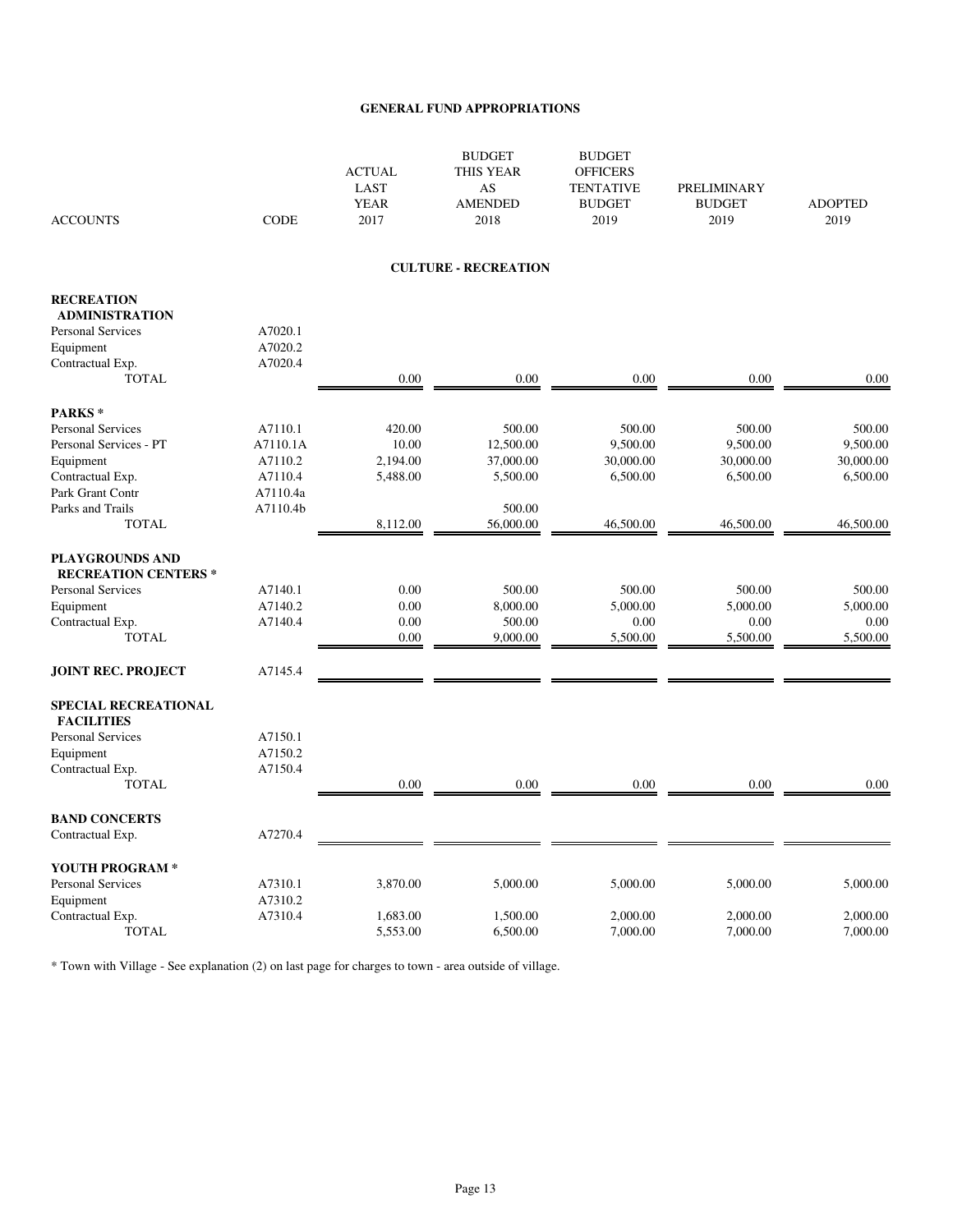| <b>ACCOUNTS</b>                                                                                  | <b>CODE</b>                     | <b>ACTUAL</b><br><b>LAST</b><br><b>YEAR</b><br>2017 | <b>BUDGET</b><br><b>THIS YEAR</b><br>AS<br><b>AMENDED</b><br>2018 | <b>BUDGET</b><br><b>OFFICERS</b><br><b>TENTATIVE</b><br><b>BUDGET</b><br>2019 | <b>PRELIMINARY</b><br><b>BUDGET</b><br>2019 | <b>ADOPTED</b><br>2019 |
|--------------------------------------------------------------------------------------------------|---------------------------------|-----------------------------------------------------|-------------------------------------------------------------------|-------------------------------------------------------------------------------|---------------------------------------------|------------------------|
|                                                                                                  |                                 |                                                     | <b>CULTURE - RECREATION (CONTD.)</b>                              |                                                                               |                                             |                        |
| <b>JOINT YOUTH PROJECT</b><br>Contractual Exp.                                                   | A7320.4                         |                                                     |                                                                   |                                                                               |                                             |                        |
| <b>LIBRARY*</b><br>Contractual Exp.                                                              | A7410.4                         |                                                     |                                                                   |                                                                               |                                             |                        |
| <b>MUSEUM</b><br>Personal Services<br>Equipment<br>Contractual Exp.<br><b>TOTAL</b>              | A7450.1<br>A7450.2<br>A7450.4   | 0.00                                                | 0.00                                                              | 0.00                                                                          | 0.00                                        | 0.00                   |
| <b>HISTORIAN</b><br>Personal Services<br><b>Deputy Personal Services</b><br>Acting Historian     | A7510.1<br>A7510.1a<br>A7510.1b | 750.00<br>500.00                                    | 750.00<br>700.00                                                  | 1,200.00                                                                      | 1,200.00                                    | 1,200.00               |
| Equipment<br>Contractual Exp.<br><b>TOTAL</b>                                                    | A7510.2<br>A7510.4              | 208.00<br>1,458.00                                  | 200.00<br>1,650.00                                                | 350.00<br>1,550.00                                                            | 350.00<br>1,550.00                          | 350.00<br>1,550.00     |
| <b>HISTORICAL PROPERTY</b><br>Personal Services<br>Equipment<br>Contractual Exp.<br><b>TOTAL</b> | A7520.1<br>A7520.2<br>A7520.4   | 0.00                                                | 0.00                                                              | 0.00                                                                          | 0.00                                        | 0.00                   |
| <b>CELEBRATIONS</b><br><b>Personal Services</b><br>Equipment<br>Contractual Exp.<br><b>TOTAL</b> | A7550.1<br>A7550.2<br>A7550.4   | 1,954.00<br>1,954.00                                | 2,500.00<br>2,500.00                                              | 2,500.00<br>2,500.00                                                          | 2,500.00<br>2,500.00                        | 2,500.00<br>2,500.00   |
| <b>ADULT RECREATION</b><br>Personal Services<br>Equipment<br>Contractual Exp.<br><b>TOTAL</b>    | A7620.1<br>A7620.2<br>A7620.4   | 0.00                                                | 0.00                                                              | 0.00                                                                          | 0.00                                        | 0.00                   |
| <b>TOTAL CULTURE -</b><br><b>RECREATION</b>                                                      |                                 | 17,077.00                                           | 75,650.00                                                         | 63,050.00                                                                     | 63,050.00                                   | 63,050.00              |

\* Town with Village - See explanation (1) on last page for charges to town - area outside of village.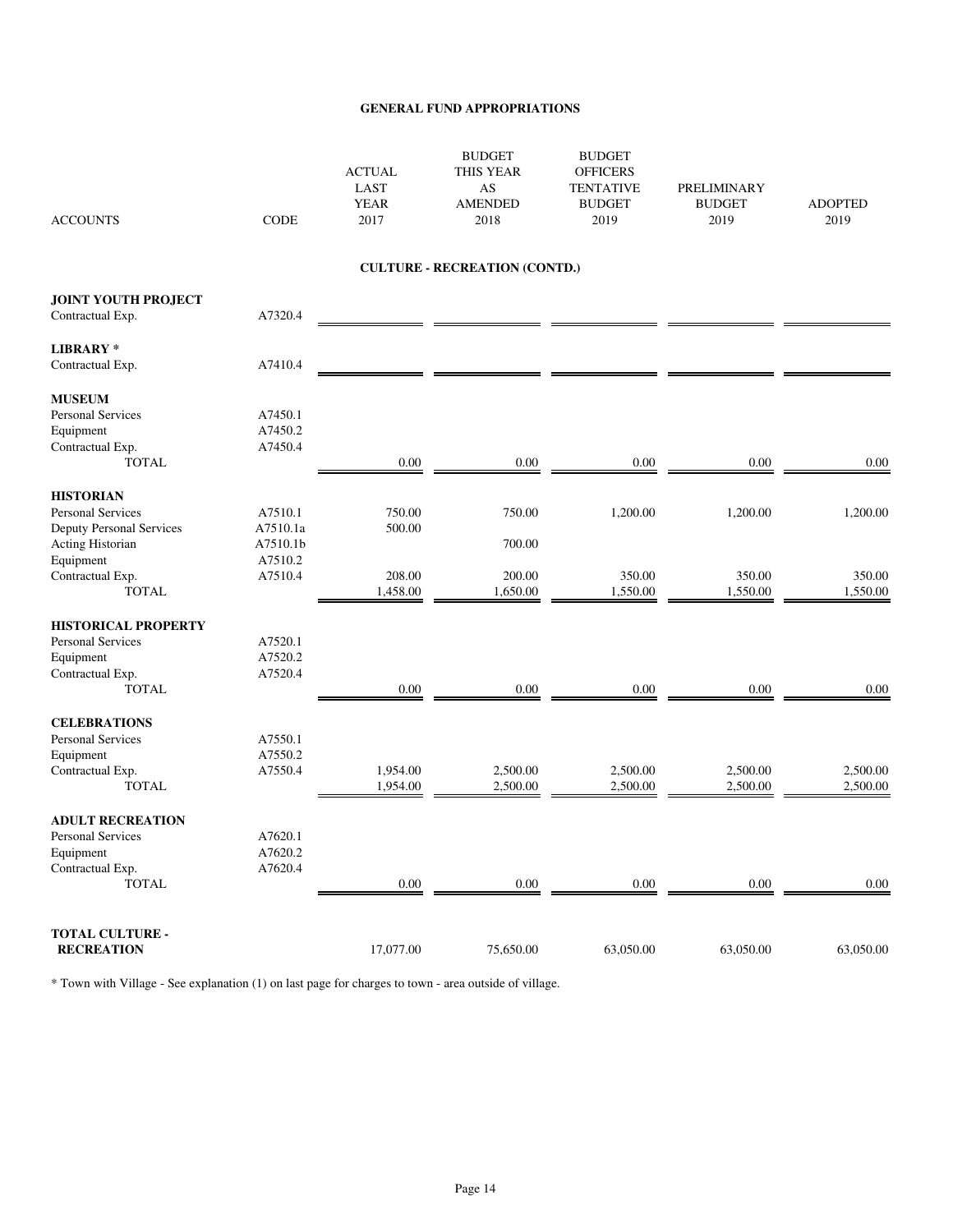| <b>ACCOUNTS</b>                  | <b>CODE</b> | <b>ACTUAL</b><br>LAST<br><b>YEAR</b><br>2017 | <b>BUDGET</b><br><b>THIS YEAR</b><br>AS<br><b>AMENDED</b><br>2018 | <b>BUDGET</b><br><b>OFFICERS</b><br><b>TENTATIVE</b><br><b>BUDGET</b><br>2019 | <b>PRELIMINARY</b><br><b>BUDGET</b><br>2019 | <b>ADOPTED</b><br>2019 |
|----------------------------------|-------------|----------------------------------------------|-------------------------------------------------------------------|-------------------------------------------------------------------------------|---------------------------------------------|------------------------|
|                                  |             |                                              | HOME AND COMMUNITY SERVICES                                       |                                                                               |                                             |                        |
| <b>ZONING</b>                    |             |                                              |                                                                   |                                                                               |                                             |                        |
| Personal Services                | A8010.1     |                                              |                                                                   |                                                                               |                                             |                        |
| Equipment                        | A8010.2     |                                              |                                                                   |                                                                               |                                             |                        |
| Contractual Exp.                 | A8010.4     |                                              |                                                                   |                                                                               |                                             |                        |
| <b>TOTAL</b>                     |             | 0.00                                         | 0.00                                                              | 0.00                                                                          | 0.00                                        | 0.00                   |
| <b>PLANNING</b>                  |             |                                              |                                                                   |                                                                               |                                             |                        |
| <b>Personal Services</b>         | A8020.1     |                                              | 150.00                                                            | 150.00                                                                        | 150.00                                      | 150.00                 |
| Personal Services - Consult Comp | A8020.1a    | 278.00                                       |                                                                   |                                                                               |                                             |                        |
| Equipment                        | A8020.2     |                                              |                                                                   |                                                                               |                                             |                        |
| Contractual Exp.                 | A8020.4     | 413.00                                       | 1,000.00                                                          | 1,000.00                                                                      | 1,000.00                                    | 1,000.00               |
| <b>TOTAL</b>                     |             | 691.00                                       | 1,150.00                                                          | 1,150.00                                                                      | 1,150.00                                    | 1,150.00               |
| <b>HUMAN RIGHTS</b>              |             |                                              |                                                                   |                                                                               |                                             |                        |
| Personal Services                | A8040.1     |                                              |                                                                   |                                                                               |                                             |                        |
| Equipment                        | A8040.2     |                                              |                                                                   |                                                                               |                                             |                        |
| Contractual Exp.                 | A8040.4     |                                              |                                                                   |                                                                               |                                             |                        |
| <b>TOTAL</b>                     |             | 0.00                                         | 0.00                                                              | 0.00                                                                          | 0.00                                        | 0.00                   |
| <b>ENVIRONMENTAL CONTROL</b>     |             |                                              |                                                                   |                                                                               |                                             |                        |
| <b>Personal Services</b>         | A8090.1     |                                              |                                                                   |                                                                               |                                             |                        |
| Equipment                        | A8090.2     |                                              |                                                                   |                                                                               |                                             |                        |
| Contractual Exp.                 | A8090.4     |                                              |                                                                   |                                                                               |                                             |                        |
| <b>TOTAL</b>                     |             | 0.00                                         | 0.00                                                              | 0.00                                                                          | 0.00                                        | 0.00                   |
| <b>REFUSE AND GARBAGE **</b>     |             |                                              |                                                                   |                                                                               |                                             |                        |
| Personal Services                | A8160.1     |                                              |                                                                   |                                                                               |                                             |                        |
| Equipment                        | A8160.2     |                                              |                                                                   |                                                                               |                                             |                        |
| Contractual Exp.                 | A8160.4     | 211.00                                       | 1,200.00                                                          | 1,000.00                                                                      | 1,000.00                                    | 1,000.00               |
| <b>TOTAL</b>                     |             | 211.00                                       | 1,200.00                                                          | 1,000.00                                                                      | 1,000.00                                    | 1,000.00               |
| <b>COMMUNITY</b>                 |             |                                              |                                                                   |                                                                               |                                             |                        |
| <b>BEAUTIFICATION</b>            |             |                                              |                                                                   |                                                                               |                                             |                        |
| Personal Services                | A8510.1     |                                              |                                                                   |                                                                               |                                             |                        |
| Equipment                        | A8510.2     |                                              |                                                                   |                                                                               |                                             |                        |
| Contractual Exp.                 | A8510.4     | 515.00                                       | 1,500.00                                                          | 1,500.00                                                                      | 1,500.00                                    | 1,500.00               |
| <b>TOTAL</b>                     |             | 515.00                                       | 1,500.00                                                          | 1,500.00                                                                      | 1,500.00                                    | 1,500.00               |

\* Town with Village - See explanation (1) on last page for charges to town - area outside of village.

\*\* Town with Village - See explanation (2) on last page for charges to town - area outside of village.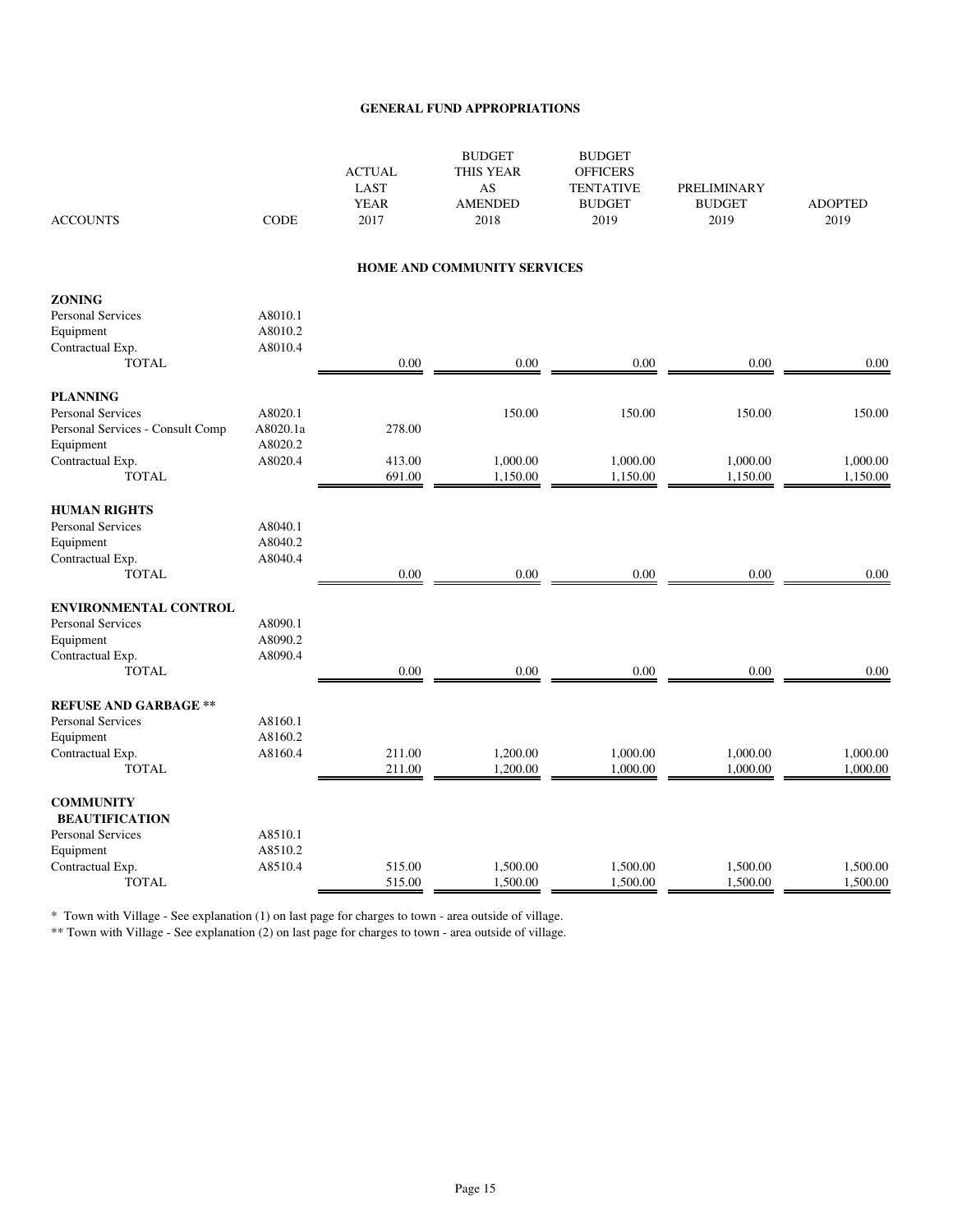| <b>ACCOUNTS</b>                                                                                     | <b>CODE</b>                   | <b>ACTUAL</b><br><b>LAST</b><br><b>YEAR</b><br>2017 | <b>BUDGET</b><br>THIS YEAR<br>AS<br><b>AMENDED</b><br>2018 | <b>BUDGET</b><br><b>OFFICERS</b><br><b>TENTATIVE</b><br><b>BUDGET</b><br>2019 | <b>PRELIMINARY</b><br><b>BUDGET</b><br>2019 | <b>ADOPTED</b><br>2019 |
|-----------------------------------------------------------------------------------------------------|-------------------------------|-----------------------------------------------------|------------------------------------------------------------|-------------------------------------------------------------------------------|---------------------------------------------|------------------------|
|                                                                                                     |                               |                                                     | HOME AND COMMUNITY SERVICES (CONTD.)                       |                                                                               |                                             |                        |
| <b>NOISE ABATEMENT</b><br><b>Personal Services</b><br>Equipment<br>Contractual Exp.<br><b>TOTAL</b> | A8520.1<br>A8520.2<br>A8520.4 | 0.00                                                | 0.00                                                       | 0.00                                                                          | 0.00                                        | 0.00                   |
| <b>DRAINAGE</b><br><b>Personal Services</b><br>Equipment<br>Contractual Exp.<br><b>TOTAL</b>        | A8540.1<br>A8540.2<br>A8540.4 | $0.00\,$                                            | 0.00                                                       | $0.00\,$                                                                      | $0.00\,$                                    | $0.00\,$               |
| <b>SHADE TREES</b><br><b>Personal Services</b><br>Equipment<br>Contractual Exp.<br><b>TOTAL</b>     | A8560.1<br>A8560.2<br>A8560.4 | 0.00                                                | 0.00                                                       | 0.00                                                                          | 0.00                                        | 0.00                   |
| <b>CEMETERIES</b><br>Personal Services<br>Equipment<br>Contractual Exp.<br><b>TOTAL</b>             | A8810.1<br>A8810.2<br>A8810.4 | 8,350.00<br>8,350.00                                | 15,000.00<br>15,000.00                                     | 16,200.00<br>16,200.00                                                        | 18,600.00<br>18,600.00                      | 18,600.00<br>18,600.00 |
| <b>AGENCY - PREV. OF</b><br><b>CRUELTY TO CHILDREN</b><br>Contractual Exp.                          | A8820.4                       |                                                     |                                                            |                                                                               |                                             |                        |
| <b>TOTAL HOME AND</b><br><b>COMMUNITY SERVICES</b>                                                  |                               | 9,767.00                                            | 18,850.00                                                  | 19,850.00                                                                     | 22,250.00                                   | 22,250.00              |
|                                                                                                     |                               |                                                     | <b>UNDISTRIBUTED</b>                                       |                                                                               |                                             |                        |
| <b>EMPLOYEE BENEFITS</b><br><b>State Retirement</b><br>Fire and Police                              | A9010.8                       | 17,814.00                                           | 20,000.00                                                  | 24,000.00                                                                     | 24,000.00                                   | 24,000.00              |
| Retirement<br>Social Security<br>Worker's Comp.                                                     | A9015.8<br>A9030.8<br>A9040.8 | 13,081.00                                           | 14,000.00                                                  | 14,000.00                                                                     | 14,000.00                                   | 14,000.00              |
| Life Insurance<br>Unemployment Ins.<br>Disability Ins.<br>Hospital and                              | A9045.8<br>A9050.8<br>A9055.8 | 3,023.00<br>234.00                                  | 2,450.00<br>350.00                                         | 2,450.00<br>350.00                                                            | 2,450.00<br>350.00                          | 2,450.00<br>350.00     |
| Medical Insurance<br><b>TOTAL</b>                                                                   | A9060.8                       | 29,893.00<br>64,045.00                              | 38,000.00<br>74,800.00                                     | 38,000.00<br>78,800.00                                                        | 38,000.00<br>78,800.00                      | 38,000.00<br>78,800.00 |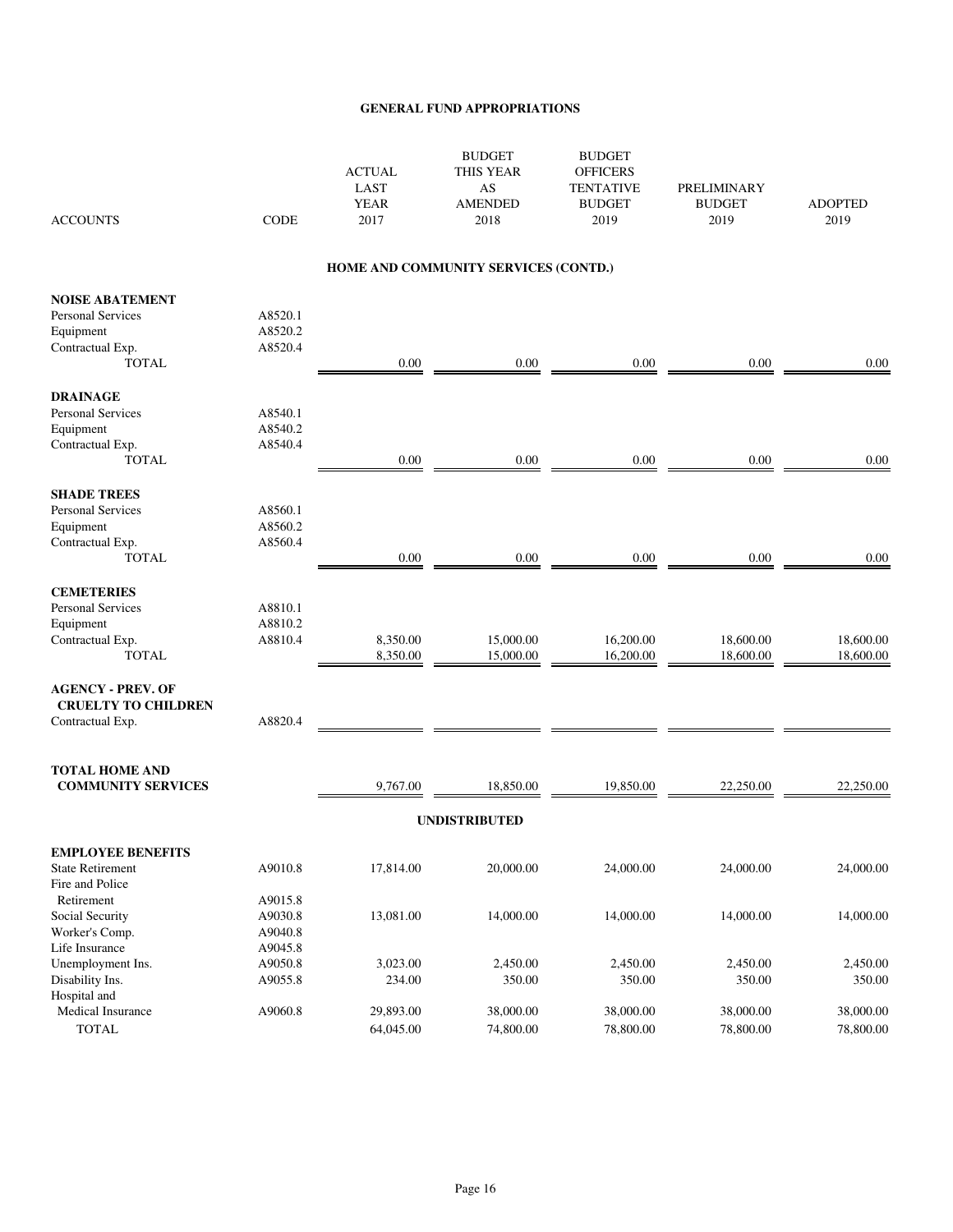| <b>ACCOUNTS</b>                                      | <b>CODE</b> | <b>ACTUAL</b><br><b>LAST</b><br><b>YEAR</b><br>2017 | <b>BUDGET</b><br><b>THIS YEAR</b><br>AS<br><b>AMENDED</b><br>2018 | <b>BUDGET</b><br><b>OFFICERS</b><br><b>TENTATIVE</b><br><b>BUDGET</b><br>2019 | PRELIMINARY<br><b>BUDGET</b><br>2019 | <b>ADOPTED</b><br>2019 |
|------------------------------------------------------|-------------|-----------------------------------------------------|-------------------------------------------------------------------|-------------------------------------------------------------------------------|--------------------------------------|------------------------|
|                                                      |             |                                                     | UNDISTRIBUTED (CONTD.)                                            |                                                                               |                                      |                        |
| <b>DEBT SERVICE</b>                                  |             |                                                     |                                                                   |                                                                               |                                      |                        |
| <b>PRINCIPAL</b>                                     | A9710.6     |                                                     |                                                                   |                                                                               |                                      |                        |
| Serial Bonds                                         | A9720.6     |                                                     |                                                                   |                                                                               |                                      |                        |
| <b>Statutory Bonds</b><br><b>Bond Anticipation</b>   | A9730.6     | $0.00\,$                                            | 32,472.00                                                         | 20,000.00                                                                     | 20,000.00                            | 20,000.00              |
| <b>Capital Notes</b>                                 | A9740.6     |                                                     |                                                                   |                                                                               |                                      |                        |
| <b>Budget Notes</b>                                  | A9750.6     |                                                     |                                                                   |                                                                               |                                      |                        |
| Tax Anticipation                                     | A9760.6     |                                                     |                                                                   |                                                                               |                                      |                        |
| Revenue Antici.                                      | A9770.6     |                                                     |                                                                   |                                                                               |                                      |                        |
| Debt Payments to                                     |             |                                                     |                                                                   |                                                                               |                                      |                        |
| <b>Public Authorities</b>                            | A9780.6     |                                                     |                                                                   |                                                                               |                                      |                        |
| Installment                                          |             |                                                     |                                                                   |                                                                               |                                      |                        |
| Purchase                                             | A9785.6     |                                                     |                                                                   |                                                                               |                                      |                        |
| <b>TOTAL</b>                                         |             | $0.00\,$                                            | 32,472.00                                                         | 20,000.00                                                                     | 20,000.00                            | 20,000.00              |
| <b>INTEREST</b>                                      |             |                                                     |                                                                   |                                                                               |                                      |                        |
| Serial Bonds                                         | A9710.7     |                                                     |                                                                   |                                                                               |                                      |                        |
| <b>Statutory Bonds</b>                               | A9720.7     |                                                     |                                                                   |                                                                               |                                      |                        |
| <b>Bond Anticipation</b>                             | A9730.7     | 15,120.00                                           | 20,000.00                                                         | 29,481.00                                                                     | 29,481.00                            | 29,481.00              |
| <b>Capital Notes</b>                                 | A9740.7     |                                                     |                                                                   |                                                                               |                                      |                        |
| <b>Budget Notes</b>                                  | A9750.7     |                                                     |                                                                   |                                                                               |                                      |                        |
| Tax Anticipation                                     | A9760.7     |                                                     |                                                                   |                                                                               |                                      |                        |
| Revenue Antici.                                      | A9770.7     |                                                     |                                                                   |                                                                               |                                      |                        |
| Debt Payments to                                     |             |                                                     |                                                                   |                                                                               |                                      |                        |
| <b>Public Authorities</b>                            | A9780.7     |                                                     |                                                                   |                                                                               |                                      |                        |
| Installment                                          |             |                                                     |                                                                   |                                                                               |                                      |                        |
| Purchase                                             | A9785.7     |                                                     |                                                                   |                                                                               |                                      |                        |
| <b>TOTAL</b>                                         |             | 15,120.00                                           | 20,000.00                                                         | 29,481.00                                                                     | 29,481.00                            | 29,481.00              |
| <b>INTERFUND TRANSFERS</b>                           |             |                                                     |                                                                   |                                                                               |                                      |                        |
| <b>TRANSFER TO:</b>                                  |             |                                                     |                                                                   |                                                                               |                                      |                        |
| Other Funds                                          | A9901.9     |                                                     |                                                                   |                                                                               |                                      |                        |
| Capital Project                                      |             |                                                     |                                                                   |                                                                               |                                      |                        |
| Fund                                                 | A9950.9     |                                                     |                                                                   |                                                                               |                                      |                        |
| Contributions to                                     |             |                                                     |                                                                   |                                                                               |                                      |                        |
| Interfund Loan to Water                              |             |                                                     |                                                                   |                                                                               |                                      |                        |
| <b>TOTAL</b>                                         |             | 0.00                                                | 0.00                                                              | 0.00                                                                          | 0.00                                 | 0.00                   |
| <b>TOTAL APPROPRIATIONS</b>                          |             | 579,258.00                                          | 558,582.00                                                        | 532,331.00                                                                    | 536,631.00                           | 541,150.00             |
| <b>BUDGETARY PROVISIONS</b><br><b>FOR OTHER USES</b> | A962        |                                                     |                                                                   |                                                                               |                                      |                        |
| <b>TOTAL APPROPRIATIONS</b>                          |             |                                                     |                                                                   |                                                                               |                                      |                        |
| AND OTHER USES                                       |             | 579,258.00                                          | 558,582.00                                                        | 532,331.00                                                                    | 536,631.00                           | 541,150.00             |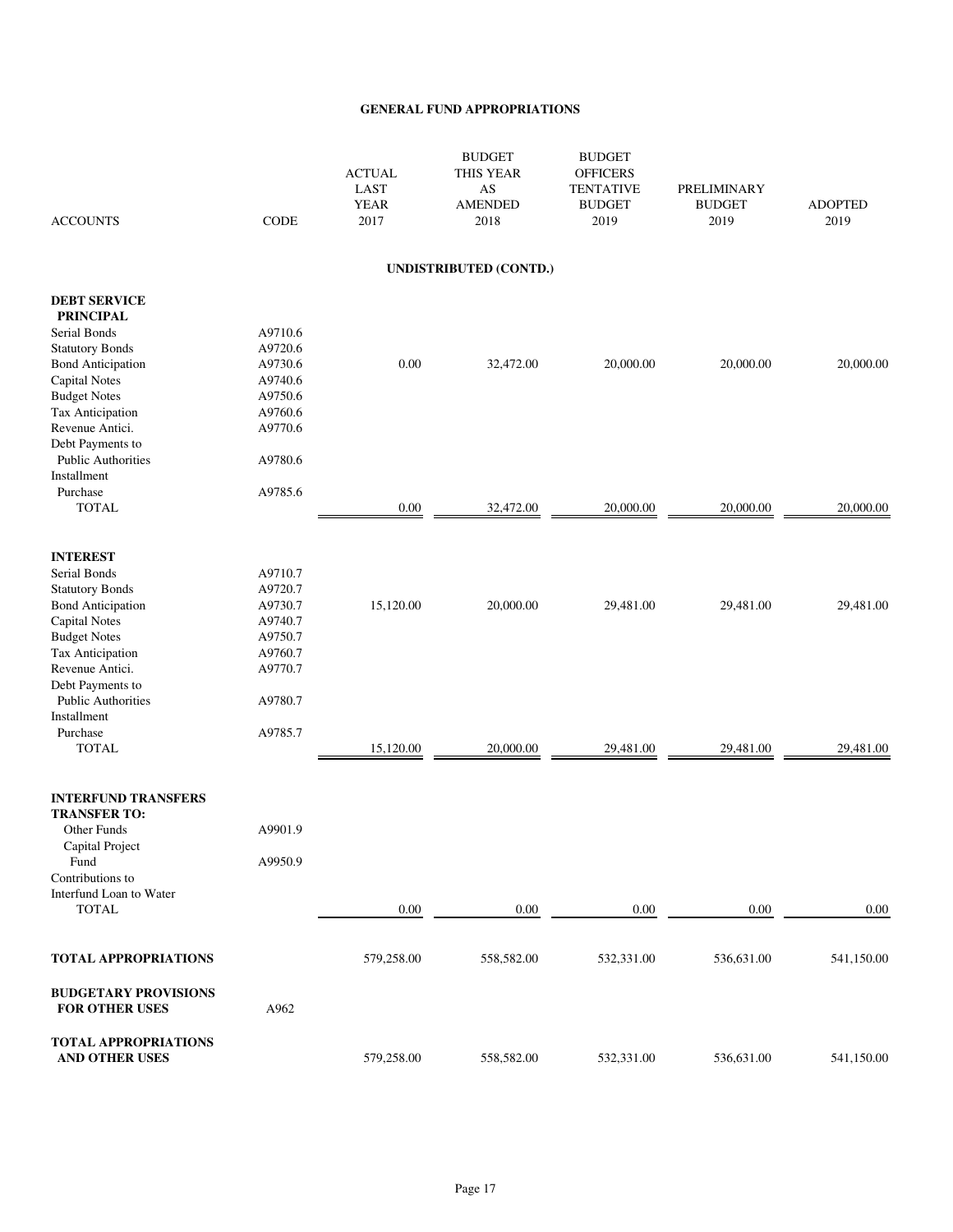#### **GENERAL FUND ESTIMATED REVENUES**

|                                                              |             | <b>ACTUAL</b><br>LAST<br><b>YEAR</b> | <b>BUDGET</b><br><b>THIS YEAR</b><br>AS<br><b>AMENDED</b> | <b>BUDGET</b><br><b>OFFICERS</b><br><b>TENTATIVE</b><br><b>BUDGET</b> | <b>PRELIMINARY</b><br><b>BUDGET</b> | <b>ADOPTED</b> |
|--------------------------------------------------------------|-------------|--------------------------------------|-----------------------------------------------------------|-----------------------------------------------------------------------|-------------------------------------|----------------|
| <b>ACCOUNTS</b>                                              | <b>CODE</b> | 2017                                 | 2018                                                      | 2019                                                                  | 2019                                | 2019           |
| <b>OTHER TAX ITEMS</b>                                       |             |                                      |                                                           |                                                                       |                                     |                |
| Prior Years<br>Federal Payments in                           | A1020       |                                      |                                                           |                                                                       |                                     |                |
| Lieu of Taxes<br>Other Payments in                           | A1080       |                                      |                                                           |                                                                       |                                     |                |
| Lieu of Taxes<br><b>Interest and Penalties</b>               | A1081       |                                      |                                                           |                                                                       |                                     |                |
| on Real Prop. Taxes<br>Non Property Tax *<br>Distribution by | A1090       | 5,417.00                             | 5,500.00                                                  | 5,200.00                                                              | 5,200.00                            | 5,200.00       |
| County                                                       | A1120       | 6,587.00                             |                                                           | 5,000.00                                                              | 5,000.00                            | 5,000.00       |
| DEPARTMENTAL INCOME                                          |             |                                      |                                                           |                                                                       |                                     |                |
| <b>Tax Collection Fees</b>                                   |             |                                      |                                                           |                                                                       |                                     |                |
| (Not Interest on Taxes)                                      | A1232       |                                      |                                                           |                                                                       |                                     |                |
| <b>Clerk Fees</b>                                            | A1255       | 289.00                               | 50.00                                                     | 200.00                                                                | 200.00                              | 200.00         |
| Dog Control Fees                                             | A1550       | 3,216.00                             | 2,500.00                                                  | 2,000.00                                                              | 2,000.00                            | 2,000.00       |
| Safety Insp. Fees<br>$\ast$<br>Charges for Demolition        | A1560       | 154.00                               |                                                           | 100.00                                                                | 100.00                              | 100.00         |
| of Unsafe Buildings                                          | A1570       |                                      |                                                           |                                                                       |                                     |                |
| $\ast$<br><b>Health Fees</b>                                 | A1601       |                                      |                                                           |                                                                       |                                     |                |
| <b>Vital Statistics</b>                                      | A1603       | 833.00                               | 400.00                                                    | 550.00                                                                | 550.00                              | 550.00         |
| Ambulance Charges<br>Parking Lots and                        | A1640       |                                      |                                                           |                                                                       |                                     |                |
| Garages                                                      | A1720       |                                      |                                                           |                                                                       |                                     |                |
| On Street Parking Fees<br>Repayments of Home                 | A1740       |                                      |                                                           |                                                                       |                                     |                |
| Relief                                                       | A1840       |                                      |                                                           |                                                                       |                                     |                |
| Repayments of Burials<br>Park and Recreation                 | A1848       |                                      |                                                           |                                                                       |                                     |                |
| Charges                                                      | A2001       |                                      |                                                           |                                                                       |                                     |                |
| <b>Recreation Concessions</b><br>Special Recreational        | A2012       |                                      |                                                           |                                                                       |                                     |                |
| <b>Facility Charges</b>                                      | A2025       |                                      |                                                           |                                                                       |                                     |                |
| Museum Charges                                               | A2090       |                                      |                                                           |                                                                       |                                     |                |
| <b>Zoning Fees</b><br>$\ast$                                 | A2110       |                                      |                                                           |                                                                       |                                     |                |
| Planning Board Fees *                                        | A2115       | 70.00                                |                                                           | 70.00                                                                 | 70.00                               | 70.00          |

\* Town with Villages - See explanation (3) on last page for crediting these revenues to town - area outside villages.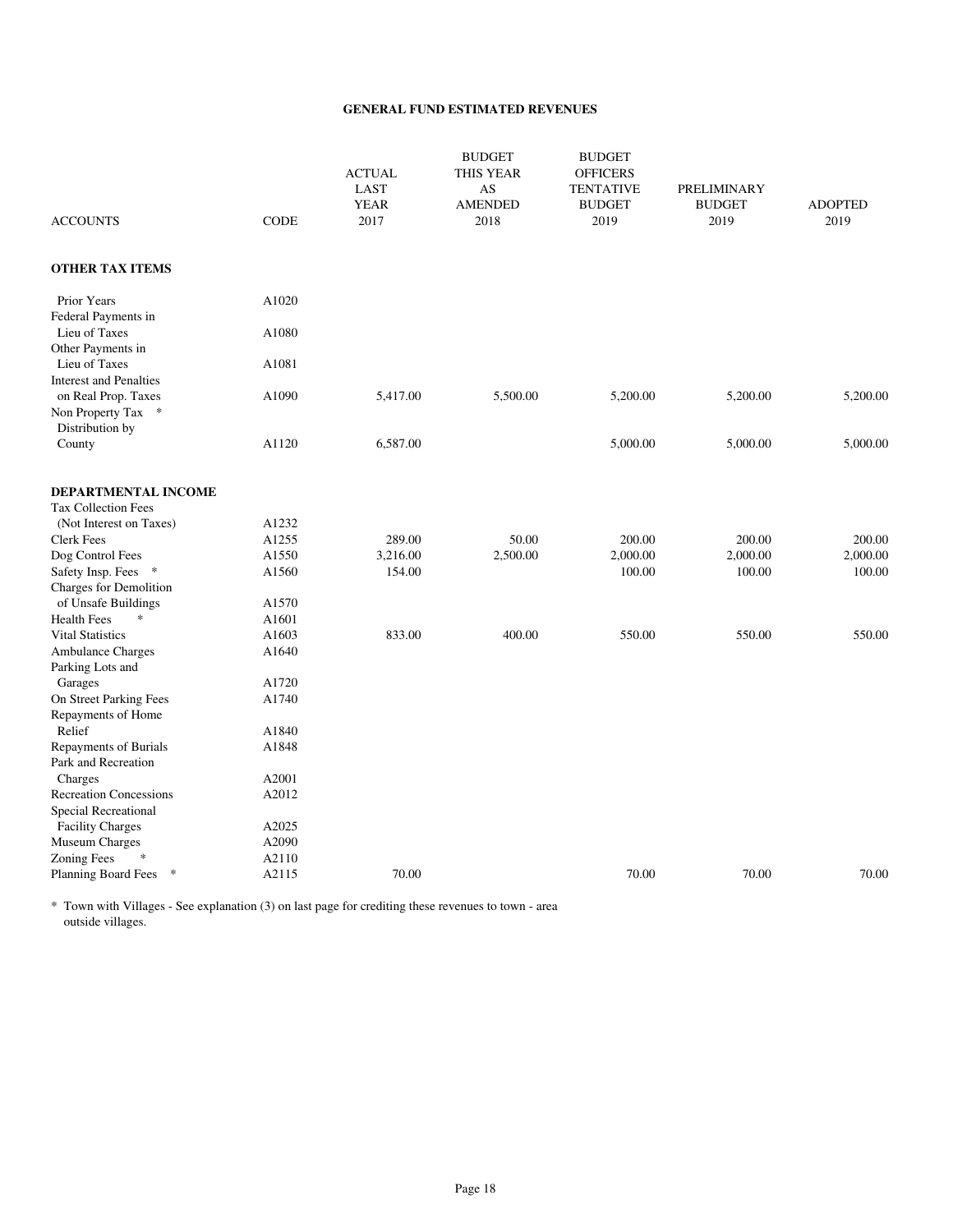#### **GENERAL FUND ESTIMATED REVENUES**

| <b>ACCOUNTS</b>                                          | <b>CODE</b>    | <b>ACTUAL</b><br>LAST<br><b>YEAR</b><br>2017 | <b>BUDGET</b><br>THIS YEAR<br>AS<br><b>AMENDED</b><br>2018 | <b>BUDGET</b><br><b>OFFICERS</b><br><b>TENTATIVE</b><br><b>BUDGET</b><br>2019 | PRELIMINARY<br><b>BUDGET</b><br>2019 | <b>ADOPTED</b><br>2019 |
|----------------------------------------------------------|----------------|----------------------------------------------|------------------------------------------------------------|-------------------------------------------------------------------------------|--------------------------------------|------------------------|
|                                                          |                |                                              |                                                            |                                                                               |                                      |                        |
| DEPARTMENTAL INCOME<br>Garbage Removal and               |                |                                              |                                                            |                                                                               |                                      |                        |
| <b>Disposal Charges</b>                                  | A2130          |                                              |                                                            |                                                                               |                                      |                        |
| Sale of Cemetery Lots                                    | A2190          | 400.00                                       |                                                            |                                                                               |                                      |                        |
| Charges for Cemetery                                     |                |                                              |                                                            |                                                                               |                                      |                        |
| Services                                                 | A2192          |                                              |                                                            |                                                                               |                                      |                        |
| Tax and Assessment                                       |                |                                              |                                                            |                                                                               |                                      |                        |
| Services for Other<br>Governments                        | A2210          |                                              |                                                            |                                                                               |                                      |                        |
| <b>Narcotics Control</b>                                 |                |                                              |                                                            |                                                                               |                                      |                        |
| Services for Other                                       |                |                                              |                                                            |                                                                               |                                      |                        |
| Governments                                              | A2290          |                                              |                                                            |                                                                               |                                      |                        |
|                                                          |                |                                              |                                                            |                                                                               |                                      |                        |
| <b>USE OF MONEY AND</b><br><b>PROPERTY</b>               |                |                                              |                                                            |                                                                               |                                      |                        |
| <b>Interest and Earnings</b>                             | A2401          | 159.00                                       | 200.00                                                     | 200.00                                                                        | 200.00                               | 200.00                 |
| <b>Rental of Real</b>                                    |                |                                              |                                                            |                                                                               |                                      |                        |
| Property                                                 | A2410          | 560.00                                       | 7,000.00                                                   | 3,500.00                                                                      | 3,500.00                             | 3,500.00               |
| Rental of Real                                           |                |                                              |                                                            |                                                                               |                                      |                        |
| Property, Other                                          |                |                                              |                                                            |                                                                               |                                      |                        |
| Governments                                              | A2412          |                                              |                                                            |                                                                               |                                      |                        |
| Rental of Equipment,<br>Other Governments                | A2416          |                                              |                                                            |                                                                               |                                      |                        |
| Commissions                                              | A2450          |                                              |                                                            |                                                                               |                                      |                        |
|                                                          |                |                                              |                                                            |                                                                               |                                      |                        |
| <b>LICENSES AND PERMITS</b>                              |                |                                              |                                                            |                                                                               |                                      |                        |
| Bus. & Occup. Lic.                                       | A2501          |                                              |                                                            |                                                                               |                                      |                        |
| Games of Chance Lic.                                     | A2530          | 25.00                                        | 50.00                                                      | 25.00                                                                         | 25.00                                | 25.00                  |
| <b>Bingo License</b>                                     | A2540          |                                              |                                                            |                                                                               |                                      |                        |
| Dog Licenses                                             | A2544<br>A2555 |                                              |                                                            |                                                                               |                                      |                        |
| <b>Building and Alteration Permits</b><br>Permits, Other | A2590          | 5,052.00                                     | 4,000.00                                                   | 3,000.00                                                                      | 3,000.00                             | 3,000.00               |
|                                                          |                |                                              |                                                            |                                                                               |                                      |                        |
| <b>FINES AND FORFEITURES</b>                             |                |                                              |                                                            |                                                                               |                                      |                        |
| Fines and Forfeited                                      |                |                                              |                                                            |                                                                               |                                      |                        |
| Bail                                                     | A2610          | 4,429.00                                     | 5,000.00                                                   | 4,200.00                                                                      | 4,200.00                             | 4,200.00               |
| <b>Traffic Diversion Reimb</b>                           | A2610.a        | 1,600.00                                     | 500.00                                                     | 1,000.00                                                                      | 1,000.00                             | 1,000.00               |
| Fines & Pen. Dog Cases<br>Forfeiture of Deposits         | A2611<br>A2620 |                                              |                                                            |                                                                               |                                      |                        |
|                                                          |                |                                              |                                                            |                                                                               |                                      |                        |
| <b>SALES OF PROPERTY AND</b>                             |                |                                              |                                                            |                                                                               |                                      |                        |
| <b>COMPENSATION FOR LOSS</b>                             |                |                                              |                                                            |                                                                               |                                      |                        |
| Sales of Scrap and                                       |                |                                              |                                                            |                                                                               |                                      |                        |
| <b>Excess Materials</b>                                  | A2650          |                                              |                                                            |                                                                               |                                      |                        |
| Sale of Forest Produce                                   | A2652          |                                              |                                                            |                                                                               |                                      |                        |
| Minor Sales, Other<br>Sales of Real Property             | A2655<br>A2660 | 43.00                                        | 25.00                                                      | 35.00                                                                         | 35.00                                | 35.00                  |
| Sales of Equipment                                       | A2665          |                                              |                                                            |                                                                               |                                      |                        |
| <b>Insurance Recoveries</b>                              | A2680          |                                              |                                                            |                                                                               |                                      |                        |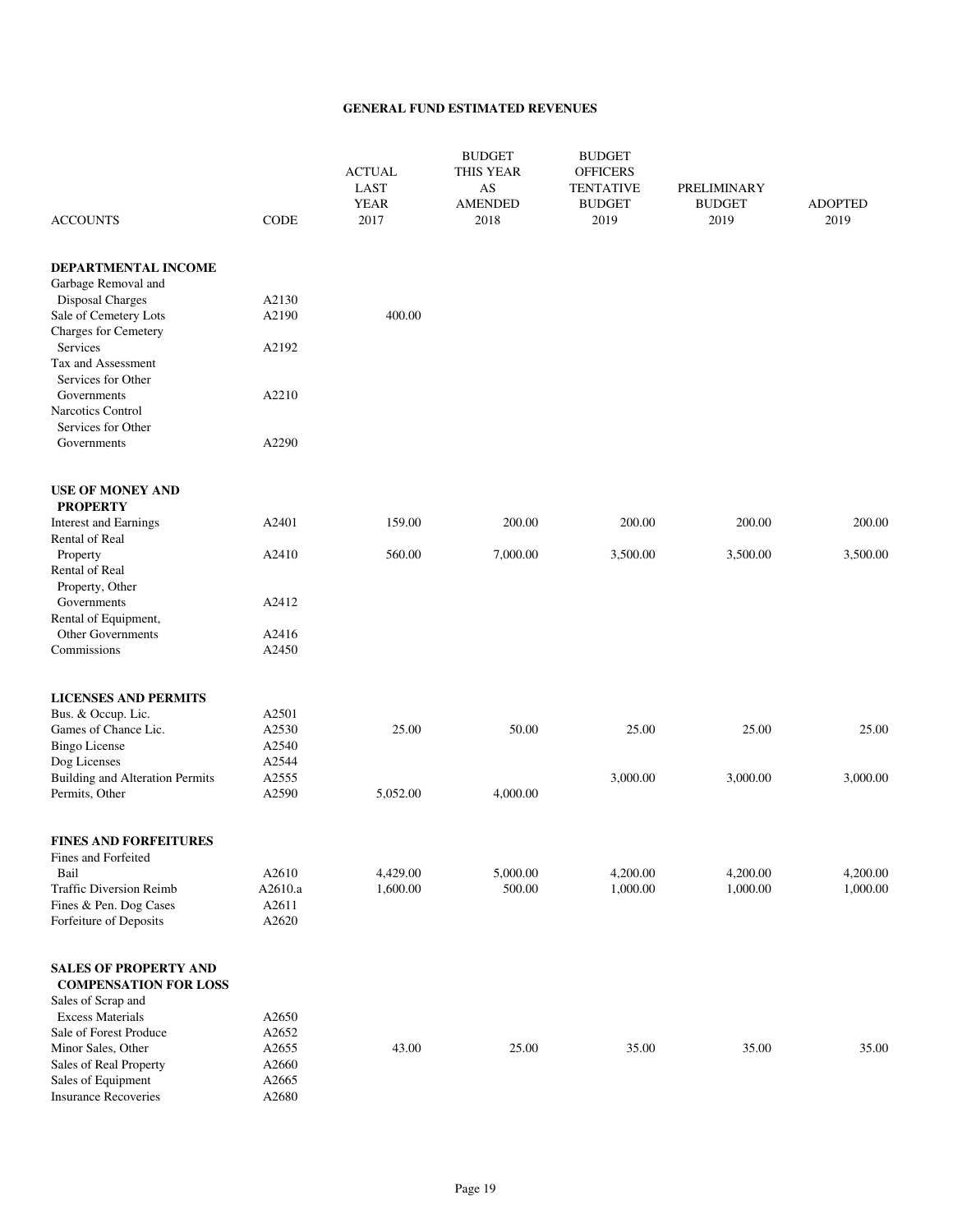#### **GENERAL FUND ESTIMATED REVENUES**

| <b>ACCOUNTS</b>                              | <b>CODE</b>    | <b>ACTUAL</b><br>LAST<br><b>YEAR</b><br>2017 | <b>BUDGET</b><br><b>THIS YEAR</b><br>AS<br><b>AMENDED</b><br>2018 | <b>BUDGET</b><br><b>OFFICERS</b><br><b>TENTATIVE</b><br><b>BUDGET</b><br>2019 | <b>PRELIMINARY</b><br><b>BUDGET</b><br>2019 | <b>ADOPTED</b><br>2019 |
|----------------------------------------------|----------------|----------------------------------------------|-------------------------------------------------------------------|-------------------------------------------------------------------------------|---------------------------------------------|------------------------|
|                                              |                |                                              |                                                                   |                                                                               |                                             |                        |
| <b>MISCELLANEOUS</b>                         |                |                                              |                                                                   |                                                                               |                                             |                        |
| <b>Refunds of Prior Years</b>                |                |                                              |                                                                   |                                                                               |                                             |                        |
| Expenditures                                 | A2701          | 571.00                                       |                                                                   | 500.00                                                                        |                                             |                        |
| <b>Gifts and Donations</b>                   | A2705          |                                              |                                                                   |                                                                               |                                             |                        |
| <b>Endowment and Trust</b>                   |                |                                              |                                                                   |                                                                               |                                             |                        |
| Fund Income                                  | A2755          |                                              |                                                                   |                                                                               |                                             |                        |
| Other Unclassified                           |                |                                              |                                                                   |                                                                               |                                             |                        |
| Revenue (Specify)                            | A2770          |                                              |                                                                   |                                                                               |                                             |                        |
| Refunds                                      | A2770          |                                              |                                                                   |                                                                               |                                             |                        |
| <b>Utility Rebate</b>                        | A2770<br>A2770 |                                              |                                                                   |                                                                               |                                             |                        |
| Miscellaneous<br><b>INTERFUND REVENUES</b>   |                |                                              |                                                                   |                                                                               |                                             |                        |
| <b>Interfund Revenues</b>                    | A2801          |                                              |                                                                   |                                                                               |                                             |                        |
| <b>STATE AID</b>                             |                |                                              |                                                                   |                                                                               |                                             |                        |
| Per Capita                                   | A3001          | 11,647.00                                    | 11,885.00                                                         | 11,647.00                                                                     | 11,647.00                                   | 11,647.00              |
| Mortgage Tax                                 | A3005          | 26,970.00                                    | 20,000.00                                                         | 26,500.00                                                                     | 26,500.00                                   | 26,500.00              |
| Loss of Public Utility                       |                |                                              |                                                                   |                                                                               |                                             |                        |
| Valuations                                   | A3017          |                                              |                                                                   |                                                                               |                                             |                        |
| Navigation Law                               |                |                                              |                                                                   |                                                                               |                                             |                        |
| Enforcement                                  | A3315          |                                              |                                                                   |                                                                               |                                             |                        |
| Records Mgmt Grant                           | A3060          |                                              |                                                                   |                                                                               |                                             |                        |
| Real Property Tax Admin                      | A3040<br>A3089 |                                              |                                                                   |                                                                               |                                             |                        |
| <b>Justice Grant</b><br>Grant                | A3089          |                                              |                                                                   |                                                                               |                                             |                        |
| Assessor Update Reimb. - State               | A3389          |                                              |                                                                   |                                                                               |                                             |                        |
| Narcotics Guidance                           |                |                                              |                                                                   |                                                                               |                                             |                        |
| Council                                      | A3484          |                                              |                                                                   |                                                                               |                                             |                        |
| Social Services                              | A3660          |                                              |                                                                   |                                                                               |                                             |                        |
| Programs for Aging                           | A3772          |                                              |                                                                   |                                                                               |                                             |                        |
| <b>Youth Programs</b>                        | A3820          |                                              |                                                                   |                                                                               |                                             |                        |
| <b>FEDERAL AID</b>                           |                |                                              |                                                                   |                                                                               |                                             |                        |
| Civil Defense                                | A4305          |                                              |                                                                   |                                                                               |                                             |                        |
| Public Works                                 |                |                                              |                                                                   |                                                                               |                                             |                        |
| Employment                                   |                |                                              |                                                                   |                                                                               |                                             |                        |
| Antirecession                                | A4750<br>A4772 |                                              |                                                                   |                                                                               |                                             |                        |
| Programs for Aging                           |                |                                              |                                                                   |                                                                               |                                             |                        |
| <b>Emergency Disaster</b>                    |                |                                              |                                                                   |                                                                               |                                             |                        |
| Assistance<br><b>Interfund Transfer/Park</b> | A4960<br>A5031 |                                              |                                                                   |                                                                               |                                             |                        |
| <b>INTERFUND TRANSFER</b>                    |                |                                              |                                                                   |                                                                               |                                             |                        |
| <b>Interfund Transfers-Sewer</b>             | A5031          |                                              | 5,000.00                                                          | 11,400.00                                                                     | 11,400.00                                   | 11,400.00              |
| <b>Building Reserve</b>                      |                |                                              |                                                                   |                                                                               |                                             |                        |
| <b>BAN</b>                                   | A5730          |                                              |                                                                   |                                                                               |                                             |                        |
| <b>TOTAL ESTIMATED REVENUES</b>              |                | 68,022.00                                    | 62,110.00                                                         | 75,127.00                                                                     | 74,627.00                                   | 74,627.00              |
|                                              |                |                                              | <b>ESTIMATED UNEXPENDED BALANCE</b>                               |                                                                               |                                             |                        |
| <b>UNEXPENDED BALANCE</b>                    |                |                                              | 75,750.00                                                         | 27,182.00                                                                     | 31,982.00                                   | 36,501.00              |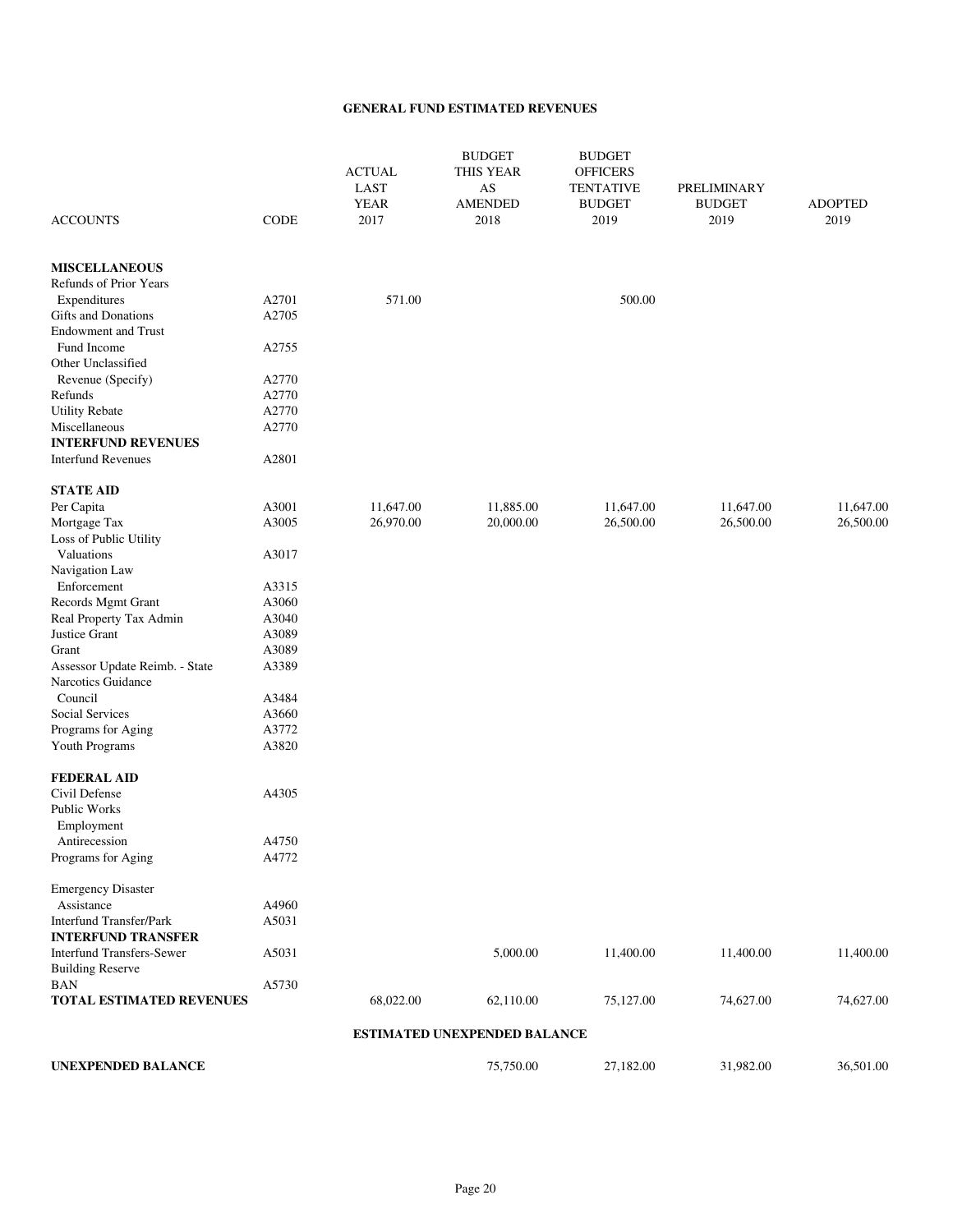#### **HIGHWAY APPROPRIATIONS - TOWNWIDE**

| <b>ACCOUNTS</b>                                 | <b>CODE</b> | <b>ACTUAL</b><br>LAST<br><b>YEAR</b><br>2017 | <b>BUDGET</b><br>THIS YEAR<br>AS<br><b>AMENDED</b><br>2018 | <b>BUDGET</b><br><b>OFFICERS</b><br><b>TENTATIVE</b><br><b>BUDGET</b><br>2019 | <b>PRELIMINARY</b><br><b>BUDGET</b><br>2019 | <b>ADOPTED</b><br>2019   |
|-------------------------------------------------|-------------|----------------------------------------------|------------------------------------------------------------|-------------------------------------------------------------------------------|---------------------------------------------|--------------------------|
| <b>GENERAL REPAIRS</b>                          |             |                                              |                                                            |                                                                               |                                             |                          |
| <b>Personal Services</b>                        | DA5110.1    | 107,852.00                                   | 140,000.00                                                 | 140,000.00                                                                    | 140,000.00                                  | 140,000.00               |
| Contractual Exp.<br><b>TOTAL</b>                | DA5110.4    | 131,504.00<br>239,356.00                     | 130,000.00<br>270,000.00                                   | 130,000.00<br>270,000.00                                                      | 130,000.00<br>270,000.00                    | 130,000.00<br>270,000.00 |
| <b>IMPROVEMENTS</b>                             |             |                                              |                                                            |                                                                               |                                             |                          |
| Capital Outlay                                  | DA5112.2    | 314,609.00                                   | 267,101.00                                                 | 188,000.00                                                                    | 188,000.00                                  | 188,000.00               |
| <b>BRIDGES</b>                                  |             |                                              |                                                            |                                                                               |                                             |                          |
| <b>Personal Services</b>                        | DA5120.1    |                                              |                                                            |                                                                               |                                             |                          |
| Capital Outlay                                  | DA5120.2    |                                              |                                                            |                                                                               |                                             |                          |
| Contractual Exp.                                | DA5120.4    |                                              |                                                            |                                                                               |                                             |                          |
| <b>TOTAL</b>                                    |             | 0.00                                         | 0.00                                                       | 0.00                                                                          | 0.00                                        | 0.00                     |
| <b>MACHINERY</b>                                |             |                                              |                                                            |                                                                               |                                             |                          |
| <b>Personal Services</b>                        | DA5130.1    |                                              |                                                            |                                                                               |                                             |                          |
| Equipment                                       | DA5130.2    | 6,438.00                                     | 50,000.00                                                  | 230,000.00                                                                    | 230,000.00                                  | 230,000.00               |
| Contractual Exp.                                | DA5130.4    | 74,829.00                                    | 80,000.00                                                  | 80,000.00                                                                     | 80,000.00                                   | 80,000.00                |
| <b>TOTAL</b>                                    |             | 81,267.00                                    | 130,000.00                                                 | 310,000.00                                                                    | 310,000.00                                  | 310,000.00               |
| <b>MISCELLANEOUS (BRUSH</b><br>& WEEDS)         |             |                                              |                                                            |                                                                               |                                             |                          |
| <b>Personal Services</b>                        | DA5140.1    | 5,857.00                                     | 6,000.00                                                   | 6,000.00                                                                      | 6,000.00                                    | 6,000.00                 |
| Contractual Exp.                                | DA5140.4    |                                              |                                                            |                                                                               |                                             |                          |
| Laboratories                                    | DA5140.4    |                                              |                                                            |                                                                               |                                             |                          |
| <b>TOTAL</b>                                    |             | 5,857.00                                     | 6.000.00                                                   | 6,000.00                                                                      | 6,000.00                                    | 6,000.00                 |
| <b>SNOW REMOVAL (TOWN</b><br><b>HIGHWAYS</b> )  |             |                                              |                                                            |                                                                               |                                             |                          |
| Personal Services                               | DA5142.1    | 88,207.00                                    | 100,000.00                                                 | 100,000.00                                                                    | 100,000.00                                  | 100,000.00               |
| Contractual Exp.                                | DA5142.4    | 131,336.00                                   | 150,000.00                                                 | 150,000.00                                                                    | 150,000.00                                  | 150,000.00               |
| <b>TOTAL</b>                                    |             | 219,543.00                                   | 250,000.00                                                 | 250,000.00                                                                    | 250,000.00                                  | 250,000.00               |
| <b>SERVICES FOR OTHER</b><br><b>GOVERNMENTS</b> |             |                                              |                                                            |                                                                               |                                             |                          |
| <b>Personal Services</b>                        | DA5148.1    | 41,514.00                                    | 34,000.00                                                  | 30,000.00                                                                     | 30,000.00                                   | 30,000.00                |
| Contractual Exp.                                | DA5148.4    |                                              |                                                            |                                                                               |                                             |                          |
| <b>TOTAL</b>                                    |             | 41,514.00                                    | 34,000.00                                                  | 30,000.00                                                                     | 30,000.00                                   | 30,000.00                |
|                                                 |             |                                              |                                                            |                                                                               |                                             |                          |
| <b>EMERGENCY DISASTER</b>                       | DA8760.4    |                                              |                                                            |                                                                               |                                             |                          |

**WORK**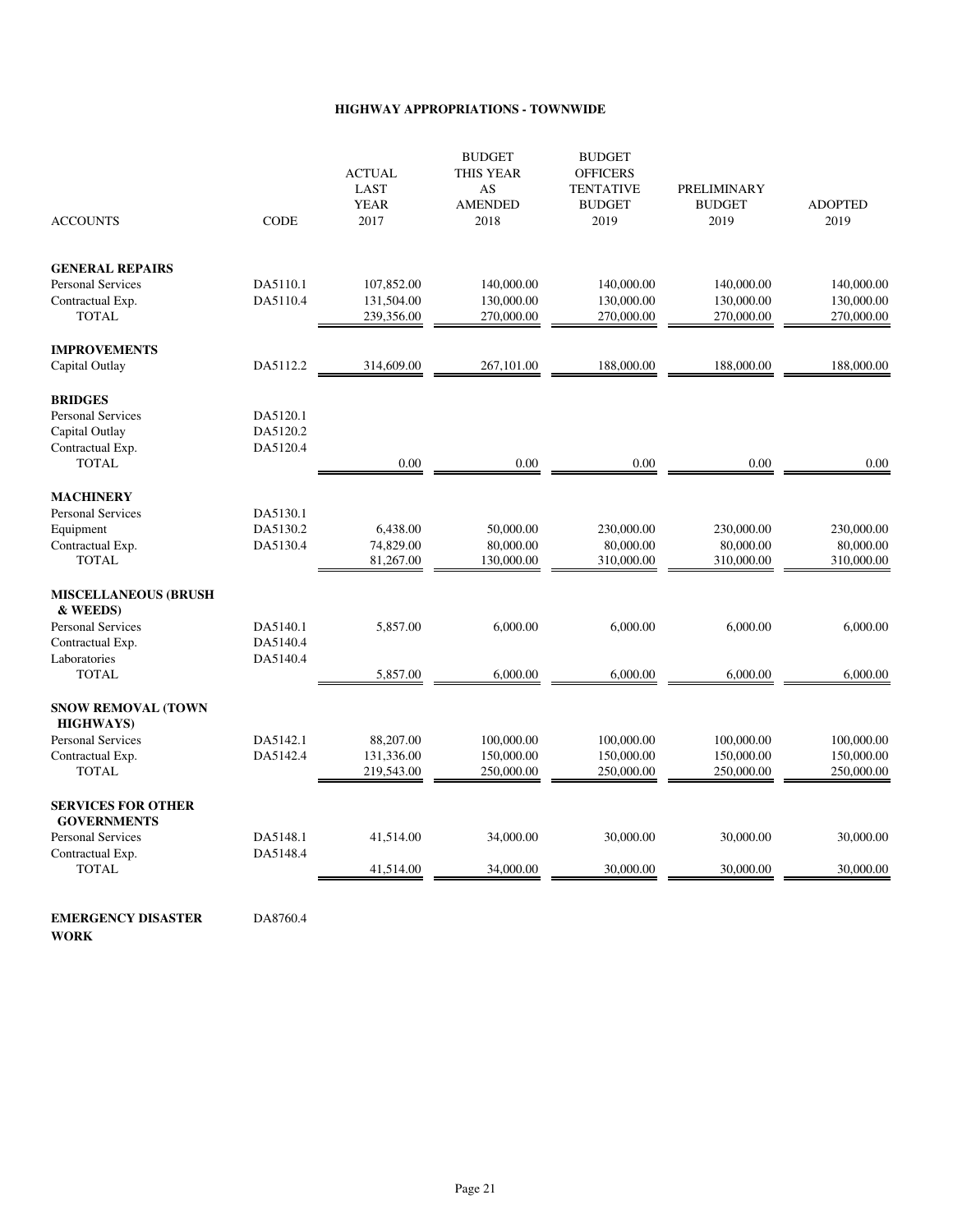#### **HIGHWAY APPROPRIATIONS - TOWNWIDE**

|                                            |                      | <b>ACTUAL</b><br>LAST<br><b>YEAR</b> | <b>BUDGET</b><br>THIS YEAR<br>AS<br><b>AMENDED</b> | <b>BUDGET</b><br><b>OFFICERS</b><br><b>TENTATIVE</b><br><b>BUDGET</b> | <b>PRELIMINARY</b><br><b>BUDGET</b> | <b>ADOPTED</b>         |
|--------------------------------------------|----------------------|--------------------------------------|----------------------------------------------------|-----------------------------------------------------------------------|-------------------------------------|------------------------|
| <b>ACCOUNTS</b>                            | <b>CODE</b>          | 2017                                 | 2018                                               | 2019                                                                  | 2019                                | 2019                   |
|                                            |                      |                                      |                                                    |                                                                       |                                     |                        |
| <b>EMPLOYEE BENEFITS</b>                   |                      |                                      |                                                    |                                                                       |                                     |                        |
| <b>State Retirement</b><br>Social Security | DA9010.8<br>DA9030.8 | 31,204.00<br>18,622.00               | 31,200.00<br>23,000.00                             | 31,200.00<br>23,000.00                                                | 31,200.00<br>23,000.00              | 31,200.00<br>23,000.00 |
| Worker's Comp.                             | DA9040.8             |                                      |                                                    |                                                                       |                                     |                        |
| Life Insurance                             | DA9045.8             |                                      |                                                    |                                                                       |                                     |                        |
| Unemployment Ins.                          | DA9050.8             | 480.00                               |                                                    |                                                                       |                                     |                        |
| Disability Ins.                            | DA9055.8             | 21.00                                | 100.00                                             | 180.00                                                                | 180.00                              | 180.00                 |
| Hospital and                               |                      |                                      |                                                    |                                                                       |                                     |                        |
| <b>Medical Insurance</b>                   | DA9060.8             | 82,810.00                            | 95,000.00                                          | 95,307.00                                                             | 95,307.00                           | 95,307.00              |
| <b>TOTAL</b>                               |                      | 133,137.00                           | 149,300.00                                         | 149,687.00                                                            | 149,687.00                          | 149,687.00             |
| <b>DEBT SERVICE</b>                        |                      |                                      |                                                    |                                                                       |                                     |                        |
| <b>PRINCIPAL</b>                           |                      |                                      |                                                    |                                                                       |                                     |                        |
| Serial Bonds                               | DA9710.6             |                                      |                                                    |                                                                       |                                     |                        |
| <b>Statutory Bonds</b>                     | DA9720.6             |                                      |                                                    |                                                                       |                                     |                        |
| <b>Bond Anticipation</b>                   | DA9730.6<br>DA9730.6 |                                      | 22,399.00                                          | 22,400.00                                                             | 22,400.00                           | 22,400.00              |
| Excavator<br><b>Capital Notes</b>          | DA9740.6             |                                      |                                                    |                                                                       |                                     |                        |
| <b>Budget Notes</b>                        | DA9750.6             |                                      |                                                    |                                                                       |                                     |                        |
| Tax Anticipation                           | DA9760.6             |                                      |                                                    |                                                                       |                                     |                        |
| Revenue Antici.                            | DA9770.6             |                                      |                                                    |                                                                       |                                     |                        |
| Debt Payments to                           |                      |                                      |                                                    |                                                                       |                                     |                        |
| <b>Public Authorities</b>                  | DA9780.6             |                                      |                                                    |                                                                       |                                     |                        |
| <b>TOTAL</b>                               |                      | 0.00                                 | 22,399.00                                          | 22,400.00                                                             | 22,400.00                           | 22,400.00              |
| <b>INTEREST</b>                            |                      |                                      |                                                    |                                                                       |                                     |                        |
| Serial Bonds                               | DA9710.7             |                                      |                                                    |                                                                       |                                     |                        |
| <b>Statutory Bonds</b>                     | DA9720.7             |                                      |                                                    |                                                                       |                                     |                        |
| <b>Bond Anticipation</b>                   | DA9730.7             |                                      |                                                    |                                                                       |                                     |                        |
| <b>Capital Notes</b>                       | DA9740.7             |                                      |                                                    |                                                                       |                                     |                        |
| <b>Budget Notes</b>                        | DA9750.7             |                                      |                                                    |                                                                       |                                     |                        |
| Tax Anticipation                           | DA9760.7             |                                      |                                                    |                                                                       |                                     |                        |
| Revenue Antici.                            | DA9770.7             |                                      |                                                    |                                                                       |                                     |                        |
| Debt Payments to                           |                      |                                      |                                                    |                                                                       |                                     |                        |
| <b>Public Authorities</b>                  | DA9780.7             |                                      |                                                    |                                                                       |                                     |                        |
| Capital Equipment Reserve                  |                      |                                      | 100,000.00                                         | 50,000.00                                                             | 50,000.00                           | 50,000.00              |
| <b>TOTAL</b>                               |                      | 0.00                                 | 100,000.00                                         | 50,000.00                                                             | 50,000.00                           | 50,000.00              |
| <b>INTERFUND TRANSFERS</b>                 |                      |                                      |                                                    |                                                                       |                                     |                        |
| <b>TRANSFER TO:</b>                        |                      |                                      |                                                    |                                                                       |                                     |                        |
| Capital Project Fund                       | DA9950.9             |                                      |                                                    |                                                                       |                                     |                        |
| TOTAL INTERFUND<br><b>TRANSFERS</b>        |                      | 0.00                                 | 0.00                                               | 0.00                                                                  | 0.00                                | 0.00                   |
| <b>BUDGETARY PROVISIONS</b>                |                      |                                      |                                                    |                                                                       |                                     |                        |
| <b>FOR OTHER USES</b>                      | DA962                |                                      |                                                    |                                                                       |                                     |                        |
| <b>TOTAL APPROPRIATIONS</b>                |                      |                                      |                                                    |                                                                       |                                     |                        |
| <b>AND OTHER USES</b>                      |                      | 1,035,283.00                         | 1,228,800.00                                       | 1,276,087.00                                                          | 1,276,087.00                        | 1,276,087.00           |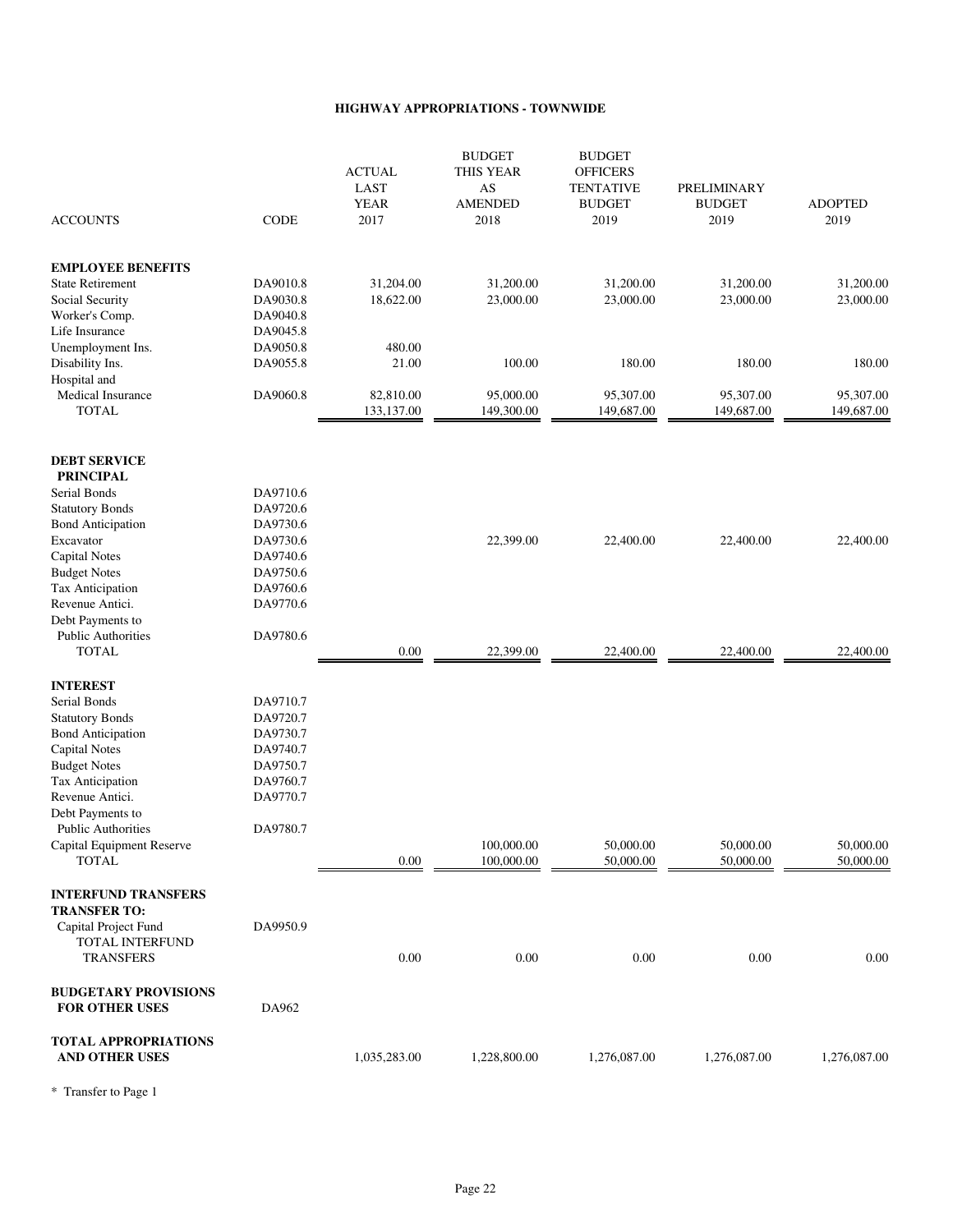#### **HIGHWAY REVENUES - TOWNWIDE**

| <b>ACCOUNTS</b>                                     | <b>CODE</b> | <b>ACTUAL</b><br>LAST<br><b>YEAR</b><br>2017 | <b>BUDGET</b><br><b>THIS YEAR</b><br>AS<br><b>AMENDED</b><br>2018 | <b>BUDGET</b><br><b>OFFICERS</b><br><b>TENTATIVE</b><br><b>BUDGET</b><br>2019 | <b>PRELIMINARY</b><br><b>BUDGET</b><br>2019 | <b>ADOPTED</b><br>2019 |
|-----------------------------------------------------|-------------|----------------------------------------------|-------------------------------------------------------------------|-------------------------------------------------------------------------------|---------------------------------------------|------------------------|
| <b>LOCAL SOURCES</b>                                |             |                                              |                                                                   |                                                                               |                                             |                        |
| Distribution by                                     |             |                                              |                                                                   |                                                                               |                                             |                        |
| County                                              | DA1120      |                                              |                                                                   |                                                                               |                                             |                        |
| <b>Gravel Sales</b>                                 | DA2650      |                                              |                                                                   |                                                                               |                                             |                        |
| Services for other Gov't                            | DA2300      | 7,807.00                                     | 25,000.00                                                         | 25,000.00                                                                     | 25,000.00                                   | 25,000.00              |
| Cty Snow & Ice                                      | DA2302      | 94,905.00                                    | 95,000.00                                                         | 85,000.00                                                                     | 85,000.00                                   | 85,000.00              |
| NY Snow & Ice                                       | DA2302      | 55,672.00                                    | 30,000.00                                                         | 53,500.00                                                                     | 53,500.00                                   | 53,500.00              |
| <b>Insurance Recovery</b>                           | DA2680      |                                              |                                                                   |                                                                               |                                             |                        |
| Interest & Earnings                                 | DA2401      | 213.00                                       | 150.00                                                            | 150.00                                                                        | 150.00                                      | 150.00                 |
| <b>Interest Savings</b>                             | DA2401      |                                              |                                                                   |                                                                               |                                             |                        |
| <b>Scrap Metal Sales</b>                            | DA2650      | 2,009.00                                     |                                                                   |                                                                               |                                             |                        |
| Sale of Assets                                      | DA2665      | 21,242.00                                    |                                                                   | 20,000.00                                                                     | 20,000.00                                   | 20,000.00              |
| <b>Insurance Refund</b>                             | DA2680      | 9,740.00                                     |                                                                   |                                                                               |                                             |                        |
| Refund of Prior Yr Exp                              | DA2701      |                                              |                                                                   |                                                                               |                                             |                        |
| Miscellaneous (Specify)                             | DA2770      |                                              |                                                                   |                                                                               |                                             |                        |
| <b>Interfund Revenues</b>                           | DA2801      |                                              |                                                                   |                                                                               |                                             |                        |
| <b>BAN</b>                                          | DA5730      |                                              |                                                                   |                                                                               |                                             |                        |
| <b>STATE AID</b>                                    |             |                                              |                                                                   |                                                                               |                                             |                        |
| Consolidated Highway                                | DA3501      | 267,072.00                                   | 267,101.00                                                        | 188,000.00                                                                    | 188,000.00                                  | 188,000.00             |
| Multi-Modal Program<br><b>FEDERAL AID - SPECIFY</b> | DA3505      |                                              |                                                                   |                                                                               |                                             |                        |
| Fema-State                                          | DA3960      |                                              |                                                                   |                                                                               |                                             |                        |
| Fema-Fed'l                                          | DA4960      |                                              |                                                                   |                                                                               |                                             |                        |
| <b>Interfund Transfers</b>                          | DA5031      |                                              |                                                                   |                                                                               |                                             |                        |
| <b>TOTAL ESTIMATED REVENUES</b>                     |             | 458,660.00                                   | 417,251.00                                                        | 371,650.00                                                                    | 371,650.00                                  | 371,650.00             |
| <b>UNEXPENDED BALANCE</b>                           |             |                                              | 77,962.00                                                         | 179,850.00                                                                    | 179,279.00                                  | 179,279.00             |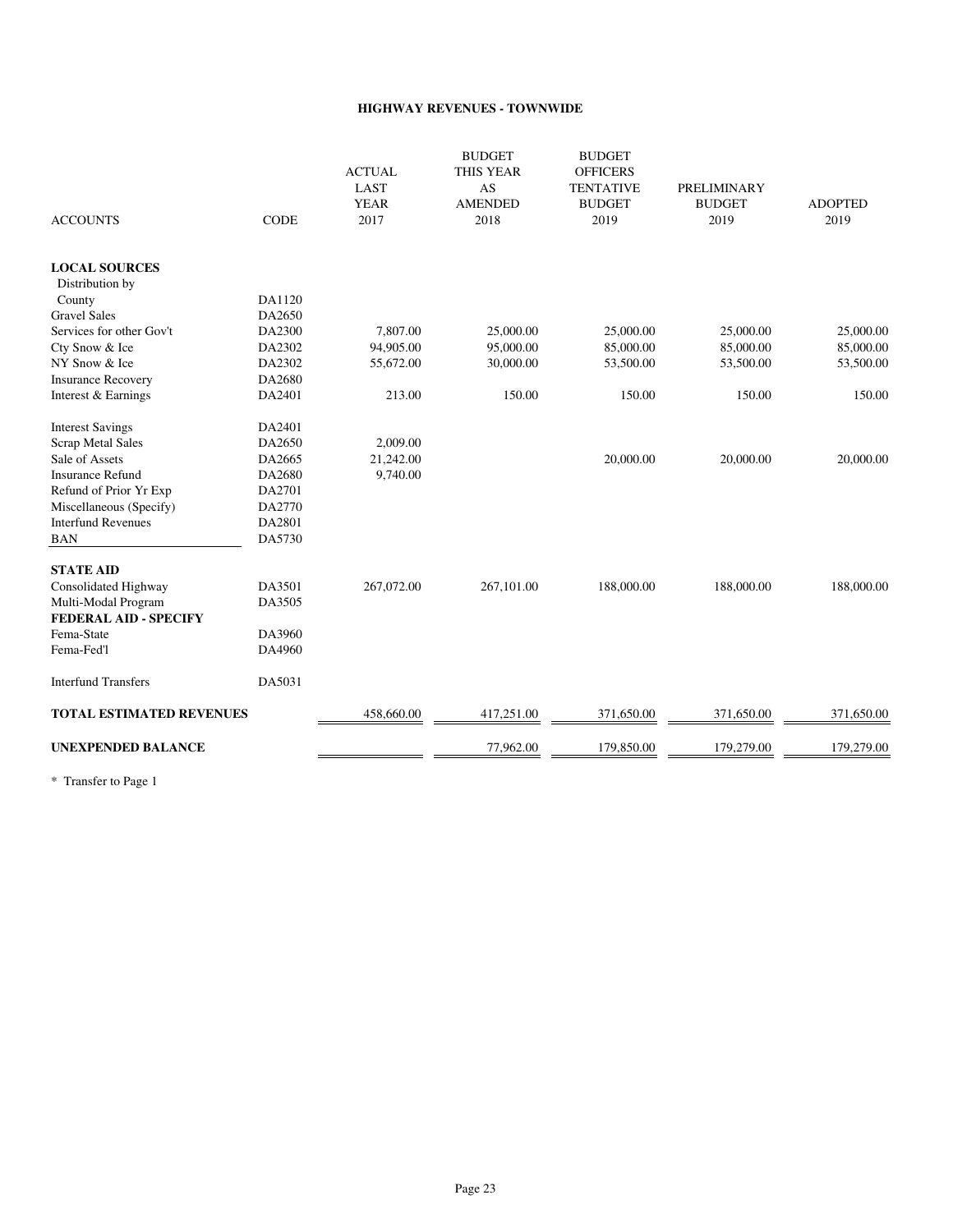#### **WATER DISTRICT APPROPRIATIONS**

| <b>ACCOUNTS</b>                                      | <b>CODE</b>           | <b>ACTUAL</b><br><b>LAST</b><br><b>YEAR</b><br>2017 | <b>BUDGET</b><br>THIS YEAR<br>AS<br><b>AMENDED</b><br>2018 | <b>BUDGET</b><br><b>OFFICERS</b><br><b>TENTATIVE</b><br><b>BUDGET</b><br>2019 | PRELIMINARY<br><b>BUDGET</b><br>2019 | <b>ADOPTED</b><br>2019 |
|------------------------------------------------------|-----------------------|-----------------------------------------------------|------------------------------------------------------------|-------------------------------------------------------------------------------|--------------------------------------|------------------------|
| <b>ADMINISTRATION</b>                                |                       |                                                     |                                                            |                                                                               |                                      |                        |
| Contingency                                          | SW1990.4              |                                                     |                                                            |                                                                               |                                      |                        |
| Attorney Contr.                                      | SW1420.4              |                                                     | 500.00                                                     | 600.00                                                                        | 600.00                               | 600.00                 |
| <b>Engineering Contr</b>                             | SW1440.4              |                                                     | 1,000.00                                                   |                                                                               |                                      |                        |
| Personal Services                                    | SW8310.1              | 4,500.00                                            | 4,500.00                                                   | 2,000.00                                                                      | 2,000.00                             | 2,000.00               |
| <b>Billing Clerk</b>                                 | SW8310.1a             | 1,000.00                                            | 1,500.00                                                   | 1,500.00                                                                      | 1,500.00                             | 1,500.00               |
| Deputy Personal Svc<br>PT Laborer                    | SW8310.1b             | 12,500.00                                           | 12,750.00<br>14,500.00                                     | 12,750.00                                                                     | 12,750.00                            | 12,750.00              |
|                                                      | SW8310.1c<br>SW8310.2 | 7,012.00                                            |                                                            | 16,500.00                                                                     | 16,500.00                            | 16,500.00              |
| Equipment<br>Contractual Exp.                        | SW8310.4              | 3,719.00                                            | 6,000.00                                                   | 6,000.00                                                                      | 6,000.00                             | 6,000.00               |
| <b>TOTAL</b>                                         |                       | 28,731.00                                           | 40,750.00                                                  | 39,350.00                                                                     | 39,350.00                            | 39,350.00              |
| <b>SOURCE OF SUPPLY,</b><br><b>POWER AND PUMPING</b> |                       |                                                     |                                                            |                                                                               |                                      |                        |
| <b>Personal Services</b>                             | SW8320.1              |                                                     |                                                            |                                                                               |                                      |                        |
| Equipment                                            | SW8320.2              | 2,661.00                                            | 8,500.00                                                   | 6,000.00                                                                      | 6,000.00                             | 6,000.00               |
| Contractual Exp.                                     | SW8320.4              | 7,268.00                                            | 6,000.00                                                   | 9,000.00                                                                      | 9,000.00                             | 9,000.00               |
| <b>TOTAL</b>                                         |                       | 9,929.00                                            | 14,500.00                                                  | 15,000.00                                                                     | 15,000.00                            | 15,000.00              |
| <b>PURIFICATION</b>                                  |                       |                                                     |                                                            |                                                                               |                                      |                        |
| Personal Services                                    | SW8330.1              |                                                     |                                                            |                                                                               |                                      |                        |
| Equipment                                            | SW8330.2              |                                                     |                                                            |                                                                               |                                      |                        |
| Contractual Exp.<br><b>TOTAL</b>                     | SW8330.4              | 5,702.00<br>5,702.00                                | 16,700.00<br>16,700.00                                     | 9,000.00<br>9,000.00                                                          | 9,000.00<br>9,000.00                 | 9,000.00<br>9,000.00   |
| <b>TRANSMISSION AND</b><br><b>DISTRIBUTION</b>       |                       |                                                     |                                                            |                                                                               |                                      |                        |
| Personal Services                                    | SW8340.1              |                                                     |                                                            |                                                                               |                                      |                        |
| Equipment                                            | SW8340.2              |                                                     |                                                            |                                                                               |                                      |                        |
| Contractual Exp.                                     | SW8340.4              | 1,409.00                                            | 2,500.00                                                   | 2,500.00                                                                      | 2,500.00                             | 2,500.00               |
| <b>TOTAL</b>                                         |                       | 1,409.00                                            | 2,500.00                                                   | 2,500.00                                                                      | 2,500.00                             | 2,500.00               |
|                                                      |                       |                                                     | <b>UNDISTRIBUTED</b>                                       |                                                                               |                                      |                        |
| <b>EMPLOYEE BENEFITS</b>                             |                       |                                                     |                                                            |                                                                               |                                      |                        |
| <b>State Retirement</b>                              | SW9010.8              | 3,030.00                                            | 3,150.00                                                   | 4,100.00                                                                      | 4,100.00                             | 4,100.00               |
| Social Security                                      | SW9030.8              | 1,913.00                                            | 1,900.00                                                   | 2,000.00                                                                      | 2,000.00                             | 2,000.00               |
| Compensation Ins.                                    | SW9040.8              |                                                     |                                                            |                                                                               |                                      |                        |
| Life Insurance                                       | SW9045.8              |                                                     |                                                            |                                                                               |                                      |                        |
| Unemployment Ins.                                    | SW9050.8              |                                                     |                                                            |                                                                               |                                      |                        |
| Disability Ins.                                      | SW9055.8              |                                                     |                                                            |                                                                               |                                      |                        |
| Hospital and                                         |                       |                                                     |                                                            |                                                                               |                                      |                        |
| Medical Insurance                                    | SW9060.8              |                                                     |                                                            |                                                                               |                                      |                        |
| <b>TOTAL</b>                                         |                       | 4,943.00                                            | 5,050.00                                                   | 6,100.00                                                                      | 6,100.00                             | 6,100.00               |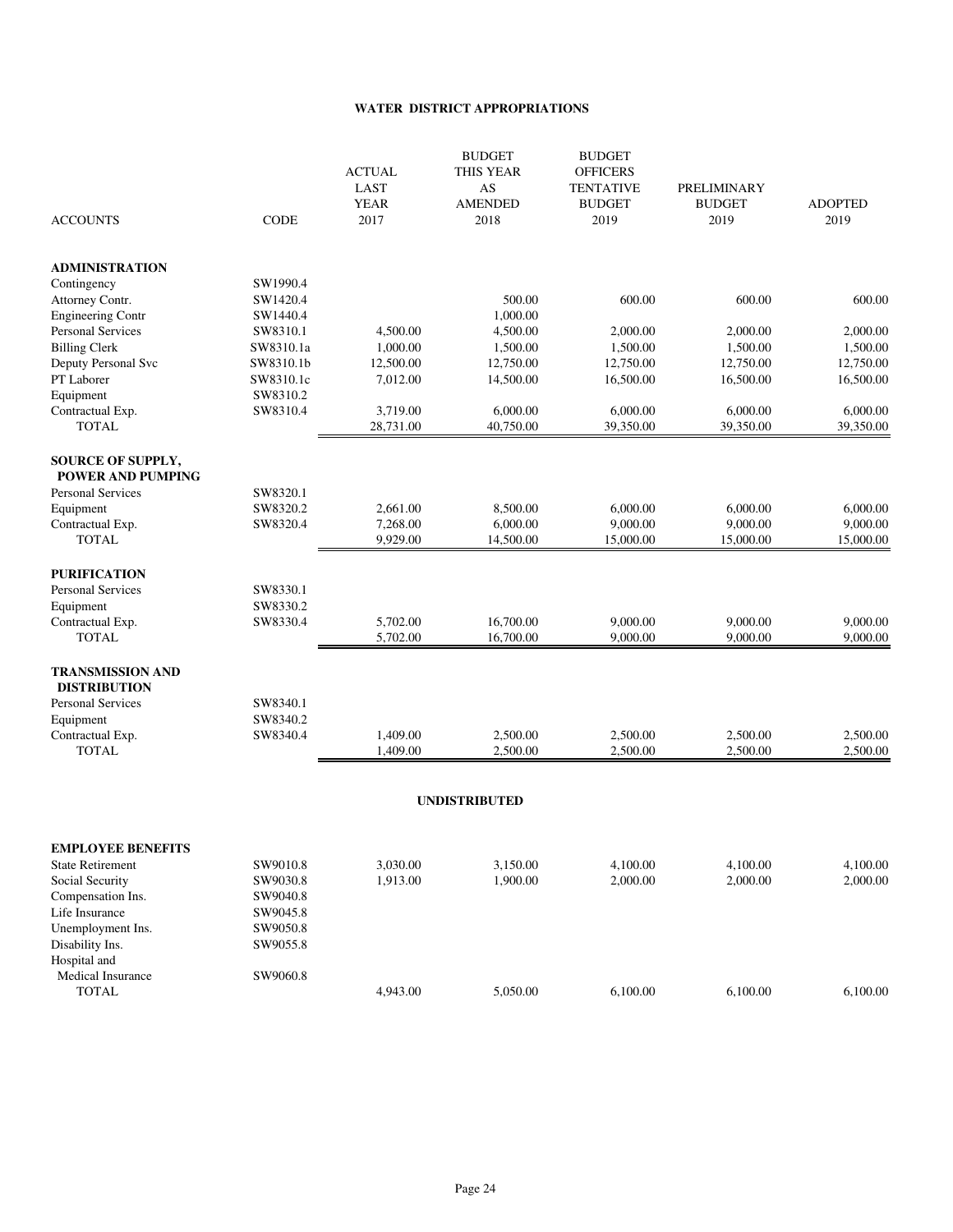#### **WATER DISTRICT APPROPRIATIONS**

| <b>ACCOUNTS</b>                        | <b>CODE</b>          | <b>ACTUAL</b><br>LAST<br><b>YEAR</b><br>2017 | <b>BUDGET</b><br>THIS YEAR<br>AS<br><b>AMENDED</b><br>2018 | <b>BUDGET</b><br><b>OFFICERS</b><br><b>TENTATIVE</b><br><b>BUDGET</b><br>2019 | PRELIMINARY<br><b>BUDGET</b><br>2019 | <b>ADOPTED</b><br>2019 |
|----------------------------------------|----------------------|----------------------------------------------|------------------------------------------------------------|-------------------------------------------------------------------------------|--------------------------------------|------------------------|
|                                        |                      |                                              | <b>UNDISTRIBUTED (CONTD.)</b>                              |                                                                               |                                      |                        |
| <b>DEBT SERVICE</b>                    |                      |                                              |                                                            |                                                                               |                                      |                        |
| <b>PRINCIPAL</b>                       |                      |                                              |                                                            |                                                                               |                                      |                        |
| Serial Bonds                           | SW9710.6             |                                              |                                                            |                                                                               |                                      |                        |
| <b>Statutory Bonds</b>                 | SW9720.6             |                                              |                                                            |                                                                               |                                      |                        |
| <b>Bond Anticipation</b>               | SW9730.6             | 50,000.00                                    | 50,000.00                                                  |                                                                               |                                      |                        |
| <b>Capital Notes</b>                   | SW9740.6             |                                              |                                                            |                                                                               |                                      |                        |
| <b>Budget Notes</b>                    | SW9750.6             |                                              |                                                            |                                                                               |                                      |                        |
| Revenue Antici.                        | SW9770.6             |                                              |                                                            |                                                                               |                                      |                        |
| Debt Payments to                       |                      |                                              |                                                            |                                                                               |                                      |                        |
| <b>Public Authorities</b>              | SW9780.6             |                                              |                                                            |                                                                               |                                      |                        |
| <b>TOTAL</b>                           |                      | 50,000.00                                    | 50,000.00                                                  | 0.00                                                                          | $0.00\,$                             | $0.00\,$               |
|                                        |                      |                                              |                                                            |                                                                               |                                      |                        |
| <b>INTEREST</b>                        |                      |                                              |                                                            |                                                                               |                                      |                        |
| Serial Bonds                           | SW9710.7             |                                              |                                                            |                                                                               |                                      |                        |
| <b>Statutory Bonds</b>                 | SW9720.7             |                                              |                                                            |                                                                               |                                      |                        |
| <b>Bond Anticipation</b>               | SW9730.7             | 2,493.00                                     | 2,500.00                                                   |                                                                               |                                      |                        |
| <b>Capital Notes</b>                   | SW9740.7<br>SW9750.7 |                                              |                                                            |                                                                               |                                      |                        |
| <b>Budget Notes</b><br>Revenue Antici. | SW9770.7             |                                              |                                                            |                                                                               |                                      |                        |
| Debt Payments to                       |                      |                                              |                                                            |                                                                               |                                      |                        |
| <b>Public Authorities</b>              | SW9780.7             |                                              |                                                            |                                                                               |                                      |                        |
| <b>TOTAL</b>                           |                      | 2,493.00                                     | 2,500.00                                                   | 0.00                                                                          | $0.00\,$                             | 0.00                   |
|                                        |                      |                                              |                                                            |                                                                               |                                      |                        |
| <b>INTERFUND TRANSFERS</b>             |                      |                                              |                                                            |                                                                               |                                      |                        |
| <b>TRANSFER TO:</b>                    |                      |                                              |                                                            |                                                                               |                                      |                        |
| Other Funds                            | SW9901.9             |                                              | 5,000.00                                                   | 11,400.00                                                                     | 11,400.00                            | 11,400.00              |
| Capital Project                        |                      |                                              |                                                            |                                                                               |                                      |                        |
| Fund                                   | SW9950.9             |                                              |                                                            |                                                                               |                                      |                        |
| <b>TOTAL</b>                           |                      | 0.00                                         | 5,000.00                                                   | 11,400.00                                                                     | 11,400.00                            | 11,400.00              |
|                                        |                      |                                              |                                                            |                                                                               |                                      |                        |
| <b>BUDGETARY PROVISIONS</b>            |                      |                                              |                                                            |                                                                               |                                      |                        |
| <b>FOR OTHER USES</b>                  | SW962                |                                              |                                                            |                                                                               |                                      |                        |
| <b>TOTAL APPROPRIATIONS</b>            |                      |                                              |                                                            |                                                                               |                                      |                        |
| <b>AND OTHER USES</b>                  |                      | 103,207.00                                   | 137,000.00                                                 | 83,350.00                                                                     | 83,350.00                            | 83,350.00              |
|                                        |                      |                                              |                                                            |                                                                               |                                      |                        |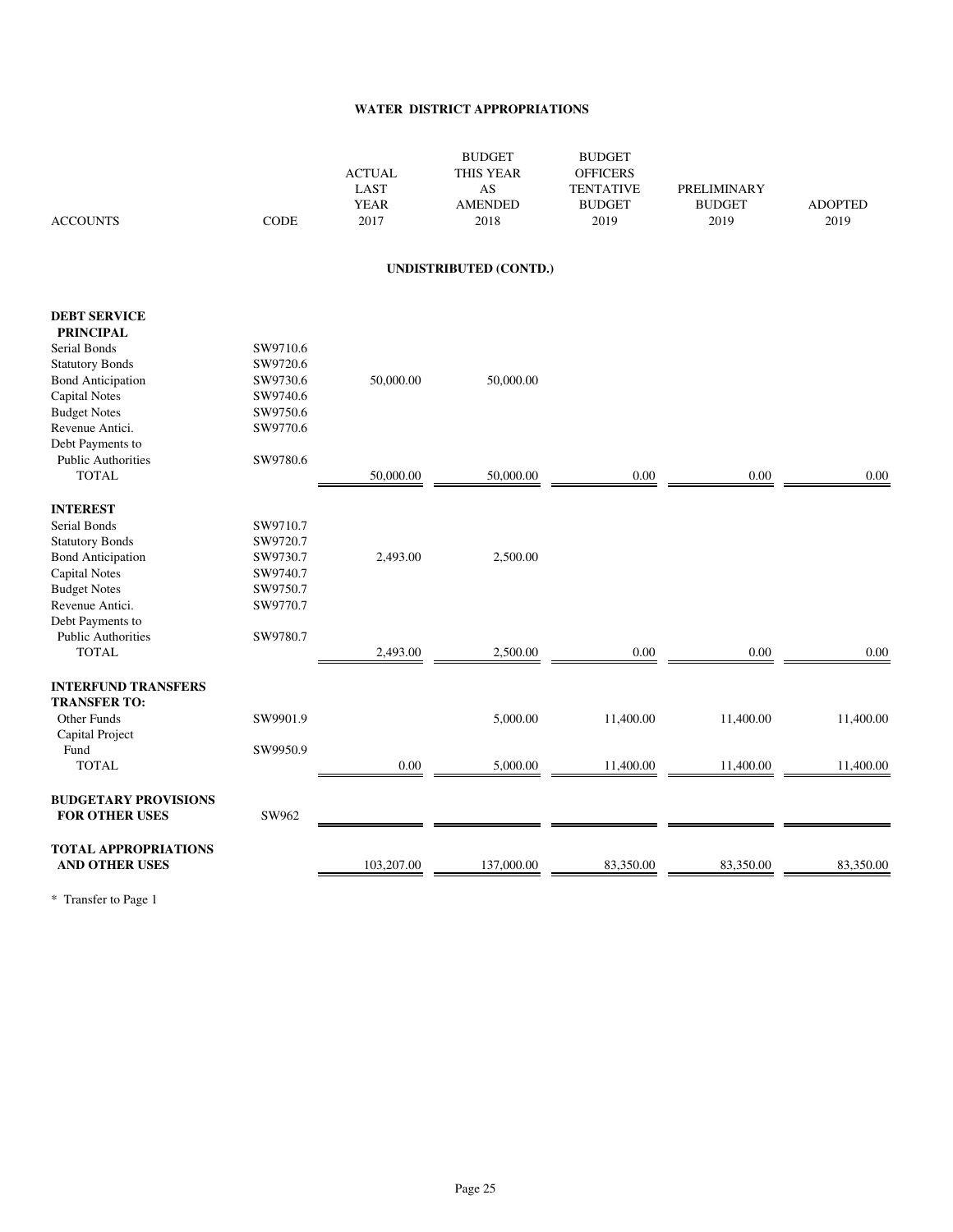#### **WATER DISTRICT ESTIMATED REVENUES**

| 52,729.00<br>18,171.00<br>280.00<br>7,855.00<br>5,534.00 | 51,000.00<br>5,000.00<br>28,500.00 | 52,000.00<br>20,000.00<br>6,400.00<br>450.00<br>4,500.00 | 52,000.00<br>20,000.00<br>6,400.00<br>450.00<br>4,500.00 | 52,000.00<br>20,000.00<br>6,400.00<br>450.00<br>4,500.00 |
|----------------------------------------------------------|------------------------------------|----------------------------------------------------------|----------------------------------------------------------|----------------------------------------------------------|
|                                                          |                                    |                                                          |                                                          |                                                          |
|                                                          |                                    |                                                          |                                                          |                                                          |
|                                                          |                                    |                                                          |                                                          |                                                          |
|                                                          |                                    |                                                          |                                                          |                                                          |
|                                                          |                                    |                                                          |                                                          |                                                          |
|                                                          |                                    |                                                          |                                                          |                                                          |
|                                                          |                                    |                                                          |                                                          |                                                          |
|                                                          |                                    |                                                          |                                                          |                                                          |
|                                                          |                                    |                                                          |                                                          |                                                          |
|                                                          |                                    |                                                          |                                                          |                                                          |
|                                                          |                                    |                                                          |                                                          |                                                          |
|                                                          |                                    |                                                          |                                                          |                                                          |
|                                                          |                                    |                                                          |                                                          |                                                          |
|                                                          |                                    |                                                          |                                                          |                                                          |
| 2.00                                                     |                                    |                                                          |                                                          |                                                          |
|                                                          |                                    |                                                          |                                                          |                                                          |
|                                                          |                                    |                                                          |                                                          |                                                          |
|                                                          |                                    |                                                          |                                                          |                                                          |
|                                                          |                                    |                                                          |                                                          |                                                          |
|                                                          |                                    |                                                          |                                                          |                                                          |
|                                                          |                                    |                                                          |                                                          |                                                          |
|                                                          |                                    |                                                          |                                                          |                                                          |
|                                                          |                                    |                                                          |                                                          |                                                          |
|                                                          |                                    |                                                          |                                                          |                                                          |
| 84,571.00                                                | 84,500.00                          | 83,350.00                                                | 83,350.00                                                | 83,350.00                                                |
|                                                          |                                    |                                                          |                                                          | <b>UNEXPENDED BALANCE</b>                                |

### UNEXPENDED BALANCE 52,500.00

Ē.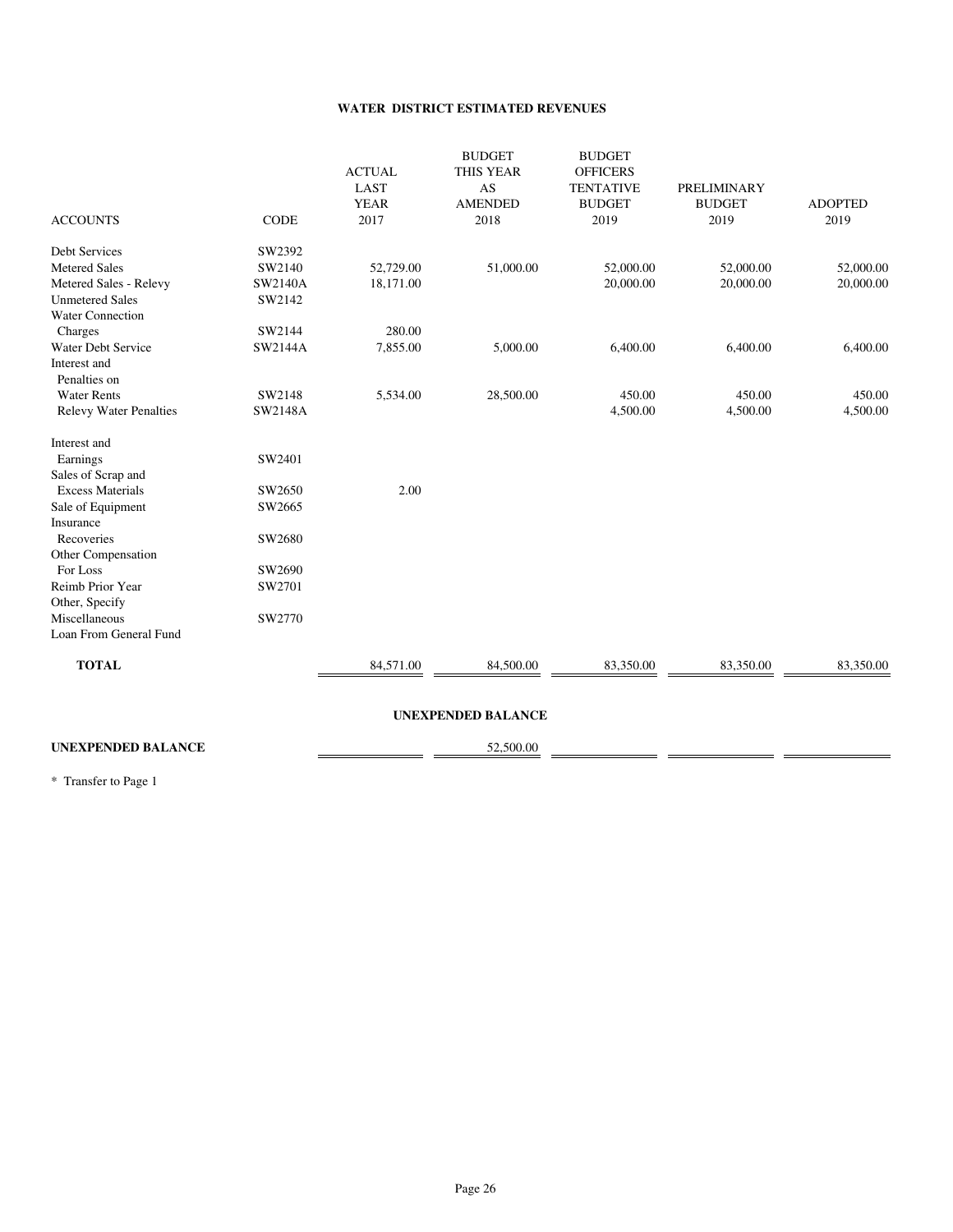#### **FIRE PROTECTION DISTRICT**

| <b>ACCOUNTS</b>                                                                         | <b>CODE</b> | <b>ACTUAL</b><br>LAST<br><b>YEAR</b><br>2017 | <b>BUDGET</b><br><b>THIS YEAR</b><br>AS<br><b>AMENDED</b><br>2018 | <b>BUDGET</b><br><b>OFFICERS</b><br><b>TENTATIVE</b><br><b>BUDGET</b><br>2019 | PRELIMINARY<br><b>BUDGET</b><br>2019 | <b>ADOPTED</b><br>2019   |
|-----------------------------------------------------------------------------------------|-------------|----------------------------------------------|-------------------------------------------------------------------|-------------------------------------------------------------------------------|--------------------------------------|--------------------------|
|                                                                                         |             |                                              | <b>APPROPRIATIONS</b>                                             |                                                                               |                                      |                          |
| <b>FIRE PROTECTION</b><br><b>DISTRICT</b><br><b>Fire Contract Contr</b><br><b>TOTAL</b> | SF1-3410.4  | 151,710.00<br>151,710.00                     | 154,501.00<br>154,501.00                                          | 154,501.00<br>154,501.00                                                      | 154,501.00<br>154,501.00             | 154,275.00<br>154,275.00 |
|                                                                                         |             |                                              | <b>ESTIMATED REVENUES AND UNEXPENDED BALANCE</b>                  |                                                                               |                                      |                          |
|                                                                                         |             |                                              |                                                                   |                                                                               |                                      |                          |
| <b>TOTAL</b>                                                                            |             | 0.00                                         | 0.00                                                              | 0.00                                                                          | $0.00\,$                             | 0.00                     |

. .

a.

ś.

#### **UNEXPENDED BALANCE**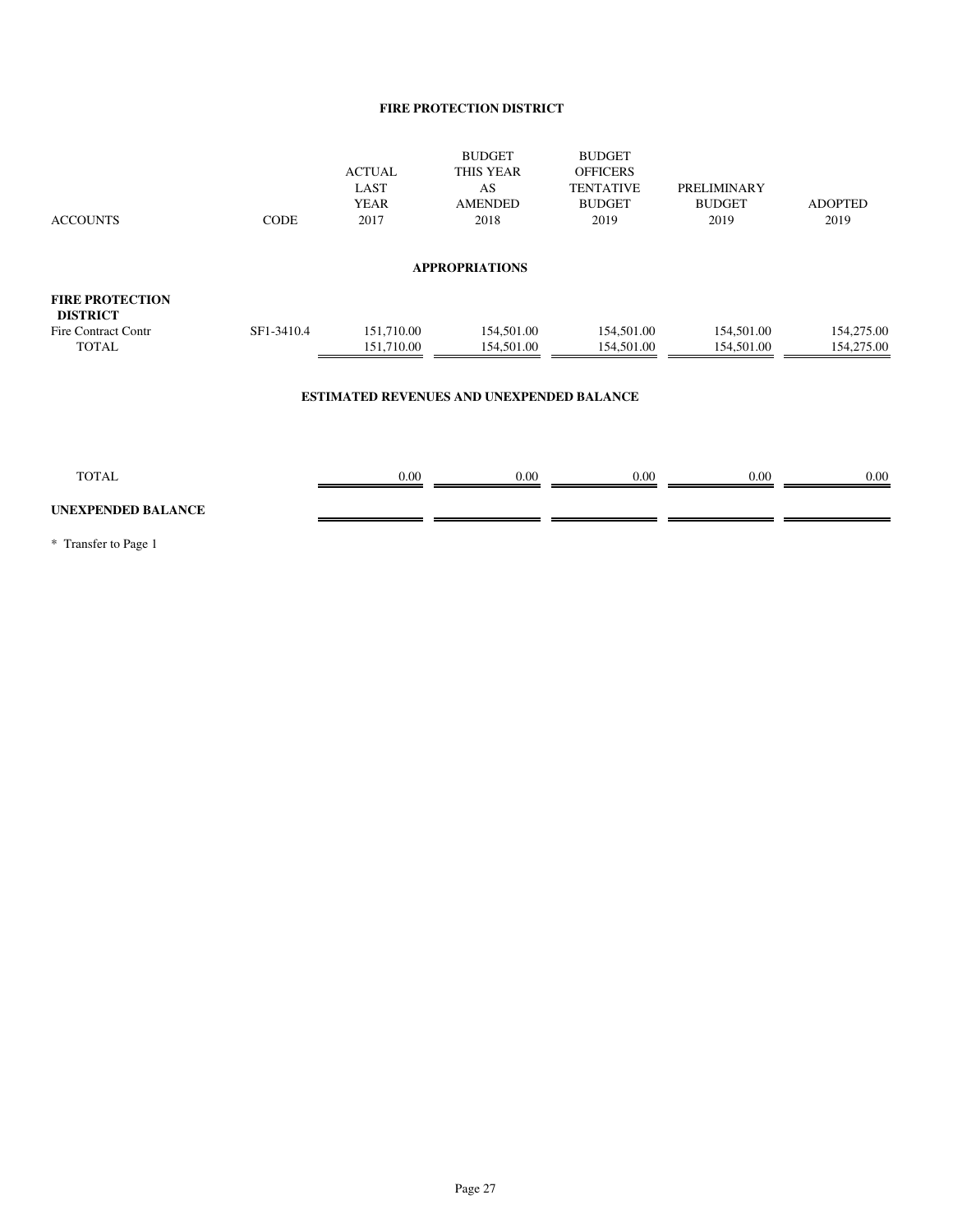#### **SEWER DISTRICT APPROPRIATIONS**

| <b>ACCOUNTS</b>                                                           | <b>CODE</b>          | <b>ACTUAL</b><br><b>LAST</b><br><b>YEAR</b><br>2017 | <b>BUDGET</b><br>THIS YEAR<br>AS<br><b>AMENDED</b><br>2018 | <b>BUDGET</b><br><b>OFFICERS</b><br><b>TENTATIVE</b><br><b>BUDGET</b><br>2019 | <b>PRELIMINARY</b><br><b>BUDGET</b><br>2019 | <b>ADOPTED</b><br>2019 |
|---------------------------------------------------------------------------|----------------------|-----------------------------------------------------|------------------------------------------------------------|-------------------------------------------------------------------------------|---------------------------------------------|------------------------|
| <b>SPECIAL ITEMS</b><br><b>TAXES ON SEWER</b><br><b>DISTRICT PROPERTY</b> |                      |                                                     |                                                            |                                                                               |                                             |                        |
| Contractual Exp.                                                          | SS1950.4             | 0.00                                                | 0.00                                                       | 0.00                                                                          | 0.00                                        | 0.00                   |
| <b>ADMINISTRATION</b>                                                     |                      |                                                     |                                                            |                                                                               |                                             |                        |
| <b>Attorney Contr</b>                                                     | SS1420.4             |                                                     | 6,500.00                                                   |                                                                               |                                             |                        |
| Attorney Contr--Project                                                   | SS1420.4R            | 485.00                                              |                                                            | 10,000.00                                                                     | 10,000.00                                   | 10,000.00              |
| <b>Engineering Contr</b>                                                  | SS1440.4             |                                                     | 10,000.00                                                  | 4,000.00                                                                      | 4,000.00                                    | 4,000.00               |
| <b>Personal Services</b>                                                  | SS8110.1             | 4,500.00                                            | 4,500.00                                                   | 5,500.00                                                                      | 5,500.00                                    | 5,500.00               |
| Deputy Personal Svc                                                       | SS8110.1a            | 16,800.00                                           | 17,250.00                                                  | 17,250.00                                                                     | 17,250.00                                   | 17,250.00              |
| <b>Billing Clerk</b>                                                      | SS8110.1b            | 1,000.00                                            | 1,500.00                                                   | 1,500.00                                                                      | 1,500.00                                    | 1,500.00               |
| Admin Svcs-Survey                                                         | SS8110.1c            | 1,132.00                                            |                                                            |                                                                               |                                             |                        |
| PT Laborer                                                                | SS8110.1d            | 10,328.00                                           | 10,500.00                                                  | 11,500.00                                                                     | 11,500.00                                   | 11,500.00              |
| Equipment                                                                 | SS8110.2             |                                                     |                                                            |                                                                               |                                             |                        |
| Contractual Exp.                                                          | SS8110.4             | 11,197.00                                           | 12,750.00                                                  | 12,750.00                                                                     | 12,750.00                                   | 12,750.00              |
| <b>TOTAL</b>                                                              |                      | 45,442.00                                           | 63,000.00                                                  | 62,500.00                                                                     | 62,500.00                                   | 62,500.00              |
| <b>SEWAGE COLLECTING</b>                                                  |                      |                                                     |                                                            |                                                                               |                                             |                        |
| <b>SYSTEM</b>                                                             |                      |                                                     |                                                            |                                                                               |                                             |                        |
| Personal Services                                                         | SS8120.1<br>SS8120.2 | 721.00                                              | 2,500.00                                                   | 1,500.00                                                                      | 1,500.00                                    | 1,500.00               |
| Equipment<br>Contractual Exp.                                             | SS8120.4             | 9,014.00                                            | 21,233.00                                                  | 20,000.00                                                                     | 20,000.00                                   | 20,000.00              |
| <b>TOTAL</b>                                                              |                      | 9,735.00                                            | 23,733.00                                                  | 21,500.00                                                                     | 21,500.00                                   | 21,500.00              |
| <b>SEWAGE TREATMENT</b><br>AND DISPOSAL                                   |                      |                                                     |                                                            |                                                                               |                                             |                        |
| Personal Services                                                         | SS8130.1             |                                                     |                                                            |                                                                               |                                             |                        |
| Equipment                                                                 | SS8130.2             | 223.00                                              | 4,000.00                                                   |                                                                               |                                             |                        |
| New Const. Contr.                                                         | SS8130.4             |                                                     |                                                            |                                                                               |                                             |                        |
| Contractual Exp.                                                          | SS8130.4             | 9,760.00                                            | 7,000.00                                                   | 10,000.00                                                                     | 10,000.00                                   | 10,000.00              |
| <b>TOTAL</b>                                                              |                      | 9,983.00                                            | 11,000.00                                                  | 10,000.00                                                                     | 10,000.00                                   | 10,000.00              |
|                                                                           |                      |                                                     | <b>UNDISTRIBUTED</b>                                       |                                                                               |                                             |                        |
| <b>EMPLOYEE BENEFITS</b>                                                  |                      |                                                     |                                                            |                                                                               |                                             |                        |
| <b>State Retirement</b>                                                   | SS9010.8             | 3,077.00                                            | 3,817.00                                                   | 5,300.00                                                                      | 5,300.00                                    | 5,300.00               |
| Social Security                                                           | SS9030.8             | 2,583.00                                            | 2,450.00                                                   | 2,600.00                                                                      | 2,600.00                                    | 2,600.00               |
| Compensation Ins.                                                         | SS9040.8             |                                                     |                                                            |                                                                               |                                             |                        |
| Life Insurance                                                            | SS9045.8             |                                                     |                                                            |                                                                               |                                             |                        |
| Unemployment Ins.                                                         | SS9050.8             |                                                     |                                                            |                                                                               |                                             |                        |
| Disability Ins.                                                           | SS9055.8             |                                                     |                                                            |                                                                               |                                             |                        |
| Hospital and                                                              |                      |                                                     |                                                            |                                                                               |                                             |                        |
| Medical Insurance                                                         | SS9060.8             |                                                     |                                                            |                                                                               |                                             |                        |
| <b>TOTAL</b>                                                              |                      | 5,660.00                                            | 6,267.00                                                   | 7,900.00                                                                      | 7,900.00                                    | 7,900.00               |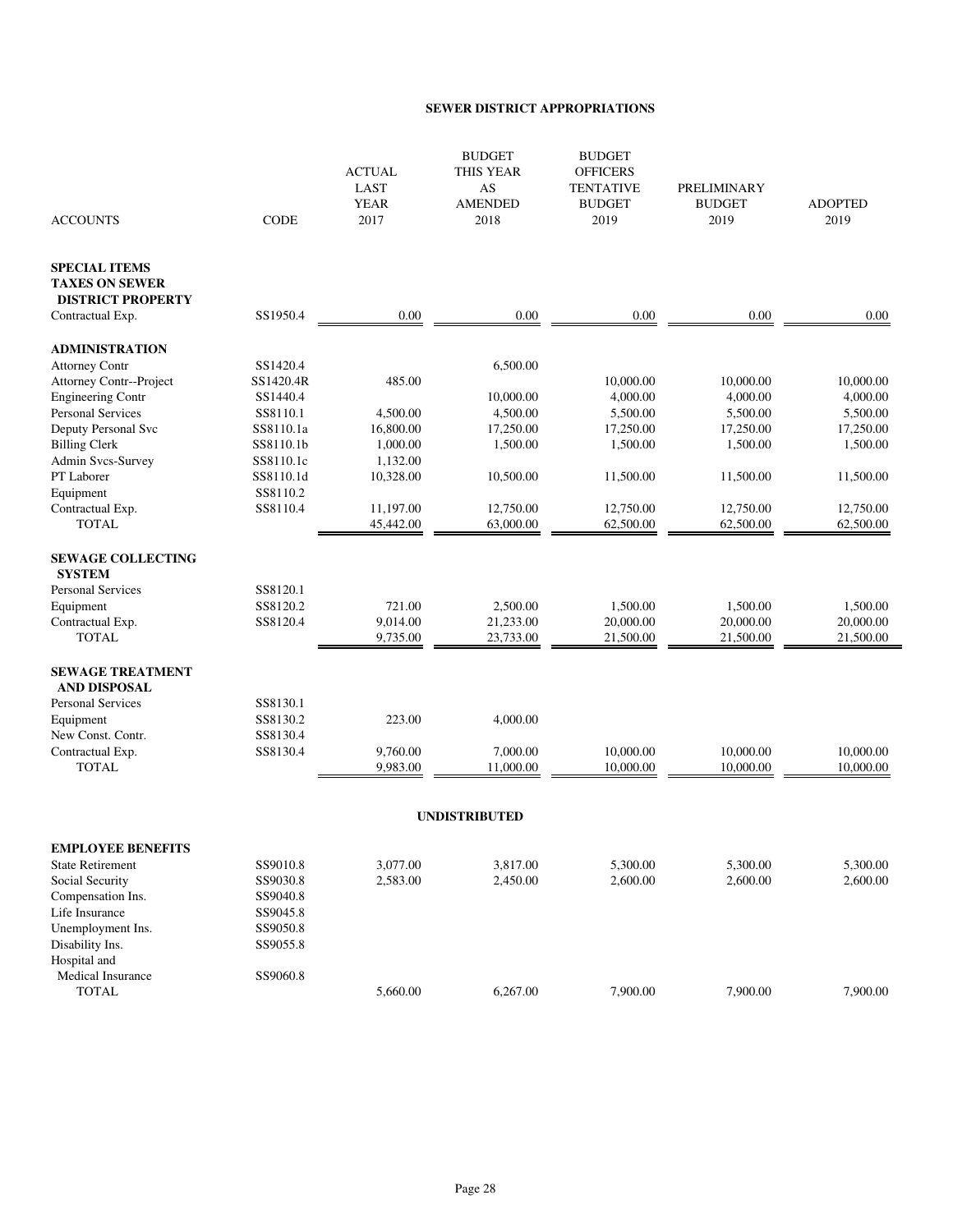#### **SEWER DISTRICT APPROPRIATIONS**

| <b>ACCOUNTS</b>                                      | <b>CODE</b> | <b>ACTUAL</b><br><b>LAST</b><br><b>YEAR</b><br>2017 | <b>BUDGET</b><br><b>THIS YEAR</b><br>AS<br><b>AMENDED</b><br>2018 | <b>BUDGET</b><br><b>OFFICERS</b><br><b>TENTATIVE</b><br><b>BUDGET</b><br>2019 | <b>PRELIMINARY</b><br><b>BUDGET</b><br>2019 | <b>ADOPTED</b><br>2019 |
|------------------------------------------------------|-------------|-----------------------------------------------------|-------------------------------------------------------------------|-------------------------------------------------------------------------------|---------------------------------------------|------------------------|
|                                                      |             |                                                     | <b>UNDISTRIBUTED</b>                                              |                                                                               |                                             |                        |
| <b>DEBT SERVICE</b>                                  |             |                                                     |                                                                   |                                                                               |                                             |                        |
| <b>PRINCIPAL</b>                                     |             |                                                     |                                                                   |                                                                               |                                             |                        |
| Serial Bonds                                         | SS9710.6    | 70,041.00                                           | 90,000.00                                                         | 70,041.00                                                                     | 70,041.00                                   | 70,041.00              |
| Serial Bond Reserve                                  | SS9710.6R   |                                                     |                                                                   | 19,959.00                                                                     | 19,959.00                                   | 19,959.00              |
| <b>Statutory Bonds</b>                               | SS9720.6    |                                                     |                                                                   |                                                                               |                                             |                        |
| <b>Bond Anticipation</b>                             | SS9730.6    |                                                     |                                                                   |                                                                               |                                             |                        |
| <b>Capital Notes</b>                                 | SS9740.6    |                                                     |                                                                   |                                                                               |                                             |                        |
| <b>Budget Notes</b>                                  | SS9750.6    |                                                     |                                                                   |                                                                               |                                             |                        |
| Revenue Antici.                                      | SS9770.6    |                                                     |                                                                   |                                                                               |                                             |                        |
| Debt Payments to                                     |             |                                                     |                                                                   |                                                                               |                                             |                        |
| <b>Public Authorities</b>                            | SS9780.6    |                                                     |                                                                   |                                                                               |                                             |                        |
| <b>TOTAL</b>                                         |             | 70,041.00                                           | 90,000.00                                                         | 90,000.00                                                                     | 90,000.00                                   | 90,000.00              |
| <b>INTEREST</b>                                      |             |                                                     |                                                                   |                                                                               |                                             |                        |
| Serial Bonds                                         | SS9710.7    |                                                     |                                                                   |                                                                               |                                             |                        |
| <b>Statutory Bonds</b>                               | SS9720.7    |                                                     |                                                                   |                                                                               |                                             |                        |
| <b>Bond Anticipation</b>                             | SS9730.7    |                                                     |                                                                   |                                                                               |                                             |                        |
| <b>Capital Notes</b>                                 | SS9740.7    |                                                     |                                                                   |                                                                               |                                             |                        |
| <b>Budget Notes</b>                                  | SS9750.7    |                                                     |                                                                   |                                                                               |                                             |                        |
| Revenue Antici.                                      | SS9770.7    |                                                     |                                                                   |                                                                               |                                             |                        |
| Debt Payments to                                     |             |                                                     |                                                                   |                                                                               |                                             |                        |
| <b>Public Authorities</b>                            | SS9780.7    |                                                     |                                                                   |                                                                               |                                             |                        |
| <b>TOTAL</b>                                         |             | 0.00                                                | 0.00                                                              | 0.00                                                                          | 0.00                                        | 0.00                   |
| <b>INTERFUND TRANSFERS</b>                           |             |                                                     |                                                                   |                                                                               |                                             |                        |
| <b>TRANSFER TO:</b>                                  |             |                                                     |                                                                   |                                                                               |                                             |                        |
| Other Funds                                          | SS9901.9    |                                                     |                                                                   |                                                                               |                                             |                        |
| Capital Project                                      | SS9950.9    |                                                     |                                                                   |                                                                               |                                             |                        |
| <b>Interfund Loans</b>                               | SS9795.7    |                                                     |                                                                   |                                                                               |                                             |                        |
| <b>TOTAL</b>                                         |             | 0.00                                                | 0.00                                                              | 0.00                                                                          | 0.00                                        | 0.00                   |
| <b>BUDGETARY PROVISIONS</b><br><b>FOR OTHER USES</b> | SS962       |                                                     |                                                                   |                                                                               |                                             |                        |
|                                                      |             |                                                     |                                                                   |                                                                               |                                             |                        |
| <b>TOTAL APPROPRIATIONS</b><br><b>AND OTHER USES</b> |             | 140,861.00                                          | 194,000.00                                                        | 191,900.00                                                                    | 191,900.00                                  | 191,900.00             |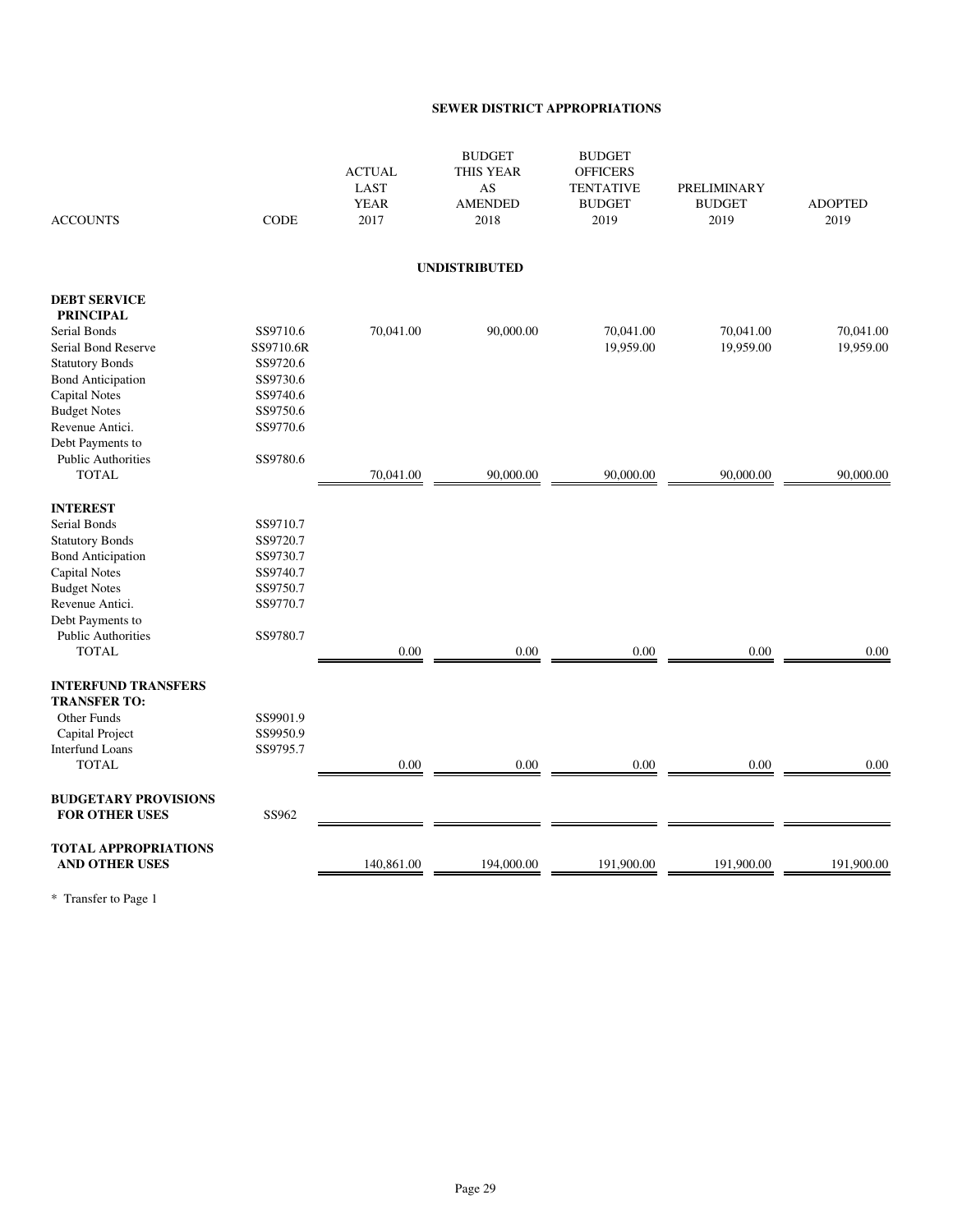#### **SEWER DISTRICT ESTIMATED REVENUES**

| <b>ACCOUNTS</b>                     | <b>CODE</b>    | <b>ACTUAL</b><br>LAST<br><b>YEAR</b><br>2017 | <b>BUDGET</b><br><b>THIS YEAR</b><br>AS<br><b>AMENDED</b><br>2018 | <b>BUDGET</b><br><b>OFFICERS</b><br><b>TENTATIVE</b><br><b>BUDGET</b><br>2019 | <b>PRELIMINARY</b><br><b>BUDGET</b><br>2019 | <b>ADOPTED</b><br>2019 |
|-------------------------------------|----------------|----------------------------------------------|-------------------------------------------------------------------|-------------------------------------------------------------------------------|---------------------------------------------|------------------------|
| <b>Sewer Rents</b>                  | SS2120         | 82,854.00                                    | 82,000.00                                                         | 71,000.00                                                                     | 71,000.00                                   | 71,000.00              |
| Sewer Rents - Relevy                | <b>SS2120A</b> | 22,290.00                                    |                                                                   | 24,400.00                                                                     | 24,400.00                                   | 24,400.00              |
| <b>Sewer Charges</b>                | SS2122         |                                              |                                                                   |                                                                               |                                             |                        |
| Interest and                        |                |                                              |                                                                   |                                                                               |                                             |                        |
| Penalties on Sewer                  |                |                                              |                                                                   |                                                                               |                                             |                        |
| Rents                               | SS2128         | 6,918.00                                     | 21,500.00                                                         | 1,000.00                                                                      | 1,000.00                                    | 1,000.00               |
| Relevy Int & Penalties Sewer        | SS2128A        |                                              |                                                                   | 5,000.00                                                                      | 5,000.00                                    | 5,000.00               |
| Interest and                        |                |                                              |                                                                   |                                                                               |                                             |                        |
| Earnings                            | SS2401         | 34.00                                        |                                                                   |                                                                               |                                             |                        |
| Sales of Scrap and                  |                |                                              |                                                                   |                                                                               |                                             |                        |
| <b>Excess Materials</b>             | SS2650         |                                              |                                                                   |                                                                               |                                             |                        |
| Sale of Equipment                   | SS2665         |                                              |                                                                   | 500.00                                                                        | 500.00                                      | 500.00                 |
| Insurance                           |                |                                              |                                                                   |                                                                               |                                             |                        |
| Recoveries                          | SS2680         |                                              |                                                                   |                                                                               |                                             |                        |
| Other Compensation                  |                |                                              |                                                                   |                                                                               |                                             |                        |
| For Loss                            | SS2690         |                                              |                                                                   |                                                                               |                                             |                        |
| Refund of Prior Year's Expenditures | SS2701         | 589.00                                       |                                                                   |                                                                               |                                             |                        |
| Miscellaneous                       | SS2770         |                                              |                                                                   |                                                                               |                                             |                        |
| State Aid for                       |                |                                              |                                                                   |                                                                               |                                             |                        |
| Operation and                       |                |                                              |                                                                   |                                                                               |                                             |                        |
| Maintenance of                      |                |                                              |                                                                   |                                                                               |                                             |                        |
| Sewage Disposal                     |                |                                              |                                                                   |                                                                               |                                             |                        |
| Grant                               | SS3089         | 12,259.00                                    |                                                                   |                                                                               |                                             |                        |
| <b>Grant from Local Govt</b>        |                |                                              |                                                                   |                                                                               |                                             |                        |
| Plant                               | SS3901         |                                              |                                                                   |                                                                               |                                             |                        |
| <b>Interfund Transfers</b>          | SS5031         |                                              |                                                                   |                                                                               |                                             |                        |
| Other, Specify                      |                |                                              |                                                                   |                                                                               |                                             |                        |
| <b>BAN</b>                          | SS5730         |                                              |                                                                   |                                                                               |                                             |                        |
| <b>TOTAL</b>                        |                | 124,944.00                                   | 103,500.00                                                        | 101,900.00                                                                    | 101,900.00                                  | 101,900.00             |
| <b>UNEXPENDED BALANCE</b>           |                |                                              | 500.00                                                            |                                                                               |                                             |                        |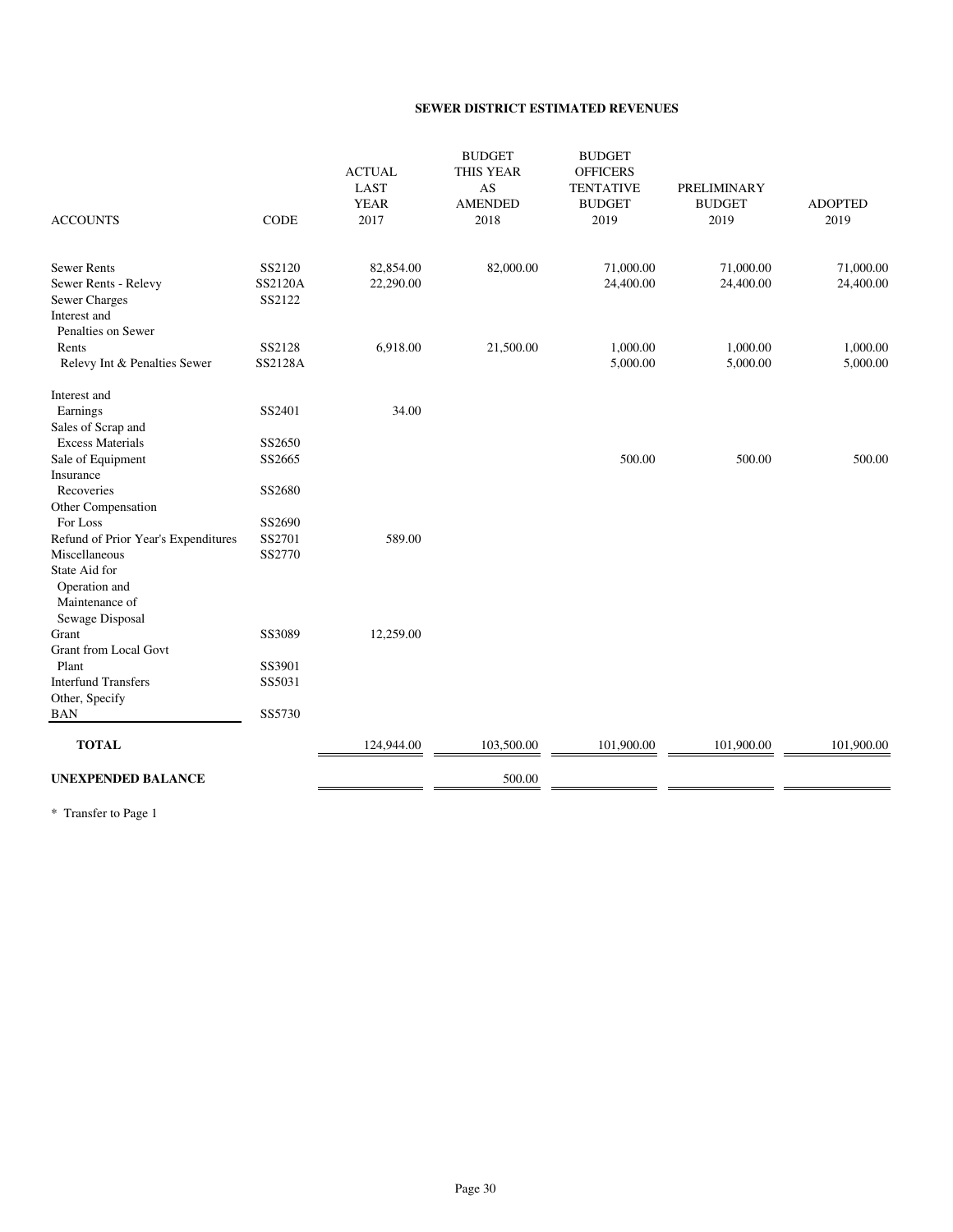#### **2019 SCHEDULE OF SALARIES OF ELECTED TOWN OFFICERS**

#### (ARTICLE 8 OF THE TOWN LAW)

| OFFICER |
|---------|
|---------|

SALARY

| TOWN BOARD (4) @ 2500.00 EACH | \$            | 10,000.00 |
|-------------------------------|---------------|-----------|
| <b>SUPERVISOR</b>             | \$            | 9,500.00  |
| TOWN CLERK                    | \$            | 19,000.00 |
| <b>JUSTICE</b>                | $\frac{1}{2}$ | 8,500.00  |
| HIGHWAY SUPERINTENDENT        | \$            | 60,250.00 |
|                               |               |           |
|                               |               |           |
|                               |               |           |
|                               |               |           |
|                               |               |           |
|                               |               |           |
|                               |               |           |